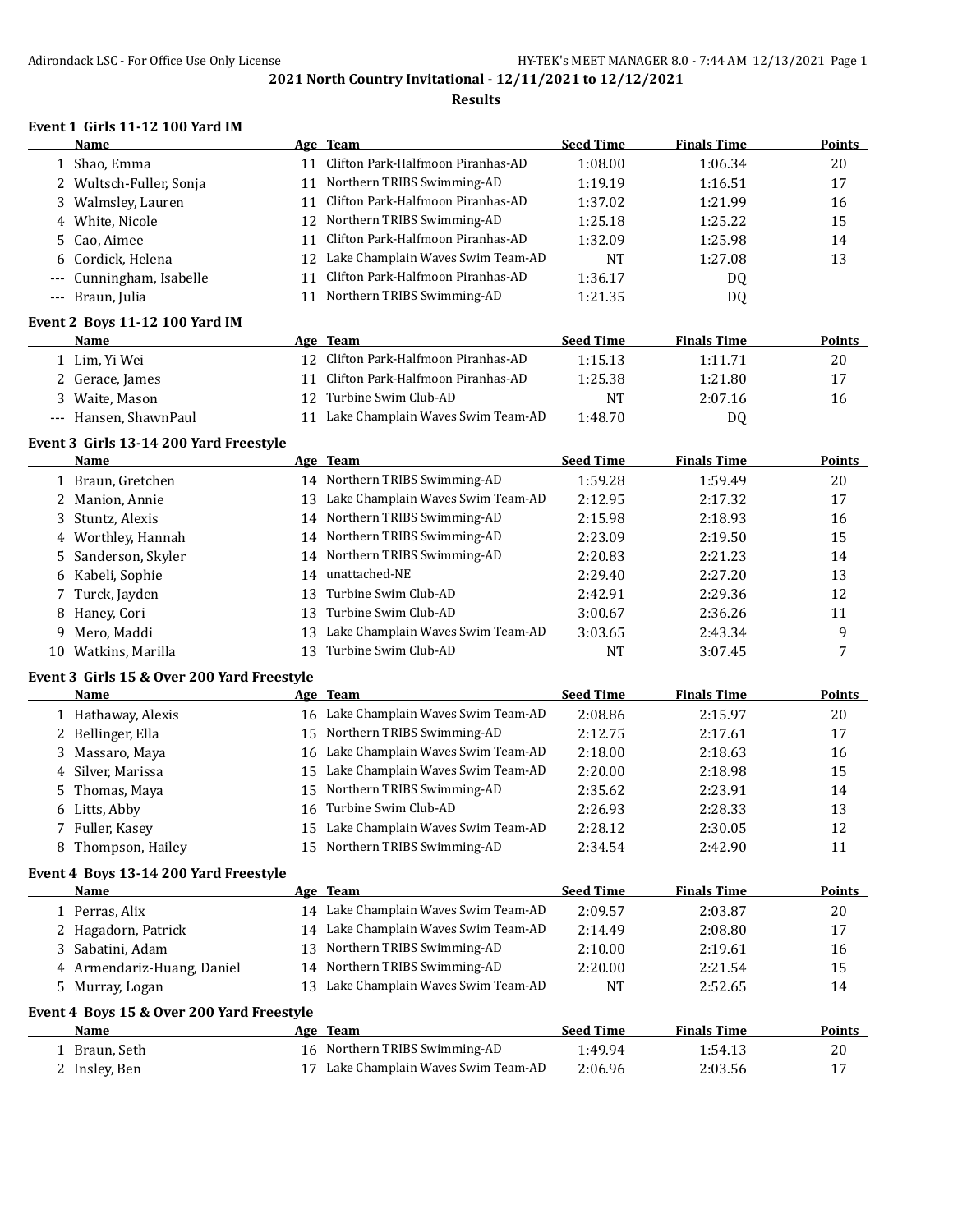|   | Event 5 Girls 10 & Under 100 Yard Butterfly |    |                                      |                  |                    |               |
|---|---------------------------------------------|----|--------------------------------------|------------------|--------------------|---------------|
|   | Name                                        |    | Age Team                             | <b>Seed Time</b> | <b>Finals Time</b> | <b>Points</b> |
|   | 1 Harpootlian, Leah                         |    | 10 Clifton Park-Halfmoon Piranhas-AD | 1:48.13          | 1:33.06            | 20            |
|   | 2 Cusworth, Tori                            | 10 | Northern TRIBS Swimming-AD           | 2:05.00          | 1:39.27            | 17            |
| 3 | Sekelj, Ella                                | 10 | Northern TRIBS Swimming-AD           | <b>NT</b>        | 1:45.26            | 16            |
|   | 4 Lim, Yi Wern                              | 10 | Clifton Park-Halfmoon Piranhas-AD    | 2:02.30          | 1:48.48            | 15            |
|   | 5 Ryan, Quinlan                             | 9  | Clifton Park-Halfmoon Piranhas-AD    | <b>NT</b>        | 1:51.16            | 14            |
|   | Event 6 Boys 10 & Under 100 Yard Butterfly  |    |                                      |                  |                    |               |
|   | Name                                        |    | Age Team                             | <b>Seed Time</b> | <b>Finals Time</b> | Points        |
|   | 1 Hao, Daniel                               |    | 10 Clifton Park-Halfmoon Piranhas-AD | 1:30.14          | 1:25.70            | 20            |
|   | 2 Shao, Mark                                | 10 | Clifton Park-Halfmoon Piranhas-AD    | <b>NT</b>        | 1:54.11            | 17            |
|   | Event 7 Girls 8 & Under 25 Yard Backstroke  |    |                                      |                  |                    |               |
|   | Name                                        |    | Age Team                             | <b>Seed Time</b> | <b>Finals Time</b> | Points        |
|   | 1 Hopke, Stella                             | 8  | Clifton Park-Halfmoon Piranhas-AD    | 20.41            | 22.01              | 20            |
|   | 2 Hook, Elise                               | 8  | Clifton Park-Halfmoon Piranhas-AD    | 23.34            | 22.66              | 17            |
|   | Event 7 Girls 9-10 25 Yard Backstroke       |    |                                      |                  |                    |               |
|   | Name                                        |    | Age Team                             | <b>Seed Time</b> | <b>Finals Time</b> | <b>Points</b> |
|   | 1 Sekelj, Ella                              |    | 10 Northern TRIBS Swimming-AD        | 22.19            | 18.90              | 20            |
|   | 2 Cusworth, Tori                            |    | 10 Northern TRIBS Swimming-AD        | 18.00            | 20.69              | 17            |
|   | 3 Coupal, Mia                               | 10 | Lake Champlain Waves Swim Team-AD    | <b>NT</b>        | 20.84              | 16            |
|   | 4 Lyndaker, Willow                          | 10 | Turbine Swim Club-AD                 | <b>NT</b>        | 24.59              | 15            |
|   | Event 8 Boys 8 & Under 25 Yard Backstroke   |    |                                      |                  |                    |               |
|   | Name                                        |    | Age Team                             | <b>Seed Time</b> | <b>Finals Time</b> | Points        |
|   | 1 Horstmyer, Erik                           | 8  | Clifton Park-Halfmoon Piranhas-AD    | 21.68            | 20.38              | 20            |
|   | 2 Patrick, Logan                            | 7  | Clifton Park-Halfmoon Piranhas-AD    | 24.65            | 22.00              | 17            |
| 3 | Striker, Aaron                              | 8  | Clifton Park-Halfmoon Piranhas-AD    | 24.09            | 23.21              | 16            |
|   | 4 Stotz, Andrew                             | 8  | Clifton Park-Halfmoon Piranhas-AD    | 26.41            | 24.34              | 15            |
|   | Event 9 Girls 11-12 50 Yard Freestyle       |    |                                      |                  |                    |               |
|   | Name                                        |    | Age Team                             | <b>Seed Time</b> | <b>Finals Time</b> | Points        |
|   | 1 Redfern, Kaitlyn                          |    | 12 Northern TRIBS Swimming-AD        | 28.95            | 28.74              | 20            |
| 2 | Braun, Julia                                | 11 | Northern TRIBS Swimming-AD           | 31.00            | 31.72              | 17            |
| 3 | White, Nicole                               | 12 | Northern TRIBS Swimming-AD           | 34.73            | 32.61              | 16            |
| 4 | Cordick, Helena                             |    | 12 Lake Champlain Waves Swim Team-AD | 40.68            | 35.64              | 15            |
| 5 | Lyndaker, Reyna                             | 12 | Turbine Swim Club-AD                 | <b>NT</b>        | 38.03              | 14            |
|   | 6 Wells, Austyn                             |    | 11 Northern TRIBS Swimming-AD        | <b>NT</b>        | 43.39              | 13            |
|   | 7 Lyndaker, Azaliah                         |    | 11 Turbine Swim Club-AD              | <b>NT</b>        | 48.79              | 12            |
|   | 8 Eissenstat, Dilek                         |    | 11 Northern TRIBS Swimming-AD        | 50.00            | 52.56              | 11            |
|   | Event 10 Boys 11-12 50 Yard Freestyle       |    |                                      |                  |                    |               |
|   | <b>Name</b>                                 |    | Age Team                             | <b>Seed Time</b> | <b>Finals Time</b> | Points        |
|   | 1 Yin, Brayden                              |    | 11 Clifton Park-Halfmoon Piranhas-AD | 32.82            | 30.76              | 20            |
|   | 2 Hansen, ShawnPaul                         | 11 | Lake Champlain Waves Swim Team-AD    | 38.92            | 31.38              | 17            |
|   | 3 Waite, Mason                              | 12 | Turbine Swim Club-AD                 | <b>NT</b>        | 41.96              | 16            |
|   | Event 11 Girls 13-14 200 Yard Butterfly     |    |                                      |                  |                    |               |
|   | Name                                        |    | Age Team                             | <b>Seed Time</b> | <b>Finals Time</b> | <b>Points</b> |
|   | 1 Braun, Gretchen                           |    | 14 Northern TRIBS Swimming-AD        | 2:44.00          | 2:30.34            | 20            |
|   | 2 Worthley, Hannah                          |    | 14 Northern TRIBS Swimming-AD        | 3:35.00          | 2:59.17            | 17            |
| 3 | Sanderson, Skyler                           |    | 14 Northern TRIBS Swimming-AD        | 3:20.09          | 3:14.82            | 16            |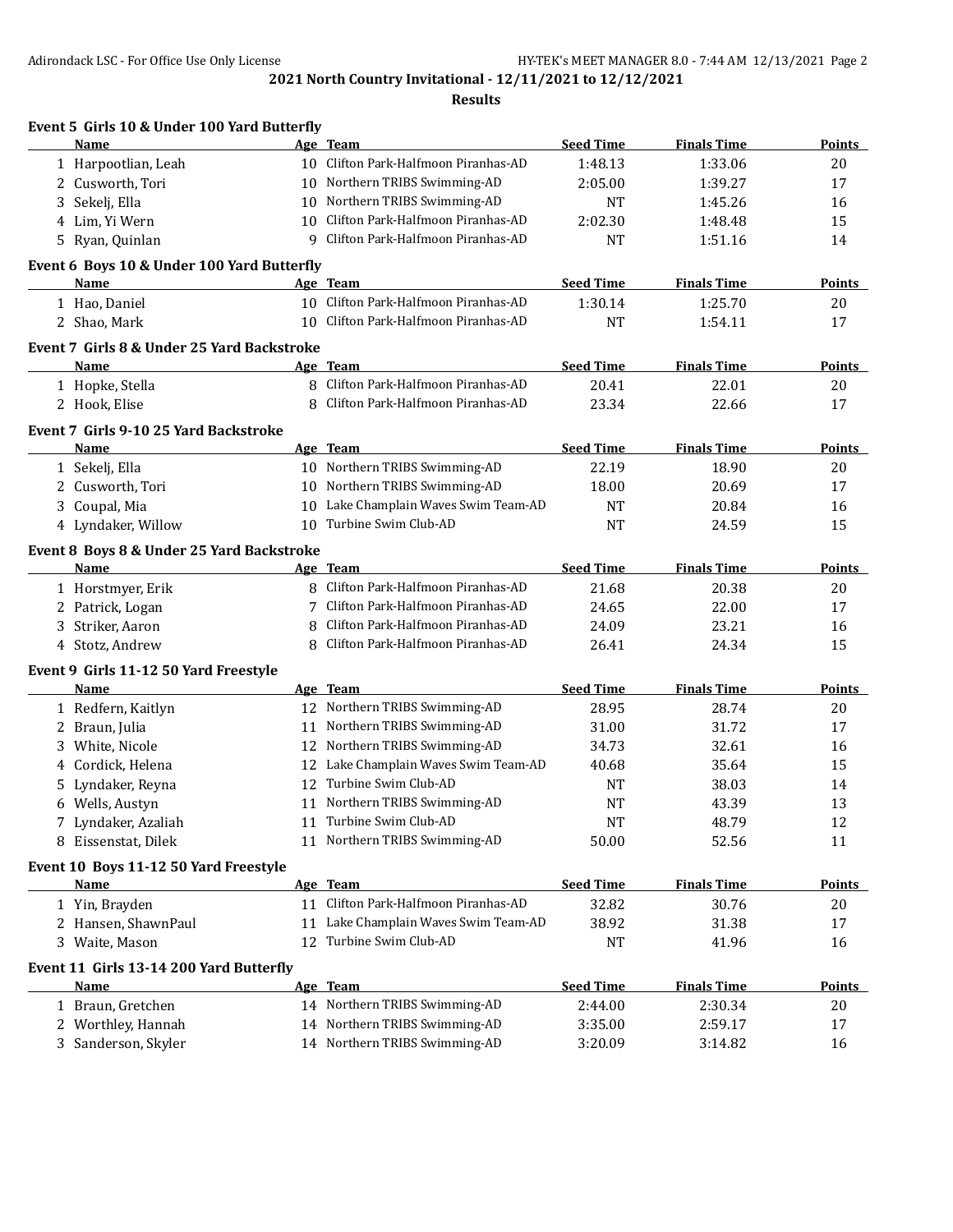|     | Event 11 Girls 15 & Over 200 Yard Butterfly   |    |                                      |                  |                    |               |
|-----|-----------------------------------------------|----|--------------------------------------|------------------|--------------------|---------------|
|     | Name                                          |    | Age Team                             | <b>Seed Time</b> | <b>Finals Time</b> | <b>Points</b> |
|     | 1 Thompson, Hailey                            |    | 15 Northern TRIBS Swimming-AD        | 3:21.42          | 3:36.15            | 20            |
|     | Event 12 Boys 15 & Over 200 Yard Butterfly    |    |                                      |                  |                    |               |
|     | Name                                          |    | Age Team                             | <b>Seed Time</b> | <b>Finals Time</b> | <b>Points</b> |
|     | 1 Braun, Seth                                 |    | 16 Northern TRIBS Swimming-AD        | 2:24.00          | 2:23.39            | 20            |
|     | Event 13 Girls 9-10 50 Yard Backstroke        |    |                                      |                  |                    |               |
|     | Name                                          |    | Age Team                             | <b>Seed Time</b> | <b>Finals Time</b> | Points        |
|     | 1 Hopke, Lillian                              |    | 9 Clifton Park-Halfmoon Piranhas-AD  | 38.38            | 37.63              | 20            |
|     | 2 Cusworth, Tori                              | 10 | Northern TRIBS Swimming-AD           | 39.24            | 38.95              | 17            |
| 3   | Harpootlian, Leah                             | 10 | Clifton Park-Halfmoon Piranhas-AD    | 41.66            | 39.92              | 16            |
|     | 4 Lim, Yi Wern                                | 10 | Clifton Park-Halfmoon Piranhas-AD    | 42.94            | 40.10              | 15            |
| 5   | Yin, Celina                                   | 9  | Clifton Park-Halfmoon Piranhas-AD    | 43.28            | 41.19              | 14            |
| 6   | Sekelj, Ella                                  | 10 | Northern TRIBS Swimming-AD           | 43.85            | 42.30              | 13            |
| 7   | Harpootlian, Emma                             | 9  | Clifton Park-Halfmoon Piranhas-AD    | 46.41            | 43.18              | 12            |
| 8   | Ryan, Quinlan                                 | 9  | Clifton Park-Halfmoon Piranhas-AD    | 45.64            | 44.38              | 11            |
| 9   | Sanghi, Ingrid                                | 9  | Clifton Park-Halfmoon Piranhas-AD    | 51.51            | 47.41              | 9             |
| 10  | Sabatini, Niccole                             | 10 | Northern TRIBS Swimming-AD           | <b>NT</b>        | 55.79              | 7             |
| 11  | Casalinuovo, Brynn                            | 9  | Clifton Park-Halfmoon Piranhas-AD    | 1:09.94          | 1:05.62            | 6             |
| --- | Sprague, Abby                                 | 9  | Clifton Park-Halfmoon Piranhas-AD    | 56.27            | DQ                 |               |
|     | --- Wang, Ellie                               | 10 | Clifton Park-Halfmoon Piranhas-AD    | <b>NT</b>        | DQ                 |               |
|     | Event 14 Boys 9-10 50 Yard Backstroke         |    |                                      |                  |                    |               |
|     | Name                                          |    | Age Team                             | <b>Seed Time</b> | <b>Finals Time</b> | <b>Points</b> |
|     | 1 Hao, Daniel                                 |    | 10 Clifton Park-Halfmoon Piranhas-AD | 38.60            | 38.62              | 20            |
|     | 2 Braun, Caleb                                | 9  | Northern TRIBS Swimming-AD           | 41.31            | 38.65              | 17            |
|     | 3 Dureaghin, Dimitriy                         | 10 | Clifton Park-Halfmoon Piranhas-AD    | 46.50            | 41.57              | 16            |
| 4   | Simmons, Max                                  | 9  | Clifton Park-Halfmoon Piranhas-AD    | 43.03            | 43.52              | 15            |
| 5   | Shao, Mark                                    | 10 | Clifton Park-Halfmoon Piranhas-AD    | 44.70            | 45.51              | 14            |
| 6   | Stotz, Adam                                   |    | 10 Clifton Park-Halfmoon Piranhas-AD | 49.54            | 46.29              | 13            |
| 7   | Coville, Eli                                  | 9  | Clifton Park-Halfmoon Piranhas-AD    | 51.47            | 48.38              | 12            |
| 8   | Healey, Spencer                               | 10 | Clifton Park-Halfmoon Piranhas-AD    | <b>NT</b>        | 51.10              | 11            |
| 9   | MacDougal, Liam                               | 9  | Clifton Park-Halfmoon Piranhas-AD    | 56.49            | 55.03              | 9             |
| 10  | Joyal, Anthony                                | 9  | Clifton Park-Halfmoon Piranhas-AD    | <b>NT</b>        | 57.52              | 7             |
| 11  | Gerace, Tyler                                 | 9  | Clifton Park-Halfmoon Piranhas-AD    | 55.18            | 58.49              | 6             |
| 12  | Brown, Lucas                                  | 10 | Clifton Park-Halfmoon Piranhas-AD    | 59.13            | 58.95              | 5             |
|     | 13 Kannan, Vidhur                             |    | 10 Clifton Park-Halfmoon Piranhas-AD | 54.42            | 59.02              | 4             |
|     | --- Ponomarov, Max                            |    | 10 Clifton Park-Halfmoon Piranhas-AD | 1:08.73          | DQ                 |               |
|     | Event 15 Girls 8 & Under 25 Yard Breaststroke |    |                                      |                  |                    |               |
|     | <b>Name</b>                                   |    | <u>Age Team</u>                      | <b>Seed Time</b> | <b>Finals Time</b> | <b>Points</b> |
|     | 1 Hopke, Stella                               |    | 8 Clifton Park-Halfmoon Piranhas-AD  | 27.44            | 29.91              | 20            |
|     | --- Hook, Elise                               |    | Clifton Park-Halfmoon Piranhas-AD    | <b>NT</b>        | DQ                 |               |
|     | Event 15 Girls 9-10 25 Yard Breaststroke      |    |                                      |                  |                    |               |
|     | Name                                          |    | Age Team                             | <b>Seed Time</b> | <b>Finals Time</b> | <b>Points</b> |
|     | 1 Coupal, Mia                                 |    | 10 Lake Champlain Waves Swim Team-AD | <b>NT</b>        | 22.99              | 20            |
|     | 2 Cusworth, Tori                              | 10 | Northern TRIBS Swimming-AD           | 21.00            | 24.08              | 17            |
|     | 3 Lyndaker, Willow                            | 10 | Turbine Swim Club-AD                 | <b>NT</b>        | 28.73              | 16            |
|     | 4 Wang, Ellie                                 | 10 | Clifton Park-Halfmoon Piranhas-AD    | NT               | 32.22              | 15            |
|     | Casalinuovo, Brynn                            | 9  | Clifton Park-Halfmoon Piranhas-AD    | <b>NT</b>        | DQ                 |               |
| --- | Sprague, Abby                                 | 9  | Clifton Park-Halfmoon Piranhas-AD    | <b>NT</b>        | DQ                 |               |
|     |                                               |    |                                      |                  |                    |               |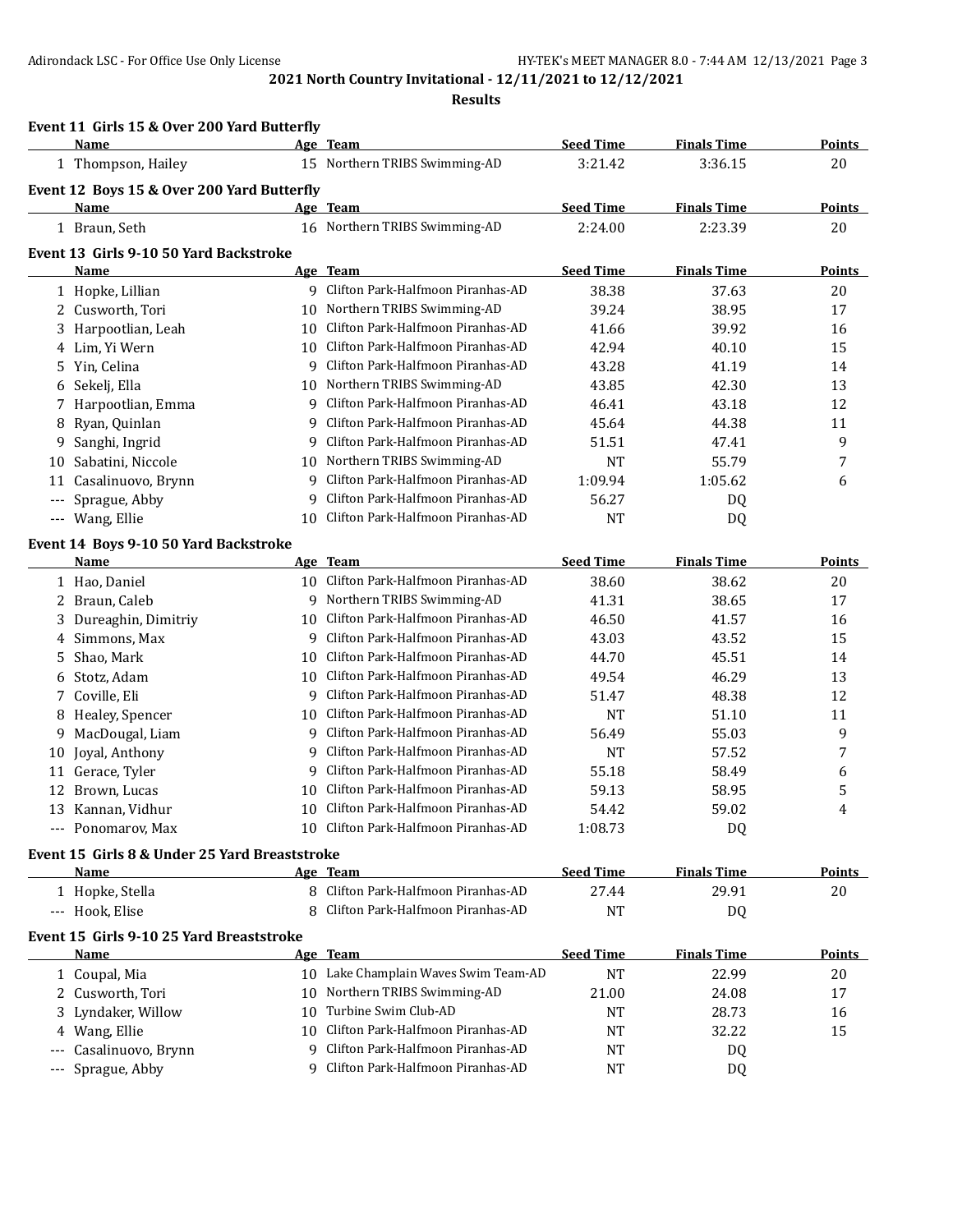|                     | Event 16 Boys 8 & Under 25 Yard Breaststroke<br>Name |    | Age Team                             | <b>Seed Time</b> | <b>Finals Time</b> | Points        |
|---------------------|------------------------------------------------------|----|--------------------------------------|------------------|--------------------|---------------|
|                     | 1 Clark, James                                       |    | 8 Clifton Park-Halfmoon Piranhas-AD  | 21.46            | 21.32              | 20            |
| 2                   | Striker, Aaron                                       |    | Clifton Park-Halfmoon Piranhas-AD    | 33.54            | 31.31              | 17            |
| 3                   | Stotz, Andrew                                        | 8  | Clifton Park-Halfmoon Piranhas-AD    | 35.28            | 34.20              | 16            |
|                     | --- Patrick, Logan                                   |    | Clifton Park-Halfmoon Piranhas-AD    | <b>NT</b>        | DQ                 |               |
|                     | --- Horstmyer, Erik                                  | 8  | Clifton Park-Halfmoon Piranhas-AD    | 38.12            | DQ                 |               |
|                     | Event 16 Boys 9-10 25 Yard Breaststroke              |    |                                      |                  |                    |               |
|                     | Name                                                 |    | Age Team                             | <b>Seed Time</b> | <b>Finals Time</b> | Points        |
|                     | 1 Dureaghin, Dimitriy                                |    | 10 Clifton Park-Halfmoon Piranhas-AD | <b>NT</b>        | 21.42              | 20            |
|                     | 2 Healey, Spencer                                    |    | 10 Clifton Park-Halfmoon Piranhas-AD | <b>NT</b>        | 28.15              | 17            |
| 3                   | Brown, Lucas                                         |    | 10 Clifton Park-Halfmoon Piranhas-AD | <b>NT</b>        | 33.41              | 16            |
| 4                   | Coville, Eli                                         | 9  | Clifton Park-Halfmoon Piranhas-AD    | <b>NT</b>        | 34.18              | 15            |
| 5                   | MacDougal, Liam                                      | 9  | Clifton Park-Halfmoon Piranhas-AD    | 34.87            | 36.12              | 14            |
| 6                   | Ponomarov, Max                                       | 10 | Clifton Park-Halfmoon Piranhas-AD    | <b>NT</b>        | 41.88              | 13            |
| 7                   | Gerace, Tyler                                        | 9  | Clifton Park-Halfmoon Piranhas-AD    | <b>NT</b>        | 42.82              | 12            |
| $-\, -\, -$         | Joyal, Anthony                                       | 9  | Clifton Park-Halfmoon Piranhas-AD    | <b>NT</b>        | DQ                 |               |
|                     | Event 17 Girls 11-12 200 Yard Breaststroke           |    |                                      |                  |                    |               |
|                     | <b>Name</b>                                          |    | Age Team                             | <b>Seed Time</b> | <b>Finals Time</b> | Points        |
|                     | 1 Shao, Emma                                         |    | 11 Clifton Park-Halfmoon Piranhas-AD | 2:57.33          | 2:39.48            | 20            |
| 2                   | Braun, Julia                                         |    | 11 Northern TRIBS Swimming-AD        | 3:15.00          | 3:09.31            | 17            |
| 3                   | Cunningham, Isabelle                                 | 11 | Clifton Park-Halfmoon Piranhas-AD    | <b>NT</b>        | 3:11.17            | 16            |
| 4                   | Walmsley, Lauren                                     | 11 | Clifton Park-Halfmoon Piranhas-AD    | <b>NT</b>        | 3:24.97            | 15            |
| 5                   | Cao, Aimee                                           | 11 | Clifton Park-Halfmoon Piranhas-AD    | NT               | 3:25.82            | 14            |
| $\qquad \qquad - -$ | Wultsch-Fuller, Sonja                                | 11 | Northern TRIBS Swimming-AD           | <b>NT</b>        | DQ                 |               |
|                     | Event 18 Boys 11-12 200 Yard Breaststroke            |    |                                      |                  |                    |               |
|                     | Name                                                 |    | Age Team                             | <b>Seed Time</b> | <b>Finals Time</b> | <b>Points</b> |
|                     | 1 Lim, Yi Wei                                        |    | 12 Clifton Park-Halfmoon Piranhas-AD | <b>NT</b>        | 2:56.89            | 20            |
|                     | 2 Yin, Brayden                                       |    | 11 Clifton Park-Halfmoon Piranhas-AD | <b>NT</b>        | 3:24.56            | 17            |
| 3                   | Gerace, James                                        |    | 11 Clifton Park-Halfmoon Piranhas-AD | NT               | 3:30.40            | 16            |
|                     | 4 Hansen, ShawnPaul                                  |    | 11 Lake Champlain Waves Swim Team-AD | <b>NT</b>        | 3:40.34            | 15            |
|                     | Event 19 Girls 13-14 200 Yard Breaststroke           |    |                                      |                  |                    |               |
|                     | Name                                                 |    | Age Team                             | <b>Seed Time</b> | <b>Finals Time</b> | <b>Points</b> |
|                     | 1 Braun, Gretchen                                    |    | 14 Northern TRIBS Swimming-AD        | 2:40.15          | 2:36.47            | 20            |
|                     | 2 Stuntz, Alexis                                     |    | 14 Northern TRIBS Swimming-AD        | 2:57.15          | 2:57.84            | 17            |
|                     | 3 Sanderson, Skyler                                  |    | 14 Northern TRIBS Swimming-AD        | 3:05.22          | 3:10.67            | 16            |
|                     | 4 Worthley, Hannah                                   |    | 14 Northern TRIBS Swimming-AD        | 3:26.75          | 3:12.09            | 15            |
|                     | 5 Haney, Cori                                        |    | 13 Turbine Swim Club-AD              | NT               | 3:20.89            | 14            |
|                     | Event 19 Girls 15 & Over 200 Yard Breaststroke       |    |                                      |                  |                    |               |
|                     | Name                                                 |    | Age Team                             | <b>Seed Time</b> | <b>Finals Time</b> | <b>Points</b> |
|                     | 1 Bellinger, Ella                                    |    | 15 Northern TRIBS Swimming-AD        | 3:00.79          | 2:58.05            | 20            |
|                     | 2 Thompson, Hailey                                   |    | 15 Northern TRIBS Swimming-AD        | 3:09.15          | 3:21.49            | 17            |
|                     | Event 20 Boys 13-14 200 Yard Breaststroke            |    |                                      |                  |                    |               |
|                     | Name                                                 |    | Age Team                             | <b>Seed Time</b> | <b>Finals Time</b> | <b>Points</b> |
|                     | 1 Sabatini, Adam                                     |    | 13 Northern TRIBS Swimming-AD        | 2:44.00          | 3:01.05            | 20            |
|                     | Event 20 Boys 15 & Over 200 Yard Breaststroke        |    |                                      |                  |                    |               |
|                     | Name                                                 |    | Age Team                             | <b>Seed Time</b> | <b>Finals Time</b> | <b>Points</b> |
|                     | 1 Braun, Seth                                        |    | 16 Northern TRIBS Swimming-AD        | 2:15.00          | 2:23.83            | 20            |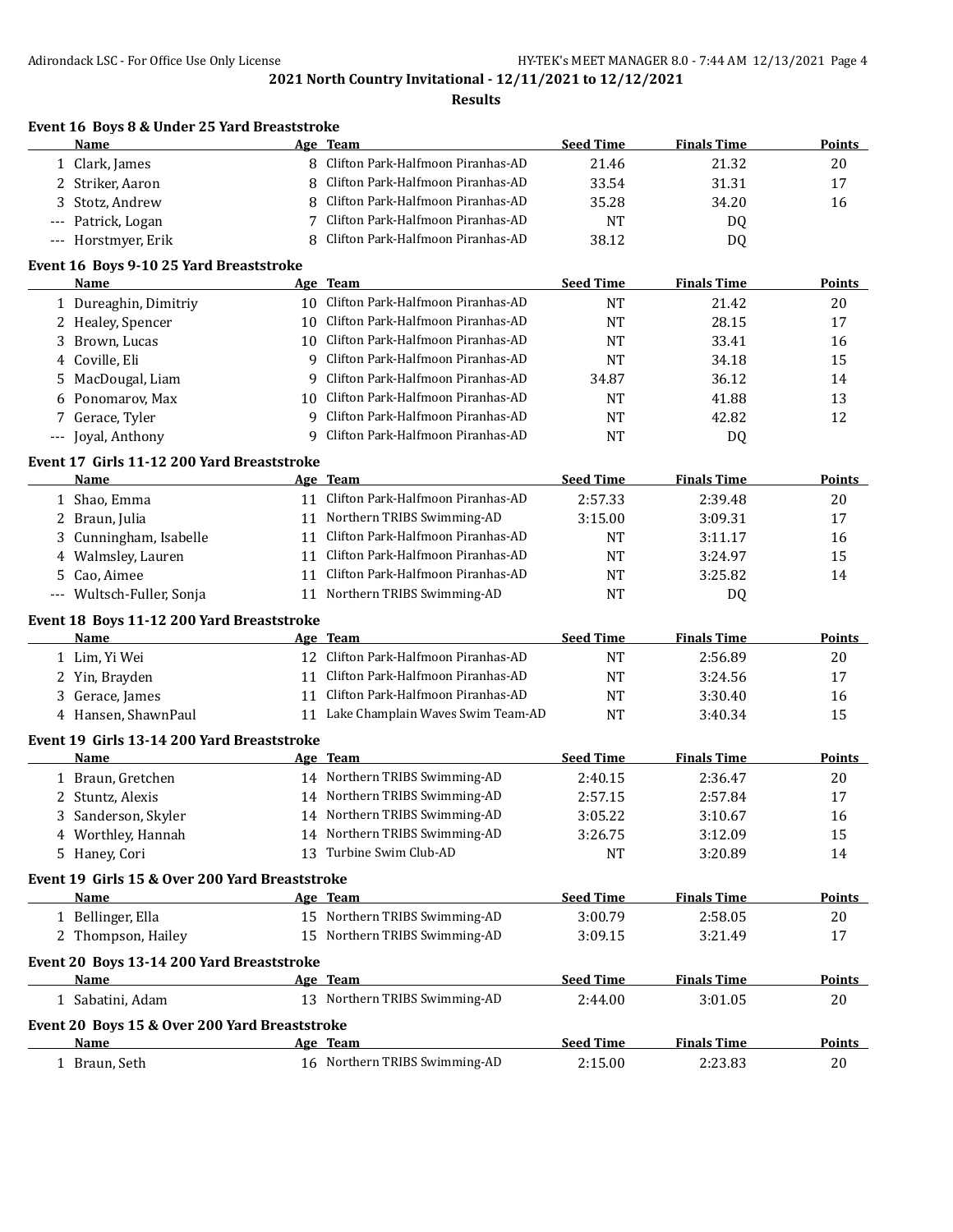### **Results**

## **Event 21 Girls 10 & Under 200 Yard IM**

|    | Name                                             |    | Age Team                             | <b>Seed Time</b> | <b>Finals Time</b> | <b>Points</b> |
|----|--------------------------------------------------|----|--------------------------------------|------------------|--------------------|---------------|
|    | 1 Cusworth, Tori                                 | 10 | Northern TRIBS Swimming-AD           | 3:05.00          | 3:15.76            | 20            |
| 2  | Sekelj, Ella                                     | 10 | Northern TRIBS Swimming-AD           | <b>NT</b>        | 3:20.52            | 17            |
| 3  | Lim, Yi Wern                                     | 10 | Clifton Park-Halfmoon Piranhas-AD    | 3:31.98          | 3:25.18            | 16            |
| 4  | Ryan, Quinlan                                    | 9  | Clifton Park-Halfmoon Piranhas-AD    | 3:38.72          | 3:33.30            | 15            |
| 5  | Harpootlian, Emma                                | 9  | Clifton Park-Halfmoon Piranhas-AD    | 3:41.48          | 3:35.32            | 14            |
| 6  | Yin, Celina                                      | 9  | Clifton Park-Halfmoon Piranhas-AD    | NT               | 3:40.84            | 13            |
| 7  | Sanghi, Ingrid                                   | 9  | Clifton Park-Halfmoon Piranhas-AD    | <b>NT</b>        | 4:02.84            | 12            |
|    | --- Hopke, Lillian                               | q  | Clifton Park-Halfmoon Piranhas-AD    | 2:57.62          | DQ                 |               |
|    | Event 22 Boys 10 & Under 200 Yard IM             |    |                                      |                  |                    |               |
|    | Name                                             |    | Age Team                             | <b>Seed Time</b> | <b>Finals Time</b> | <b>Points</b> |
|    | 1 Hao, Daniel                                    |    | 10 Clifton Park-Halfmoon Piranhas-AD | 2:59.18          | 2:54.56            | 20            |
| 2  | Braun, Caleb                                     |    | 9 Northern TRIBS Swimming-AD         | 3:00.00          | 3:10.42            | 17            |
| 3  | Shao, Mark                                       | 10 | Clifton Park-Halfmoon Piranhas-AD    | 3:41.98          | 3:30.60            | 16            |
| 4  | Simmons, Max                                     | 9  | Clifton Park-Halfmoon Piranhas-AD    | 3:38.91          | 3:40.29            | 15            |
| 5  | Stotz, Adam                                      | 10 | Clifton Park-Halfmoon Piranhas-AD    | 4:13.68          | 3:50.91            | 14            |
|    | 6 Kannan, Vidhur                                 | 10 | Clifton Park-Halfmoon Piranhas-AD    | 5:09.53          | 5:05.67            | 13            |
|    | Event 24 Boys 8 & Under 50 Yard Butterfly        |    |                                      |                  |                    |               |
|    | <b>Name</b>                                      |    | Age Team                             | <b>Seed Time</b> | <b>Finals Time</b> | <b>Points</b> |
|    | 1 Clark, James                                   |    | 8 Clifton Park-Halfmoon Piranhas-AD  | 45.70            | 39.64              | 20            |
|    | Event 25 Girls 11-12 100 Yard Backstroke         |    |                                      |                  |                    |               |
|    | Name                                             |    | Age Team                             | <b>Seed Time</b> | <b>Finals Time</b> | Points        |
|    | 1 Redfern, Kaitlyn                               |    | 12 Northern TRIBS Swimming-AD        | 1:16.49          | 1:09.74            | 20            |
|    | 2 Wultsch-Fuller, Sonja                          | 11 | Northern TRIBS Swimming-AD           | 1:25.70          | 1:17.12            | 17            |
|    | 3 White, Nicole                                  |    | 12 Northern TRIBS Swimming-AD        | 1:19.80          | 1:18.24            | 16            |
|    | 4 Walmsley, Lauren                               | 11 | Clifton Park-Halfmoon Piranhas-AD    | 1:30.16          | 1:26.49            | 15            |
| 5. | Cordick, Helena                                  |    | 12 Lake Champlain Waves Swim Team-AD | NT               | 1:32.62            | 14            |
|    | 6 Wells, Austyn                                  | 11 | Northern TRIBS Swimming-AD           | NT               | 1:51.49            | 13            |
| 7  | Lyndaker, Reyna                                  | 12 | Turbine Swim Club-AD                 | NT               | 1:54.67            | 12            |
| 8  | Eissenstat, Dilek                                | 11 | Northern TRIBS Swimming-AD           | NT               | 1:55.54            | 11            |
|    | 9 Lyndaker, Azaliah                              |    | 11 Turbine Swim Club-AD              | <b>NT</b>        | 2:06.92            | 9             |
|    |                                                  |    |                                      |                  |                    |               |
|    | Event 25 Girls 13-14 100 Yard Backstroke<br>Name |    | Age Team                             | <b>Seed Time</b> | <b>Finals Time</b> | <b>Points</b> |
|    | 1 Braun, Gretchen                                |    | 14 Northern TRIBS Swimming-AD        | 59.80            | 1:00.82            | 20            |
|    | 2 Manion, Annie                                  |    | 13 Lake Champlain Waves Swim Team-AD | 1:16.45          | 1:12.87            | 17            |
|    |                                                  |    | 14 Lake Champlain Waves Swim Team-AD | 1:16.57          | 1:12.99            | 16            |
|    | 3 coupal, Gracie<br>4 coupal, Allie              |    | 14 Lake Champlain Waves Swim Team-AD | 1:16.95          | 1:14.60            | 15            |
|    |                                                  |    | 14 Northern TRIBS Swimming-AD        |                  |                    |               |
|    | 5 Worthley, Hannah                               |    | 14 Northern TRIBS Swimming-AD        | 1:14.53          | 1:16.45            | 14            |
| 6  | Sanderson, Skyler                                |    | Turbine Swim Club-AD                 | 1:15.30          | 1:17.25            | 13            |
| 7  | Turck, Jayden                                    | 13 |                                      | 1:28.01          | 1:22.31            | 12            |
| 8  | Mero, Maddi                                      | 13 | Lake Champlain Waves Swim Team-AD    | 1:27.99          | 1:22.70            | 11            |
| 9. | Kabeli, Sophie                                   | 14 | unattached-NE                        | 1:35.38          | 1:23.95            | 9             |
| 10 | Watkins, Marilla                                 | 13 | Turbine Swim Club-AD                 | NT               | 1:43.92            | 7             |
|    | 11 Hukovic, Angiolina                            |    | 14 Northern TRIBS Swimming-AD        | NT               | 1:49.88            | 6             |
|    | Event 25 Girls 15 & Over 100 Yard Backstroke     |    |                                      |                  |                    |               |
|    | Name                                             |    | Age Team                             | <b>Seed Time</b> | <b>Finals Time</b> | <b>Points</b> |
|    | 1 Hathaway, Alexis                               |    | 16 Lake Champlain Waves Swim Team-AD | 1:04.71          | 1:08.85            | 20            |
|    | 2 Silver, Marissa                                |    | 15 Lake Champlain Waves Swim Team-AD | 1:05.33          | 1:11.52            | $17\,$        |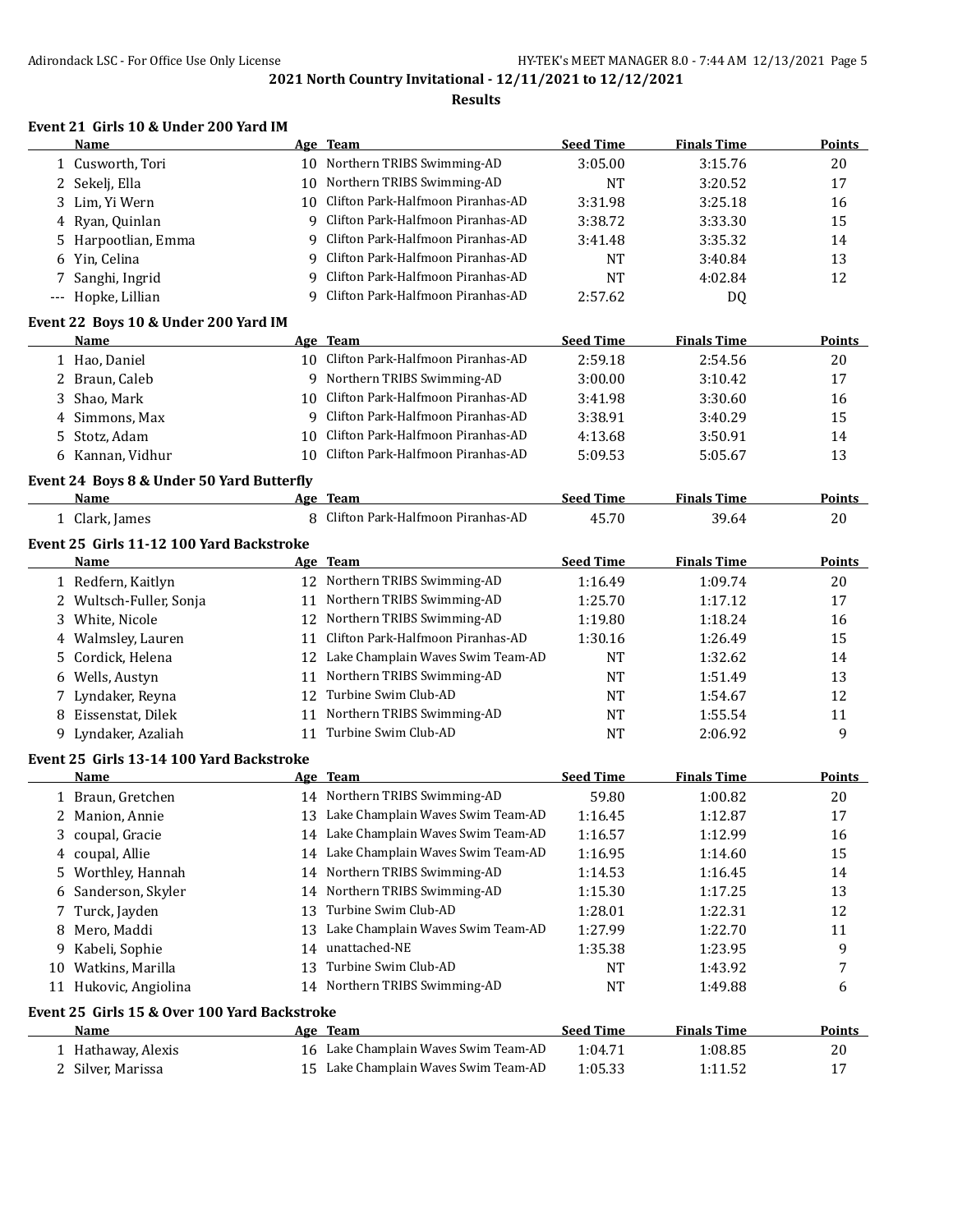| 17 Northern TRIBS Swimming-AD<br>3 Lufkin, Sina<br>1:12.21<br>1:05.37<br>16<br>15 Northern TRIBS Swimming-AD<br>4 Bellinger, Ella<br>1:20.89<br>1:14.59<br>15<br>Northern TRIBS Swimming-AD<br>Thomas, Maya<br>1:22.53<br>1:16.21<br>14<br>15<br>5<br>Lake Champlain Waves Swim Team-AD<br>1:16.30<br>13<br>Fuller, Kasey<br>1:14.48<br>15<br>6<br>Turbine Swim Club-AD<br>7 Litts, Abby<br>12<br>16<br>1:19.45<br>1:19.43<br>15 Northern TRIBS Swimming-AD<br>Thompson, Hailey<br>1:22.27<br>1:28.44<br>11<br>8<br>Event 26 Boys 11-12 100 Yard Backstroke<br>Age Team<br><b>Seed Time</b><br><b>Finals Time</b><br>Name<br>Points<br>11 Lake Champlain Waves Swim Team-AD<br>1:42.58<br>1:28.46<br>20<br>1 Hansen, ShawnPaul<br>Event 26 Boys 13-14 100 Yard Backstroke<br><b>Seed Time</b><br><b>Finals Time</b><br>Name<br>Age Team<br><b>Points</b><br>14 Lake Champlain Waves Swim Team-AD<br>1:00.77<br>20<br>1 Perras, Alix<br>58.89<br>14 Lake Champlain Waves Swim Team-AD<br>2 Hagadorn, Patrick<br>1:10.97<br>1:09.03<br>17<br>14 Northern TRIBS Swimming-AD<br>*3 Armendariz-Huang, Daniel<br>1:10.00<br>1:19.17<br>Northern TRIBS Swimming-AD<br>*3 Sabatini, Adam<br>1:08.00<br>13<br>1:19.17<br>13 Lake Champlain Waves Swim Team-AD<br>Murray, Logan<br><b>NT</b><br>1:43.57<br>14<br>5<br>14 Northern TRIBS Swimming-AD<br>13<br>Hukovic, Dino<br><b>NT</b><br>1:46.26<br>6<br>Event 26 Boys 15 & Over 100 Yard Backstroke<br><b>Seed Time</b><br><b>Finals Time</b><br>Name<br>Age Team<br>Points<br>16 Northern TRIBS Swimming-AD<br>56.00<br>1 Braun, Seth<br>58.49<br>20<br>17 Lake Champlain Waves Swim Team-AD<br>2 Insley, Ben<br>1:14.82<br>17<br>1:08.55<br>Event 27 Girls 9-10 50 Yard Breaststroke<br>Age Team<br><b>Seed Time</b><br><b>Finals Time</b><br><b>Points</b><br>Name<br>9 Clifton Park-Halfmoon Piranhas-AD<br>41.99<br>1 Hopke, Lillian<br>41.94<br>20<br>Clifton Park-Halfmoon Piranhas-AD<br>2 Harpootlian, Leah<br>50.11<br>46.39<br>17<br>10<br>10 Northern TRIBS Swimming-AD<br>Sekelj, Ella<br>49.21<br>47.33<br>16<br>3<br>10 Lake Champlain Waves Swim Team-AD<br>4 Coupal, Mia<br><b>NT</b><br>50.36<br>15<br>Clifton Park-Halfmoon Piranhas-AD<br>Harpootlian, Emma<br>1:00.00<br>58.56<br>9<br>14<br>5.<br>Clifton Park-Halfmoon Piranhas-AD<br>Sprague, Abby<br>13<br>9<br>NT<br>1:02.68<br>6<br>Clifton Park-Halfmoon Piranhas-AD<br>7 Wang, Ellie<br>1:03.32<br>12<br>NT<br>10<br>Turbine Swim Club-AD<br>Lyndaker, Willow<br>11<br>NT<br>1:06.10<br>10<br>8<br>Northern TRIBS Swimming-AD<br>9<br>Sabatini, Niccole<br>10<br>NT<br>1:14.41<br>9.<br>Clifton Park-Halfmoon Piranhas-AD<br>Sanghi, Ingrid<br>1:10.19<br>9<br>DQ<br>Clifton Park-Halfmoon Piranhas-AD<br>DQ<br>--- Yin, Celina<br>q<br>1:08.34<br>Event 28 Boys 9-10 50 Yard Breaststroke<br>Age Team<br><b>Seed Time</b><br><b>Finals Time</b><br><u>Name</u><br>Clifton Park-Halfmoon Piranhas-AD<br>43.47<br>44.08<br>1 Hao, Daniel<br>10<br>20<br>Clifton Park-Halfmoon Piranhas-AD<br>2 Dureaghin, Dimitriy<br>45.51<br>47.05<br>10<br>17<br>Northern TRIBS Swimming-AD<br>Braun, Caleb<br>50.00<br>47.43<br>16<br>3.<br>9<br>Clifton Park-Halfmoon Piranhas-AD<br>Simmons, Max<br>53.55<br>15<br>9<br>54.62<br>4<br>Clifton Park-Halfmoon Piranhas-AD<br>Healey, Spencer<br><b>NT</b><br>58.20<br>10<br>14<br>5.<br>Clifton Park-Halfmoon Piranhas-AD<br>Stotz, Adam<br>1:03.54<br>59.92<br>13<br>10<br>6<br>Clifton Park-Halfmoon Piranhas-AD<br>Brown, Lucas<br><b>NT</b><br>1:10.02<br>12<br>10<br>7<br>Clifton Park-Halfmoon Piranhas-AD<br><b>NT</b><br>MacDougal, Liam<br>1:11.99<br>11<br>9<br>8<br>Clifton Park-Halfmoon Piranhas-AD<br>9<br>Gerace, Tyler<br>1:19.34<br>1:31.76<br>9<br>9<br>Clifton Park-Halfmoon Piranhas-AD<br>Kannan, Vidhur<br>1:32.23<br>7<br>1:24.81<br>10<br>10<br>Clifton Park-Halfmoon Piranhas-AD<br>Ponomarov, Max<br>10<br>NT<br>DQ<br>$---$<br>Clifton Park-Halfmoon Piranhas-AD<br>Coville, Eli<br>9<br>NT<br>DQ<br>$---$ | (Event 25 Girls 15 & Over 100 Yard Backstroke)<br><b>Name</b> | Age Team | <b>Seed Time</b> | <b>Finals Time</b> | Points        |
|------------------------------------------------------------------------------------------------------------------------------------------------------------------------------------------------------------------------------------------------------------------------------------------------------------------------------------------------------------------------------------------------------------------------------------------------------------------------------------------------------------------------------------------------------------------------------------------------------------------------------------------------------------------------------------------------------------------------------------------------------------------------------------------------------------------------------------------------------------------------------------------------------------------------------------------------------------------------------------------------------------------------------------------------------------------------------------------------------------------------------------------------------------------------------------------------------------------------------------------------------------------------------------------------------------------------------------------------------------------------------------------------------------------------------------------------------------------------------------------------------------------------------------------------------------------------------------------------------------------------------------------------------------------------------------------------------------------------------------------------------------------------------------------------------------------------------------------------------------------------------------------------------------------------------------------------------------------------------------------------------------------------------------------------------------------------------------------------------------------------------------------------------------------------------------------------------------------------------------------------------------------------------------------------------------------------------------------------------------------------------------------------------------------------------------------------------------------------------------------------------------------------------------------------------------------------------------------------------------------------------------------------------------------------------------------------------------------------------------------------------------------------------------------------------------------------------------------------------------------------------------------------------------------------------------------------------------------------------------------------------------------------------------------------------------------------------------------------------------------------------------------------------------------------------------------------------------------------------------------------------------------------------------------------------------------------------------------------------------------------------------------------------------------------------------------------------------------------------------------------------------------------------------------------------------------------------------------------------------------------------------------------------------------------------------------------------------------------------------------------------------------------------------------------------------------------------------------------------------------------------------------------------------------------------------------------------------------------------------------------|---------------------------------------------------------------|----------|------------------|--------------------|---------------|
|                                                                                                                                                                                                                                                                                                                                                                                                                                                                                                                                                                                                                                                                                                                                                                                                                                                                                                                                                                                                                                                                                                                                                                                                                                                                                                                                                                                                                                                                                                                                                                                                                                                                                                                                                                                                                                                                                                                                                                                                                                                                                                                                                                                                                                                                                                                                                                                                                                                                                                                                                                                                                                                                                                                                                                                                                                                                                                                                                                                                                                                                                                                                                                                                                                                                                                                                                                                                                                                                                                                                                                                                                                                                                                                                                                                                                                                                                                                                                                                                |                                                               |          |                  |                    |               |
|                                                                                                                                                                                                                                                                                                                                                                                                                                                                                                                                                                                                                                                                                                                                                                                                                                                                                                                                                                                                                                                                                                                                                                                                                                                                                                                                                                                                                                                                                                                                                                                                                                                                                                                                                                                                                                                                                                                                                                                                                                                                                                                                                                                                                                                                                                                                                                                                                                                                                                                                                                                                                                                                                                                                                                                                                                                                                                                                                                                                                                                                                                                                                                                                                                                                                                                                                                                                                                                                                                                                                                                                                                                                                                                                                                                                                                                                                                                                                                                                |                                                               |          |                  |                    |               |
|                                                                                                                                                                                                                                                                                                                                                                                                                                                                                                                                                                                                                                                                                                                                                                                                                                                                                                                                                                                                                                                                                                                                                                                                                                                                                                                                                                                                                                                                                                                                                                                                                                                                                                                                                                                                                                                                                                                                                                                                                                                                                                                                                                                                                                                                                                                                                                                                                                                                                                                                                                                                                                                                                                                                                                                                                                                                                                                                                                                                                                                                                                                                                                                                                                                                                                                                                                                                                                                                                                                                                                                                                                                                                                                                                                                                                                                                                                                                                                                                |                                                               |          |                  |                    |               |
|                                                                                                                                                                                                                                                                                                                                                                                                                                                                                                                                                                                                                                                                                                                                                                                                                                                                                                                                                                                                                                                                                                                                                                                                                                                                                                                                                                                                                                                                                                                                                                                                                                                                                                                                                                                                                                                                                                                                                                                                                                                                                                                                                                                                                                                                                                                                                                                                                                                                                                                                                                                                                                                                                                                                                                                                                                                                                                                                                                                                                                                                                                                                                                                                                                                                                                                                                                                                                                                                                                                                                                                                                                                                                                                                                                                                                                                                                                                                                                                                |                                                               |          |                  |                    |               |
|                                                                                                                                                                                                                                                                                                                                                                                                                                                                                                                                                                                                                                                                                                                                                                                                                                                                                                                                                                                                                                                                                                                                                                                                                                                                                                                                                                                                                                                                                                                                                                                                                                                                                                                                                                                                                                                                                                                                                                                                                                                                                                                                                                                                                                                                                                                                                                                                                                                                                                                                                                                                                                                                                                                                                                                                                                                                                                                                                                                                                                                                                                                                                                                                                                                                                                                                                                                                                                                                                                                                                                                                                                                                                                                                                                                                                                                                                                                                                                                                |                                                               |          |                  |                    |               |
|                                                                                                                                                                                                                                                                                                                                                                                                                                                                                                                                                                                                                                                                                                                                                                                                                                                                                                                                                                                                                                                                                                                                                                                                                                                                                                                                                                                                                                                                                                                                                                                                                                                                                                                                                                                                                                                                                                                                                                                                                                                                                                                                                                                                                                                                                                                                                                                                                                                                                                                                                                                                                                                                                                                                                                                                                                                                                                                                                                                                                                                                                                                                                                                                                                                                                                                                                                                                                                                                                                                                                                                                                                                                                                                                                                                                                                                                                                                                                                                                |                                                               |          |                  |                    |               |
|                                                                                                                                                                                                                                                                                                                                                                                                                                                                                                                                                                                                                                                                                                                                                                                                                                                                                                                                                                                                                                                                                                                                                                                                                                                                                                                                                                                                                                                                                                                                                                                                                                                                                                                                                                                                                                                                                                                                                                                                                                                                                                                                                                                                                                                                                                                                                                                                                                                                                                                                                                                                                                                                                                                                                                                                                                                                                                                                                                                                                                                                                                                                                                                                                                                                                                                                                                                                                                                                                                                                                                                                                                                                                                                                                                                                                                                                                                                                                                                                |                                                               |          |                  |                    |               |
|                                                                                                                                                                                                                                                                                                                                                                                                                                                                                                                                                                                                                                                                                                                                                                                                                                                                                                                                                                                                                                                                                                                                                                                                                                                                                                                                                                                                                                                                                                                                                                                                                                                                                                                                                                                                                                                                                                                                                                                                                                                                                                                                                                                                                                                                                                                                                                                                                                                                                                                                                                                                                                                                                                                                                                                                                                                                                                                                                                                                                                                                                                                                                                                                                                                                                                                                                                                                                                                                                                                                                                                                                                                                                                                                                                                                                                                                                                                                                                                                |                                                               |          |                  |                    |               |
|                                                                                                                                                                                                                                                                                                                                                                                                                                                                                                                                                                                                                                                                                                                                                                                                                                                                                                                                                                                                                                                                                                                                                                                                                                                                                                                                                                                                                                                                                                                                                                                                                                                                                                                                                                                                                                                                                                                                                                                                                                                                                                                                                                                                                                                                                                                                                                                                                                                                                                                                                                                                                                                                                                                                                                                                                                                                                                                                                                                                                                                                                                                                                                                                                                                                                                                                                                                                                                                                                                                                                                                                                                                                                                                                                                                                                                                                                                                                                                                                |                                                               |          |                  |                    |               |
|                                                                                                                                                                                                                                                                                                                                                                                                                                                                                                                                                                                                                                                                                                                                                                                                                                                                                                                                                                                                                                                                                                                                                                                                                                                                                                                                                                                                                                                                                                                                                                                                                                                                                                                                                                                                                                                                                                                                                                                                                                                                                                                                                                                                                                                                                                                                                                                                                                                                                                                                                                                                                                                                                                                                                                                                                                                                                                                                                                                                                                                                                                                                                                                                                                                                                                                                                                                                                                                                                                                                                                                                                                                                                                                                                                                                                                                                                                                                                                                                |                                                               |          |                  |                    |               |
|                                                                                                                                                                                                                                                                                                                                                                                                                                                                                                                                                                                                                                                                                                                                                                                                                                                                                                                                                                                                                                                                                                                                                                                                                                                                                                                                                                                                                                                                                                                                                                                                                                                                                                                                                                                                                                                                                                                                                                                                                                                                                                                                                                                                                                                                                                                                                                                                                                                                                                                                                                                                                                                                                                                                                                                                                                                                                                                                                                                                                                                                                                                                                                                                                                                                                                                                                                                                                                                                                                                                                                                                                                                                                                                                                                                                                                                                                                                                                                                                |                                                               |          |                  |                    |               |
|                                                                                                                                                                                                                                                                                                                                                                                                                                                                                                                                                                                                                                                                                                                                                                                                                                                                                                                                                                                                                                                                                                                                                                                                                                                                                                                                                                                                                                                                                                                                                                                                                                                                                                                                                                                                                                                                                                                                                                                                                                                                                                                                                                                                                                                                                                                                                                                                                                                                                                                                                                                                                                                                                                                                                                                                                                                                                                                                                                                                                                                                                                                                                                                                                                                                                                                                                                                                                                                                                                                                                                                                                                                                                                                                                                                                                                                                                                                                                                                                |                                                               |          |                  |                    |               |
|                                                                                                                                                                                                                                                                                                                                                                                                                                                                                                                                                                                                                                                                                                                                                                                                                                                                                                                                                                                                                                                                                                                                                                                                                                                                                                                                                                                                                                                                                                                                                                                                                                                                                                                                                                                                                                                                                                                                                                                                                                                                                                                                                                                                                                                                                                                                                                                                                                                                                                                                                                                                                                                                                                                                                                                                                                                                                                                                                                                                                                                                                                                                                                                                                                                                                                                                                                                                                                                                                                                                                                                                                                                                                                                                                                                                                                                                                                                                                                                                |                                                               |          |                  |                    |               |
|                                                                                                                                                                                                                                                                                                                                                                                                                                                                                                                                                                                                                                                                                                                                                                                                                                                                                                                                                                                                                                                                                                                                                                                                                                                                                                                                                                                                                                                                                                                                                                                                                                                                                                                                                                                                                                                                                                                                                                                                                                                                                                                                                                                                                                                                                                                                                                                                                                                                                                                                                                                                                                                                                                                                                                                                                                                                                                                                                                                                                                                                                                                                                                                                                                                                                                                                                                                                                                                                                                                                                                                                                                                                                                                                                                                                                                                                                                                                                                                                |                                                               |          |                  |                    | 15.50         |
|                                                                                                                                                                                                                                                                                                                                                                                                                                                                                                                                                                                                                                                                                                                                                                                                                                                                                                                                                                                                                                                                                                                                                                                                                                                                                                                                                                                                                                                                                                                                                                                                                                                                                                                                                                                                                                                                                                                                                                                                                                                                                                                                                                                                                                                                                                                                                                                                                                                                                                                                                                                                                                                                                                                                                                                                                                                                                                                                                                                                                                                                                                                                                                                                                                                                                                                                                                                                                                                                                                                                                                                                                                                                                                                                                                                                                                                                                                                                                                                                |                                                               |          |                  |                    | 15.50         |
|                                                                                                                                                                                                                                                                                                                                                                                                                                                                                                                                                                                                                                                                                                                                                                                                                                                                                                                                                                                                                                                                                                                                                                                                                                                                                                                                                                                                                                                                                                                                                                                                                                                                                                                                                                                                                                                                                                                                                                                                                                                                                                                                                                                                                                                                                                                                                                                                                                                                                                                                                                                                                                                                                                                                                                                                                                                                                                                                                                                                                                                                                                                                                                                                                                                                                                                                                                                                                                                                                                                                                                                                                                                                                                                                                                                                                                                                                                                                                                                                |                                                               |          |                  |                    |               |
|                                                                                                                                                                                                                                                                                                                                                                                                                                                                                                                                                                                                                                                                                                                                                                                                                                                                                                                                                                                                                                                                                                                                                                                                                                                                                                                                                                                                                                                                                                                                                                                                                                                                                                                                                                                                                                                                                                                                                                                                                                                                                                                                                                                                                                                                                                                                                                                                                                                                                                                                                                                                                                                                                                                                                                                                                                                                                                                                                                                                                                                                                                                                                                                                                                                                                                                                                                                                                                                                                                                                                                                                                                                                                                                                                                                                                                                                                                                                                                                                |                                                               |          |                  |                    |               |
|                                                                                                                                                                                                                                                                                                                                                                                                                                                                                                                                                                                                                                                                                                                                                                                                                                                                                                                                                                                                                                                                                                                                                                                                                                                                                                                                                                                                                                                                                                                                                                                                                                                                                                                                                                                                                                                                                                                                                                                                                                                                                                                                                                                                                                                                                                                                                                                                                                                                                                                                                                                                                                                                                                                                                                                                                                                                                                                                                                                                                                                                                                                                                                                                                                                                                                                                                                                                                                                                                                                                                                                                                                                                                                                                                                                                                                                                                                                                                                                                |                                                               |          |                  |                    |               |
|                                                                                                                                                                                                                                                                                                                                                                                                                                                                                                                                                                                                                                                                                                                                                                                                                                                                                                                                                                                                                                                                                                                                                                                                                                                                                                                                                                                                                                                                                                                                                                                                                                                                                                                                                                                                                                                                                                                                                                                                                                                                                                                                                                                                                                                                                                                                                                                                                                                                                                                                                                                                                                                                                                                                                                                                                                                                                                                                                                                                                                                                                                                                                                                                                                                                                                                                                                                                                                                                                                                                                                                                                                                                                                                                                                                                                                                                                                                                                                                                |                                                               |          |                  |                    |               |
|                                                                                                                                                                                                                                                                                                                                                                                                                                                                                                                                                                                                                                                                                                                                                                                                                                                                                                                                                                                                                                                                                                                                                                                                                                                                                                                                                                                                                                                                                                                                                                                                                                                                                                                                                                                                                                                                                                                                                                                                                                                                                                                                                                                                                                                                                                                                                                                                                                                                                                                                                                                                                                                                                                                                                                                                                                                                                                                                                                                                                                                                                                                                                                                                                                                                                                                                                                                                                                                                                                                                                                                                                                                                                                                                                                                                                                                                                                                                                                                                |                                                               |          |                  |                    |               |
|                                                                                                                                                                                                                                                                                                                                                                                                                                                                                                                                                                                                                                                                                                                                                                                                                                                                                                                                                                                                                                                                                                                                                                                                                                                                                                                                                                                                                                                                                                                                                                                                                                                                                                                                                                                                                                                                                                                                                                                                                                                                                                                                                                                                                                                                                                                                                                                                                                                                                                                                                                                                                                                                                                                                                                                                                                                                                                                                                                                                                                                                                                                                                                                                                                                                                                                                                                                                                                                                                                                                                                                                                                                                                                                                                                                                                                                                                                                                                                                                |                                                               |          |                  |                    |               |
|                                                                                                                                                                                                                                                                                                                                                                                                                                                                                                                                                                                                                                                                                                                                                                                                                                                                                                                                                                                                                                                                                                                                                                                                                                                                                                                                                                                                                                                                                                                                                                                                                                                                                                                                                                                                                                                                                                                                                                                                                                                                                                                                                                                                                                                                                                                                                                                                                                                                                                                                                                                                                                                                                                                                                                                                                                                                                                                                                                                                                                                                                                                                                                                                                                                                                                                                                                                                                                                                                                                                                                                                                                                                                                                                                                                                                                                                                                                                                                                                |                                                               |          |                  |                    |               |
|                                                                                                                                                                                                                                                                                                                                                                                                                                                                                                                                                                                                                                                                                                                                                                                                                                                                                                                                                                                                                                                                                                                                                                                                                                                                                                                                                                                                                                                                                                                                                                                                                                                                                                                                                                                                                                                                                                                                                                                                                                                                                                                                                                                                                                                                                                                                                                                                                                                                                                                                                                                                                                                                                                                                                                                                                                                                                                                                                                                                                                                                                                                                                                                                                                                                                                                                                                                                                                                                                                                                                                                                                                                                                                                                                                                                                                                                                                                                                                                                |                                                               |          |                  |                    |               |
|                                                                                                                                                                                                                                                                                                                                                                                                                                                                                                                                                                                                                                                                                                                                                                                                                                                                                                                                                                                                                                                                                                                                                                                                                                                                                                                                                                                                                                                                                                                                                                                                                                                                                                                                                                                                                                                                                                                                                                                                                                                                                                                                                                                                                                                                                                                                                                                                                                                                                                                                                                                                                                                                                                                                                                                                                                                                                                                                                                                                                                                                                                                                                                                                                                                                                                                                                                                                                                                                                                                                                                                                                                                                                                                                                                                                                                                                                                                                                                                                |                                                               |          |                  |                    |               |
|                                                                                                                                                                                                                                                                                                                                                                                                                                                                                                                                                                                                                                                                                                                                                                                                                                                                                                                                                                                                                                                                                                                                                                                                                                                                                                                                                                                                                                                                                                                                                                                                                                                                                                                                                                                                                                                                                                                                                                                                                                                                                                                                                                                                                                                                                                                                                                                                                                                                                                                                                                                                                                                                                                                                                                                                                                                                                                                                                                                                                                                                                                                                                                                                                                                                                                                                                                                                                                                                                                                                                                                                                                                                                                                                                                                                                                                                                                                                                                                                |                                                               |          |                  |                    |               |
|                                                                                                                                                                                                                                                                                                                                                                                                                                                                                                                                                                                                                                                                                                                                                                                                                                                                                                                                                                                                                                                                                                                                                                                                                                                                                                                                                                                                                                                                                                                                                                                                                                                                                                                                                                                                                                                                                                                                                                                                                                                                                                                                                                                                                                                                                                                                                                                                                                                                                                                                                                                                                                                                                                                                                                                                                                                                                                                                                                                                                                                                                                                                                                                                                                                                                                                                                                                                                                                                                                                                                                                                                                                                                                                                                                                                                                                                                                                                                                                                |                                                               |          |                  |                    |               |
|                                                                                                                                                                                                                                                                                                                                                                                                                                                                                                                                                                                                                                                                                                                                                                                                                                                                                                                                                                                                                                                                                                                                                                                                                                                                                                                                                                                                                                                                                                                                                                                                                                                                                                                                                                                                                                                                                                                                                                                                                                                                                                                                                                                                                                                                                                                                                                                                                                                                                                                                                                                                                                                                                                                                                                                                                                                                                                                                                                                                                                                                                                                                                                                                                                                                                                                                                                                                                                                                                                                                                                                                                                                                                                                                                                                                                                                                                                                                                                                                |                                                               |          |                  |                    |               |
|                                                                                                                                                                                                                                                                                                                                                                                                                                                                                                                                                                                                                                                                                                                                                                                                                                                                                                                                                                                                                                                                                                                                                                                                                                                                                                                                                                                                                                                                                                                                                                                                                                                                                                                                                                                                                                                                                                                                                                                                                                                                                                                                                                                                                                                                                                                                                                                                                                                                                                                                                                                                                                                                                                                                                                                                                                                                                                                                                                                                                                                                                                                                                                                                                                                                                                                                                                                                                                                                                                                                                                                                                                                                                                                                                                                                                                                                                                                                                                                                |                                                               |          |                  |                    |               |
|                                                                                                                                                                                                                                                                                                                                                                                                                                                                                                                                                                                                                                                                                                                                                                                                                                                                                                                                                                                                                                                                                                                                                                                                                                                                                                                                                                                                                                                                                                                                                                                                                                                                                                                                                                                                                                                                                                                                                                                                                                                                                                                                                                                                                                                                                                                                                                                                                                                                                                                                                                                                                                                                                                                                                                                                                                                                                                                                                                                                                                                                                                                                                                                                                                                                                                                                                                                                                                                                                                                                                                                                                                                                                                                                                                                                                                                                                                                                                                                                |                                                               |          |                  |                    |               |
|                                                                                                                                                                                                                                                                                                                                                                                                                                                                                                                                                                                                                                                                                                                                                                                                                                                                                                                                                                                                                                                                                                                                                                                                                                                                                                                                                                                                                                                                                                                                                                                                                                                                                                                                                                                                                                                                                                                                                                                                                                                                                                                                                                                                                                                                                                                                                                                                                                                                                                                                                                                                                                                                                                                                                                                                                                                                                                                                                                                                                                                                                                                                                                                                                                                                                                                                                                                                                                                                                                                                                                                                                                                                                                                                                                                                                                                                                                                                                                                                |                                                               |          |                  |                    |               |
|                                                                                                                                                                                                                                                                                                                                                                                                                                                                                                                                                                                                                                                                                                                                                                                                                                                                                                                                                                                                                                                                                                                                                                                                                                                                                                                                                                                                                                                                                                                                                                                                                                                                                                                                                                                                                                                                                                                                                                                                                                                                                                                                                                                                                                                                                                                                                                                                                                                                                                                                                                                                                                                                                                                                                                                                                                                                                                                                                                                                                                                                                                                                                                                                                                                                                                                                                                                                                                                                                                                                                                                                                                                                                                                                                                                                                                                                                                                                                                                                |                                                               |          |                  |                    |               |
|                                                                                                                                                                                                                                                                                                                                                                                                                                                                                                                                                                                                                                                                                                                                                                                                                                                                                                                                                                                                                                                                                                                                                                                                                                                                                                                                                                                                                                                                                                                                                                                                                                                                                                                                                                                                                                                                                                                                                                                                                                                                                                                                                                                                                                                                                                                                                                                                                                                                                                                                                                                                                                                                                                                                                                                                                                                                                                                                                                                                                                                                                                                                                                                                                                                                                                                                                                                                                                                                                                                                                                                                                                                                                                                                                                                                                                                                                                                                                                                                |                                                               |          |                  |                    |               |
|                                                                                                                                                                                                                                                                                                                                                                                                                                                                                                                                                                                                                                                                                                                                                                                                                                                                                                                                                                                                                                                                                                                                                                                                                                                                                                                                                                                                                                                                                                                                                                                                                                                                                                                                                                                                                                                                                                                                                                                                                                                                                                                                                                                                                                                                                                                                                                                                                                                                                                                                                                                                                                                                                                                                                                                                                                                                                                                                                                                                                                                                                                                                                                                                                                                                                                                                                                                                                                                                                                                                                                                                                                                                                                                                                                                                                                                                                                                                                                                                |                                                               |          |                  |                    |               |
|                                                                                                                                                                                                                                                                                                                                                                                                                                                                                                                                                                                                                                                                                                                                                                                                                                                                                                                                                                                                                                                                                                                                                                                                                                                                                                                                                                                                                                                                                                                                                                                                                                                                                                                                                                                                                                                                                                                                                                                                                                                                                                                                                                                                                                                                                                                                                                                                                                                                                                                                                                                                                                                                                                                                                                                                                                                                                                                                                                                                                                                                                                                                                                                                                                                                                                                                                                                                                                                                                                                                                                                                                                                                                                                                                                                                                                                                                                                                                                                                |                                                               |          |                  |                    |               |
|                                                                                                                                                                                                                                                                                                                                                                                                                                                                                                                                                                                                                                                                                                                                                                                                                                                                                                                                                                                                                                                                                                                                                                                                                                                                                                                                                                                                                                                                                                                                                                                                                                                                                                                                                                                                                                                                                                                                                                                                                                                                                                                                                                                                                                                                                                                                                                                                                                                                                                                                                                                                                                                                                                                                                                                                                                                                                                                                                                                                                                                                                                                                                                                                                                                                                                                                                                                                                                                                                                                                                                                                                                                                                                                                                                                                                                                                                                                                                                                                |                                                               |          |                  |                    |               |
|                                                                                                                                                                                                                                                                                                                                                                                                                                                                                                                                                                                                                                                                                                                                                                                                                                                                                                                                                                                                                                                                                                                                                                                                                                                                                                                                                                                                                                                                                                                                                                                                                                                                                                                                                                                                                                                                                                                                                                                                                                                                                                                                                                                                                                                                                                                                                                                                                                                                                                                                                                                                                                                                                                                                                                                                                                                                                                                                                                                                                                                                                                                                                                                                                                                                                                                                                                                                                                                                                                                                                                                                                                                                                                                                                                                                                                                                                                                                                                                                |                                                               |          |                  |                    | <b>Points</b> |
|                                                                                                                                                                                                                                                                                                                                                                                                                                                                                                                                                                                                                                                                                                                                                                                                                                                                                                                                                                                                                                                                                                                                                                                                                                                                                                                                                                                                                                                                                                                                                                                                                                                                                                                                                                                                                                                                                                                                                                                                                                                                                                                                                                                                                                                                                                                                                                                                                                                                                                                                                                                                                                                                                                                                                                                                                                                                                                                                                                                                                                                                                                                                                                                                                                                                                                                                                                                                                                                                                                                                                                                                                                                                                                                                                                                                                                                                                                                                                                                                |                                                               |          |                  |                    |               |
|                                                                                                                                                                                                                                                                                                                                                                                                                                                                                                                                                                                                                                                                                                                                                                                                                                                                                                                                                                                                                                                                                                                                                                                                                                                                                                                                                                                                                                                                                                                                                                                                                                                                                                                                                                                                                                                                                                                                                                                                                                                                                                                                                                                                                                                                                                                                                                                                                                                                                                                                                                                                                                                                                                                                                                                                                                                                                                                                                                                                                                                                                                                                                                                                                                                                                                                                                                                                                                                                                                                                                                                                                                                                                                                                                                                                                                                                                                                                                                                                |                                                               |          |                  |                    |               |
|                                                                                                                                                                                                                                                                                                                                                                                                                                                                                                                                                                                                                                                                                                                                                                                                                                                                                                                                                                                                                                                                                                                                                                                                                                                                                                                                                                                                                                                                                                                                                                                                                                                                                                                                                                                                                                                                                                                                                                                                                                                                                                                                                                                                                                                                                                                                                                                                                                                                                                                                                                                                                                                                                                                                                                                                                                                                                                                                                                                                                                                                                                                                                                                                                                                                                                                                                                                                                                                                                                                                                                                                                                                                                                                                                                                                                                                                                                                                                                                                |                                                               |          |                  |                    |               |
|                                                                                                                                                                                                                                                                                                                                                                                                                                                                                                                                                                                                                                                                                                                                                                                                                                                                                                                                                                                                                                                                                                                                                                                                                                                                                                                                                                                                                                                                                                                                                                                                                                                                                                                                                                                                                                                                                                                                                                                                                                                                                                                                                                                                                                                                                                                                                                                                                                                                                                                                                                                                                                                                                                                                                                                                                                                                                                                                                                                                                                                                                                                                                                                                                                                                                                                                                                                                                                                                                                                                                                                                                                                                                                                                                                                                                                                                                                                                                                                                |                                                               |          |                  |                    |               |
|                                                                                                                                                                                                                                                                                                                                                                                                                                                                                                                                                                                                                                                                                                                                                                                                                                                                                                                                                                                                                                                                                                                                                                                                                                                                                                                                                                                                                                                                                                                                                                                                                                                                                                                                                                                                                                                                                                                                                                                                                                                                                                                                                                                                                                                                                                                                                                                                                                                                                                                                                                                                                                                                                                                                                                                                                                                                                                                                                                                                                                                                                                                                                                                                                                                                                                                                                                                                                                                                                                                                                                                                                                                                                                                                                                                                                                                                                                                                                                                                |                                                               |          |                  |                    |               |
|                                                                                                                                                                                                                                                                                                                                                                                                                                                                                                                                                                                                                                                                                                                                                                                                                                                                                                                                                                                                                                                                                                                                                                                                                                                                                                                                                                                                                                                                                                                                                                                                                                                                                                                                                                                                                                                                                                                                                                                                                                                                                                                                                                                                                                                                                                                                                                                                                                                                                                                                                                                                                                                                                                                                                                                                                                                                                                                                                                                                                                                                                                                                                                                                                                                                                                                                                                                                                                                                                                                                                                                                                                                                                                                                                                                                                                                                                                                                                                                                |                                                               |          |                  |                    |               |
|                                                                                                                                                                                                                                                                                                                                                                                                                                                                                                                                                                                                                                                                                                                                                                                                                                                                                                                                                                                                                                                                                                                                                                                                                                                                                                                                                                                                                                                                                                                                                                                                                                                                                                                                                                                                                                                                                                                                                                                                                                                                                                                                                                                                                                                                                                                                                                                                                                                                                                                                                                                                                                                                                                                                                                                                                                                                                                                                                                                                                                                                                                                                                                                                                                                                                                                                                                                                                                                                                                                                                                                                                                                                                                                                                                                                                                                                                                                                                                                                |                                                               |          |                  |                    |               |
|                                                                                                                                                                                                                                                                                                                                                                                                                                                                                                                                                                                                                                                                                                                                                                                                                                                                                                                                                                                                                                                                                                                                                                                                                                                                                                                                                                                                                                                                                                                                                                                                                                                                                                                                                                                                                                                                                                                                                                                                                                                                                                                                                                                                                                                                                                                                                                                                                                                                                                                                                                                                                                                                                                                                                                                                                                                                                                                                                                                                                                                                                                                                                                                                                                                                                                                                                                                                                                                                                                                                                                                                                                                                                                                                                                                                                                                                                                                                                                                                |                                                               |          |                  |                    |               |
|                                                                                                                                                                                                                                                                                                                                                                                                                                                                                                                                                                                                                                                                                                                                                                                                                                                                                                                                                                                                                                                                                                                                                                                                                                                                                                                                                                                                                                                                                                                                                                                                                                                                                                                                                                                                                                                                                                                                                                                                                                                                                                                                                                                                                                                                                                                                                                                                                                                                                                                                                                                                                                                                                                                                                                                                                                                                                                                                                                                                                                                                                                                                                                                                                                                                                                                                                                                                                                                                                                                                                                                                                                                                                                                                                                                                                                                                                                                                                                                                |                                                               |          |                  |                    |               |
|                                                                                                                                                                                                                                                                                                                                                                                                                                                                                                                                                                                                                                                                                                                                                                                                                                                                                                                                                                                                                                                                                                                                                                                                                                                                                                                                                                                                                                                                                                                                                                                                                                                                                                                                                                                                                                                                                                                                                                                                                                                                                                                                                                                                                                                                                                                                                                                                                                                                                                                                                                                                                                                                                                                                                                                                                                                                                                                                                                                                                                                                                                                                                                                                                                                                                                                                                                                                                                                                                                                                                                                                                                                                                                                                                                                                                                                                                                                                                                                                |                                                               |          |                  |                    |               |
|                                                                                                                                                                                                                                                                                                                                                                                                                                                                                                                                                                                                                                                                                                                                                                                                                                                                                                                                                                                                                                                                                                                                                                                                                                                                                                                                                                                                                                                                                                                                                                                                                                                                                                                                                                                                                                                                                                                                                                                                                                                                                                                                                                                                                                                                                                                                                                                                                                                                                                                                                                                                                                                                                                                                                                                                                                                                                                                                                                                                                                                                                                                                                                                                                                                                                                                                                                                                                                                                                                                                                                                                                                                                                                                                                                                                                                                                                                                                                                                                |                                                               |          |                  |                    |               |
|                                                                                                                                                                                                                                                                                                                                                                                                                                                                                                                                                                                                                                                                                                                                                                                                                                                                                                                                                                                                                                                                                                                                                                                                                                                                                                                                                                                                                                                                                                                                                                                                                                                                                                                                                                                                                                                                                                                                                                                                                                                                                                                                                                                                                                                                                                                                                                                                                                                                                                                                                                                                                                                                                                                                                                                                                                                                                                                                                                                                                                                                                                                                                                                                                                                                                                                                                                                                                                                                                                                                                                                                                                                                                                                                                                                                                                                                                                                                                                                                |                                                               |          |                  |                    |               |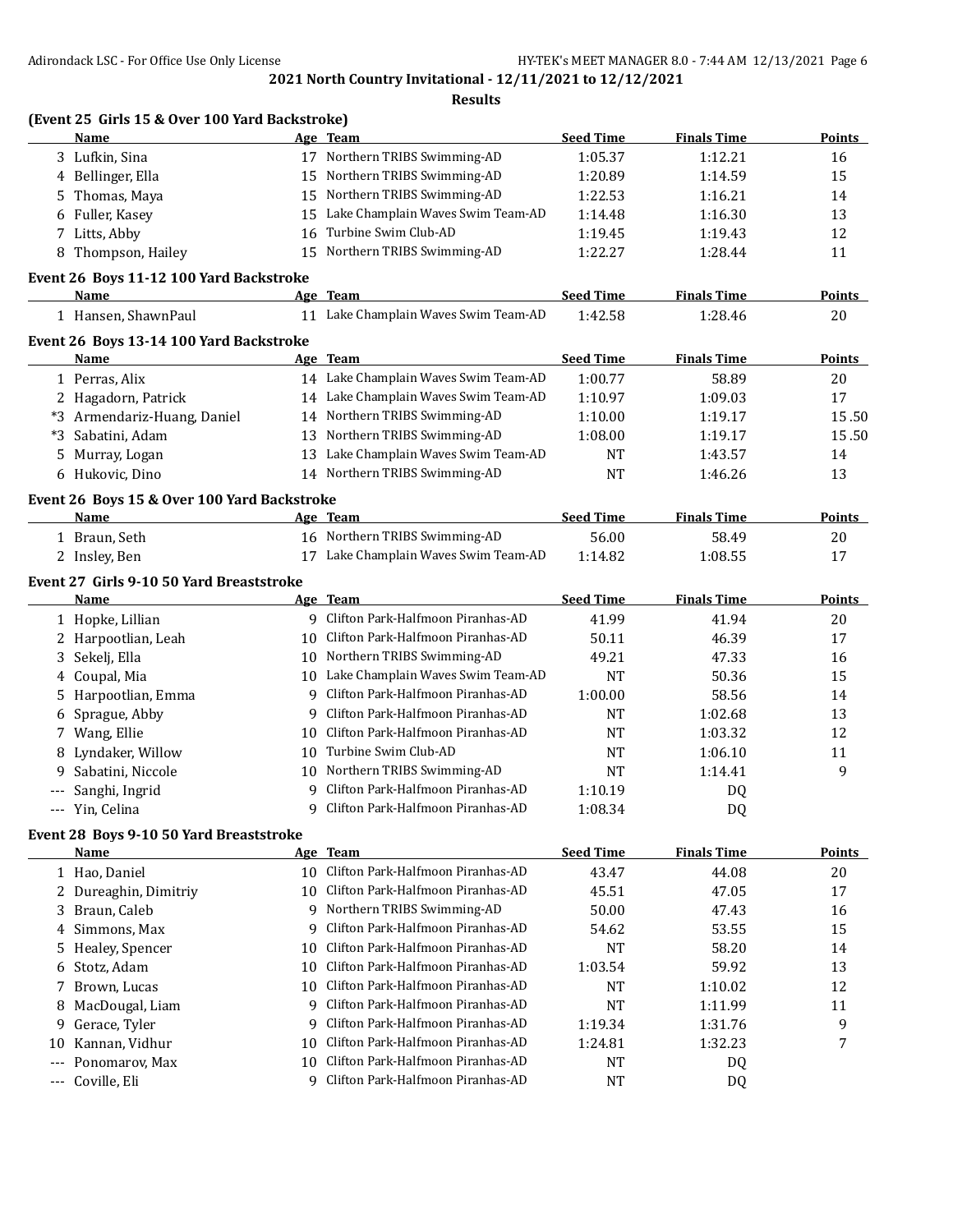|    | (Event 28 Boys 9-10 50 Yard Breaststroke) |    |                                      |                  |                    |               |
|----|-------------------------------------------|----|--------------------------------------|------------------|--------------------|---------------|
|    | Name                                      |    | Age Team                             | <b>Seed Time</b> | <b>Finals Time</b> | <b>Points</b> |
|    | --- Joyal, Anthony                        |    | 9 Clifton Park-Halfmoon Piranhas-AD  | <b>NT</b>        | DQ                 |               |
|    | Event 29 Girls 8 & Under 100 Yard IM      |    |                                      |                  |                    |               |
|    | Name                                      |    | Age Team                             | <b>Seed Time</b> | <b>Finals Time</b> | <b>Points</b> |
|    | --- Hopke, Stella                         |    | 8 Clifton Park-Halfmoon Piranhas-AD  | 2:09.21          | DQ                 |               |
|    | Event 30 Boys 8 & Under 100 Yard IM       |    |                                      |                  |                    |               |
|    | Name                                      |    | Age Team                             | <b>Seed Time</b> | <b>Finals Time</b> | <b>Points</b> |
|    | 1 Clark, James                            |    | 8 Clifton Park-Halfmoon Piranhas-AD  | 1:43.73          | 1:23.80            | 20            |
|    | 2 Striker, Aaron                          | 8  | Clifton Park-Halfmoon Piranhas-AD    | 2:14.10          | 2:02.40            | 17            |
|    | Stotz, Andrew                             | 8  | Clifton Park-Halfmoon Piranhas-AD    | <b>NT</b>        | DQ                 |               |
|    | --- Horstmyer, Erik                       | 8  | Clifton Park-Halfmoon Piranhas-AD    | NT               | DQ                 |               |
|    | Event 31 Girls 11-12 100 Yard Butterfly   |    |                                      |                  |                    |               |
|    | Name                                      |    | Age Team                             | <b>Seed Time</b> | <b>Finals Time</b> | Points        |
|    | 1 Shao, Emma                              |    | 11 Clifton Park-Halfmoon Piranhas-AD | 1:17.45          | 1:14.53            | 20            |
|    | 2 Wultsch-Fuller, Sonja                   | 11 | Northern TRIBS Swimming-AD           | 1:41.20          | 1:25.59            | 17            |
|    | 3 Braun, Julia                            | 11 | Northern TRIBS Swimming-AD           | 1:40.00          | 1:28.69            | 16            |
|    | 4 Cordick, Helena                         | 12 | Lake Champlain Waves Swim Team-AD    | <b>NT</b>        | 1:34.36            | 15            |
|    | 5 White, Nicole                           | 12 | Northern TRIBS Swimming-AD           | 1:52.05          | 1:40.04            | 14            |
|    | 6 Cao, Aimee                              | 11 | Clifton Park-Halfmoon Piranhas-AD    | <b>NT</b>        | 1:44.88            | 13            |
|    | Event 32 Boys 11-12 100 Yard Butterfly    |    |                                      |                  |                    |               |
|    | Name                                      |    | Age Team                             | <b>Seed Time</b> | <b>Finals Time</b> | <b>Points</b> |
|    | 1 Lim, Yi Wei                             |    | 12 Clifton Park-Halfmoon Piranhas-AD | 1:15.44          | 1:17.25            | 20            |
|    | 2 Gerace, James                           | 11 | Clifton Park-Halfmoon Piranhas-AD    | 1:32.93          | 1:23.31            | 17            |
|    | --- Yin, Brayden                          | 11 | Clifton Park-Halfmoon Piranhas-AD    | 1:33.68          | DQ                 |               |
|    | Event 33 Girls 9-10 100 Yard Freestyle    |    |                                      |                  |                    |               |
|    | Name                                      |    | Age Team                             | <b>Seed Time</b> | <b>Finals Time</b> | <b>Points</b> |
|    | 1 Hopke, Lillian                          |    | 9 Clifton Park-Halfmoon Piranhas-AD  | 1:11.51          | 1:10.77            | 20            |
|    | 2 Harpootlian, Leah                       | 10 | Clifton Park-Halfmoon Piranhas-AD    | 1:15.64          | 1:15.69            | 17            |
| 3  | Cusworth, Tori                            |    | 10 Northern TRIBS Swimming-AD        | 1:17.57          | 1:20.49            | 16            |
| 4  | Lim, Yi Wern                              | 10 | Clifton Park-Halfmoon Piranhas-AD    | 1:22.80          | 1:22.73            | 15            |
| 5  | Coupal, Mia                               | 10 | Lake Champlain Waves Swim Team-AD    | <b>NT</b>        | 1:23.79            | 14            |
| 6  | Sekelj, Ella                              | 10 | Northern TRIBS Swimming-AD           | 1:23.87          | 1:24.10            | 13            |
|    | 7 Harpootlian, Emma                       | 9  | Clifton Park-Halfmoon Piranhas-AD    | 1:26.58          | 1:28.58            | 12            |
|    | 8 Ryan, Quinlan                           | 9. | Clifton Park-Halfmoon Piranhas-AD    | 1:28.04          | 1:28.65            | 11            |
|    | 9 Yin, Celina                             | 9  | Clifton Park-Halfmoon Piranhas-AD    | 1:31.92          | 1:31.12            | 9             |
|    | 10 Wang, Ellie                            | 10 | Clifton Park-Halfmoon Piranhas-AD    | 1:48.72          | 1:37.04            | 7             |
| 11 | Sprague, Abby                             | 9  | Clifton Park-Halfmoon Piranhas-AD    | 2:01.77          | 1:48.65            | 6             |
| 12 | Sabatini, Niccole                         |    | 10 Northern TRIBS Swimming-AD        | <b>NT</b>        | 1:49.35            | 5             |
| 13 | Sanghi, Ingrid                            | 9  | Clifton Park-Halfmoon Piranhas-AD    | 1:56.43          | 1:49.72            | 4             |
|    | 14 Casalinuovo, Brynn                     | 9  | Clifton Park-Halfmoon Piranhas-AD    | 2:15.80          | 2:15.83            | 3             |
|    | Event 34 Boys 9-10 100 Yard Freestyle     |    |                                      |                  |                    |               |
|    | Name                                      |    | Age Team                             | <b>Seed Time</b> | <b>Finals Time</b> | <b>Points</b> |
|    | 1 Braun, Caleb                            |    | 9 Northern TRIBS Swimming-AD         | 1:15.21          | 1:13.15            | 20            |
|    | 2 Dureaghin, Dimitriy                     | 10 | Clifton Park-Halfmoon Piranhas-AD    | 1:23.46          | 1:18.09            | 17            |
|    | 3 Shao, Mark                              | 10 | Clifton Park-Halfmoon Piranhas-AD    | 1:28.06          | 1:22.00            | 16            |
|    | 4 Simmons, Max                            | 9  | Clifton Park-Halfmoon Piranhas-AD    | 1:31.01          | 1:26.64            | 15            |
| 5. | Stotz, Adam                               | 10 | Clifton Park-Halfmoon Piranhas-AD    | 1:51.94          | 1:34.90            | 14            |
|    | 6 Healey, Spencer                         |    | 10 Clifton Park-Halfmoon Piranhas-AD | 1:46.32          | 1:35.98            | 13            |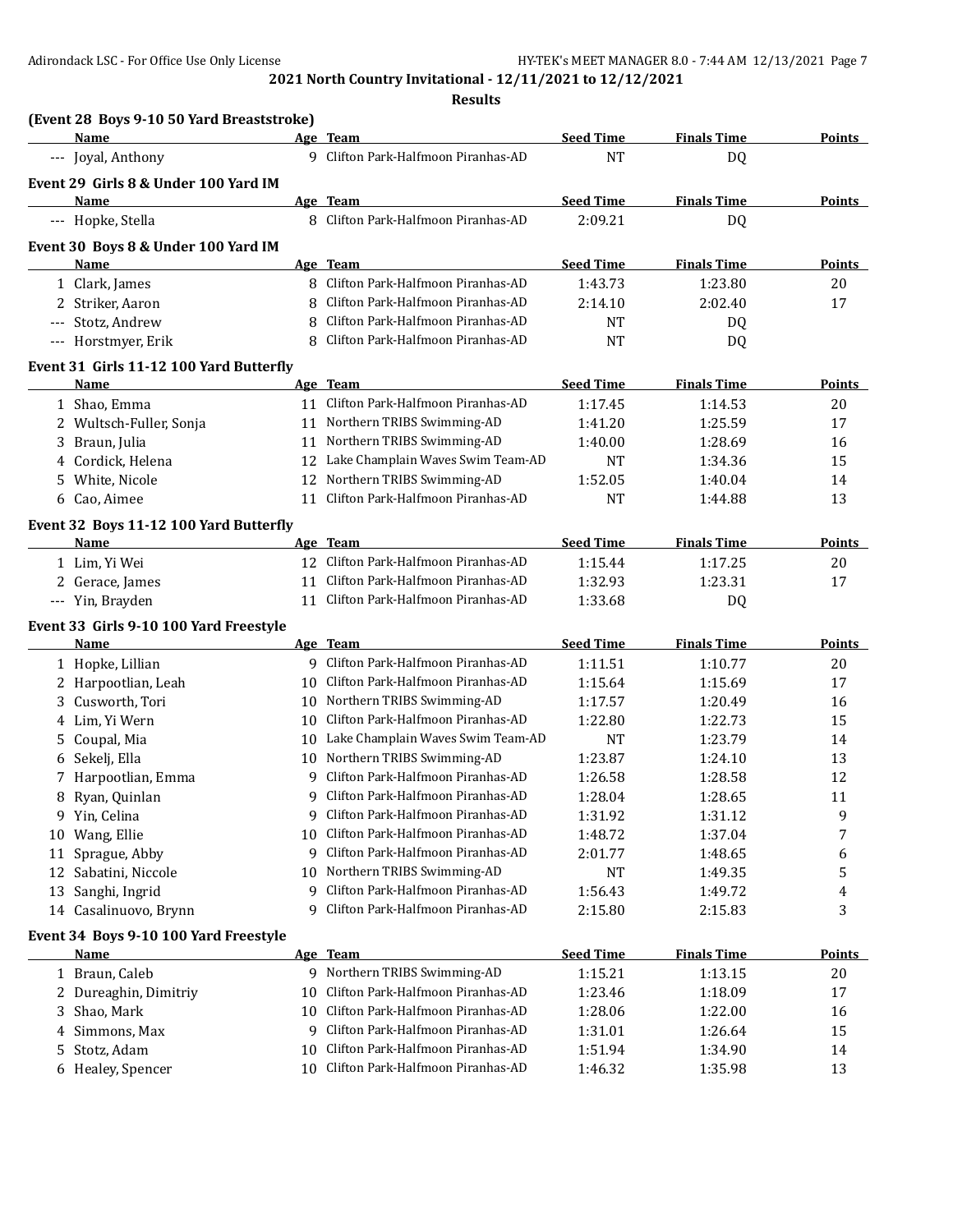### **Results**

| <b>Name</b>                            | Age Team                              | <b>Seed Time</b> | <b>Finals Time</b> | <b>Points</b> |
|----------------------------------------|---------------------------------------|------------------|--------------------|---------------|
| 7 Coville, Eli                         | 9 Clifton Park-Halfmoon Piranhas-AD   | 2:04.47          | 1:45.87            | 12            |
| 8 MacDougal, Liam                      | 9 Clifton Park-Halfmoon Piranhas-AD   | 1:45.24          | 1:47.63            | 11            |
| 9 Ponomarov, Max                       | 10 Clifton Park-Halfmoon Piranhas-AD  | 2:03.34          | 1:48.36            | 9             |
| 10 Kannan, Vidhur                      | 10 Clifton Park-Halfmoon Piranhas-AD  | 1:50.72          | 1:50.20            |               |
| Brown, Lucas<br>11                     | 10 Clifton Park-Halfmoon Piranhas-AD  | 1:57.82          | 1:53.07            | 6             |
| 12 Gerace, Tyler                       | 9 Clifton Park-Halfmoon Piranhas-AD   | 1:48.69          | 1:58.29            | כ             |
| 13 Joyal, Anthony                      | 9 Clifton Park-Halfmoon Piranhas-AD   | 2:20.24          | 2:07.83            | 4             |
| Event 35 Girls 13-14 50 Yard Freestyle |                                       |                  |                    |               |
| Name                                   | Age Team                              | <b>Seed Time</b> | <b>Finals Time</b> | Points        |
| 1 Braun, Gretchen                      | 14 Northern TRIBS Swimming-AD         | 25.50            | 25.15              | 20            |
| $2.11 - 1.12$                          | 12 Lake Champlain Wayse Surim Toam AD | 20.21            | חר חר              | 17            |

|    | 2 Manion, Annie       | 13 | Lake Champlain Waves Swim Team-AD    | 29.21 | 29.28 | 17 |
|----|-----------------------|----|--------------------------------------|-------|-------|----|
|    | 3 Stuntz, Alexis      | 14 | Northern TRIBS Swimming-AD           | 29.38 | 29.72 | 16 |
|    | 4 coupal, Allie       |    | 14 Lake Champlain Waves Swim Team-AD | 29.00 | 29.98 | 15 |
|    | 5 Turck, Jayden       | 13 | Turbine Swim Club-AD                 | 31.80 | 29.99 | 14 |
|    | 6 Haney, Cori         | 13 | Turbine Swim Club-AD                 | 33.19 | 31.03 | 13 |
|    | coupal, Gracie        |    | 14 Lake Champlain Waves Swim Team-AD | 30.44 | 31.10 | 12 |
| 8  | Worthley, Hannah      |    | 14 Northern TRIBS Swimming-AD        | 32.08 | 31.14 | 11 |
| 9. | Sanderson, Skyler     |    | 14 Northern TRIBS Swimming-AD        | 31.78 | 31.19 | 9  |
| 10 | Kabeli, Sophie        | 14 | unattached-NE                        | 36.82 | 31.27 |    |
| 11 | Mero, Maddi           | 13 | Lake Champlain Waves Swim Team-AD    | 35.32 | 33.27 | 6  |
|    | 12 Watkins, Marilla   | 13 | Turbine Swim Club-AD                 | NT    | 35.18 | 5  |
|    | 13 Hukovic, Angiolina | 14 | Northern TRIBS Swimming-AD           | NT    | 39.23 | 4  |

### **Event 35 Girls 15 & Over 50 Yard Freestyle**

| <b>Name</b>        |     | Age Team                             | <b>Seed Time</b> | <b>Finals Time</b> | <b>Points</b> |
|--------------------|-----|--------------------------------------|------------------|--------------------|---------------|
| 1 Massaro, Maya    | 16. | Lake Champlain Waves Swim Team-AD    | 26.40            | 27.43              | 20            |
| 2 Lufkin, Sina     | 17  | Northern TRIBS Swimming-AD           | 27.02            | 28.03              | 17            |
| 3 Hathaway, Alexis |     | 16 Lake Champlain Waves Swim Team-AD | 26.76            | 28.22              | 16            |
| 4 Bellinger, Ella  | 15. | Northern TRIBS Swimming-AD           | 30.24            | 28.63              | 15            |
| 5 Silver, Marissa  | 15  | Lake Champlain Waves Swim Team-AD    | 27.86            | 28.76              | 14            |
| 6 Litts, Abby      | 16  | Turbine Swim Club-AD                 | 29.88            | 30.20              | 13            |
| 7 Thomas, Maya     |     | 15 Northern TRIBS Swimming-AD        | 32.17            | 30.26              | 12            |
| 8 Fuller, Kasey    | 15  | Lake Champlain Waves Swim Team-AD    | 30.70            | 31.07              | 11            |
| 9 Thompson, Hailey | 15  | Northern TRIBS Swimming-AD           | 30.93            | 33.97              | 9             |

## **Event 36 Boys 13-14 50 Yard Freestyle**

| <b>Name</b>                               |    | Age Team                             | <b>Seed Time</b> | <b>Finals Time</b> | <b>Points</b> |
|-------------------------------------------|----|--------------------------------------|------------------|--------------------|---------------|
| 1 Perras, Alix                            |    | 14 Lake Champlain Waves Swim Team-AD | 26.65            | 24.92              | 20            |
| 2 Hagadorn, Patrick                       |    | 14 Lake Champlain Waves Swim Team-AD | 28.26            | 26.54              | 17            |
| 3 Armendariz-Huang, Daniel                | 14 | Northern TRIBS Swimming-AD           | 31.00            | 27.17              | 16            |
| 4 Sabatini, Adam                          | 13 | Northern TRIBS Swimming-AD           | 28.00            | 28.08              | 15            |
| 5 Murray, Logan                           | 13 | Lake Champlain Waves Swim Team-AD    | NT               | 36.69              | 14            |
| 6 Hukovic, Dino                           | 14 | Northern TRIBS Swimming-AD           | NT               | 39.73              | 13            |
| Event 36 Boys 15 & Over 50 Yard Freestyle |    |                                      |                  |                    |               |
| <b>Name</b>                               |    | Age Team                             | <b>Seed Time</b> | <b>Finals Time</b> | <b>Points</b> |
| Braun, Seth                               | 16 | Northern TRIBS Swimming-AD           | 22.42            | 23.01              | 20            |
| 2 Insley, Ben                             |    | Lake Champlain Waves Swim Team-AD    | 24.78            | 23.81              | 17            |
| Event 37 Girls 11-12 50 Yard Breaststroke |    |                                      |                  |                    |               |
| <b>Name</b>                               |    | Age Team                             | <b>Seed Time</b> | <b>Finals Time</b> | <b>Points</b> |
| Shao, Emma                                |    | Clifton Park-Halfmoon Piranhas-AD    | 33.68            | 34.84              | 20            |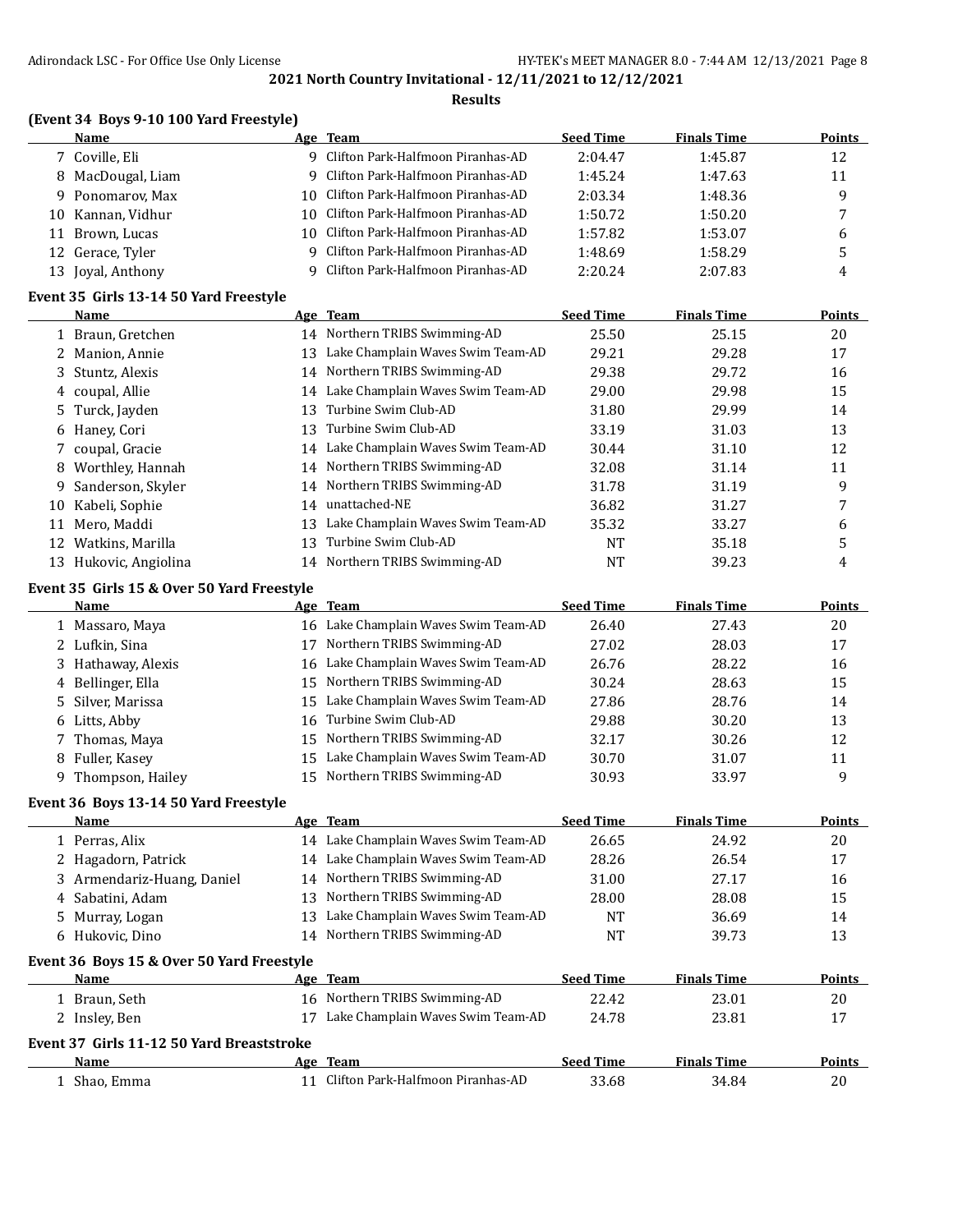|                                          | (Event 37 Girls 11-12 50 Yard Breaststroke)               |    |                                      |                  |                    |               |
|------------------------------------------|-----------------------------------------------------------|----|--------------------------------------|------------------|--------------------|---------------|
|                                          | Name                                                      |    | Age Team                             | <b>Seed Time</b> | <b>Finals Time</b> | Points        |
|                                          | 2 Redfern, Kaitlyn                                        |    | 12 Northern TRIBS Swimming-AD        | 35.17            | 37.44              | 17            |
| 3                                        | Braun, Julia                                              |    | 11 Northern TRIBS Swimming-AD        | 42.00            | 40.64              | 16            |
| 4                                        | Wultsch-Fuller, Sonja                                     | 11 | Northern TRIBS Swimming-AD           | 49.07            | 42.75              | 15            |
| 5                                        | Cunningham, Isabelle                                      | 11 | Clifton Park-Halfmoon Piranhas-AD    | 46.10            | 43.00              | 14            |
| 6                                        | White, Nicole                                             |    | 12 Northern TRIBS Swimming-AD        | 53.48            | 46.38              | 13            |
|                                          | 7 Cordick, Helena                                         | 12 | Lake Champlain Waves Swim Team-AD    | <b>NT</b>        | 48.06              | 12            |
| $\hspace{0.05cm} \ldots \hspace{0.05cm}$ | Lyndaker, Reyna                                           |    | 12 Turbine Swim Club-AD              | <b>NT</b>        | DQ                 |               |
| $---$                                    | Eissenstat, Dilek                                         |    | 11 Northern TRIBS Swimming-AD        | <b>NT</b>        | DQ                 |               |
|                                          | --- Lyndaker, Azaliah                                     |    | 11 Turbine Swim Club-AD              | <b>NT</b>        | DQ                 |               |
|                                          | Event 38 Boys 11-12 50 Yard Breaststroke                  |    |                                      | <b>Seed Time</b> | <b>Finals Time</b> |               |
|                                          | Name                                                      |    | Age Team                             |                  |                    | Points        |
|                                          | 1 Hansen, ShawnPaul                                       |    | 11 Lake Champlain Waves Swim Team-AD | 56.68            | 47.03              | 20            |
|                                          | 2 Waite, Mason                                            | 12 | Turbine Swim Club-AD                 | <b>NT</b>        | 1:01.28            | 17            |
|                                          | Event 39 Girls 8 & Under 50 Yard Freestyle<br><b>Name</b> |    | Age Team                             | <b>Seed Time</b> | <b>Finals Time</b> | <b>Points</b> |
|                                          | 1 Hopke, Stella                                           | 8  | Clifton Park-Halfmoon Piranhas-AD    | 39.84            | 34.93              | 20            |
|                                          | Event 40 Boys 8 & Under 50 Yard Freestyle                 |    |                                      |                  |                    |               |
|                                          | Name                                                      |    | Age Team                             | <b>Seed Time</b> | <b>Finals Time</b> | Points        |
|                                          | 1 Clark, James                                            | 8  | Clifton Park-Halfmoon Piranhas-AD    | 32.89            | 35.13              | 20            |
| 2                                        | Horstmyer, Erik                                           | 8  | Clifton Park-Halfmoon Piranhas-AD    | 41.16            | 39.41              | 17            |
| 3                                        | Striker, Aaron                                            | 8  | Clifton Park-Halfmoon Piranhas-AD    | 46.37            | 50.25              | 16            |
| 4                                        | Stotz, Andrew                                             | 8  | Clifton Park-Halfmoon Piranhas-AD    | 56.55            | 51.36              | 15            |
|                                          | 5 Patrick, Logan                                          | 7  | Clifton Park-Halfmoon Piranhas-AD    | 57.66            | 52.01              | 14            |
|                                          | Event 41 Girls 11-12 200 Yard Freestyle                   |    |                                      |                  |                    |               |
|                                          | Name                                                      |    | Age Team                             | <b>Seed Time</b> | <b>Finals Time</b> | Points        |
|                                          | 1 Redfern, Kaitlyn                                        |    | 12 Northern TRIBS Swimming-AD        | 2:32.63          | 2:20.85            | 20            |
| 2                                        | Braun, Julia                                              | 11 | Northern TRIBS Swimming-AD           | 2:40.00          | 2:28.16            | 17            |
| 3                                        | Wultsch-Fuller, Sonja                                     | 11 | Northern TRIBS Swimming-AD           | 2:51.86          | 2:29.49            | 16            |
| 4                                        | White, Nicole                                             | 12 | Northern TRIBS Swimming-AD           | 2:48.98          | 2:35.07            | 15            |
| 5                                        | Cunningham, Isabelle                                      | 11 | Clifton Park-Halfmoon Piranhas-AD    | 2:45.43          | 2:37.66            | 14            |
| 6                                        | Walmsley, Lauren                                          | 11 | Clifton Park-Halfmoon Piranhas-AD    | 2:54.61          | 2:43.88            | 13            |
| 7                                        | Cordick, Helena                                           | 12 | Lake Champlain Waves Swim Team-AD    | <b>NT</b>        | 2:50.90            | 12            |
|                                          | 8 Cao, Aimee                                              |    | 11 Clifton Park-Halfmoon Piranhas-AD | 3:06.39          | 2:56.42            | 11            |
|                                          | Event 42 Boys 11-12 200 Yard Freestyle                    |    |                                      |                  |                    |               |
|                                          | Name                                                      |    | Age Team                             | <b>Seed Time</b> | <b>Finals Time</b> | <b>Points</b> |
|                                          | 1 Lim, Yi Wei                                             |    | 12 Clifton Park-Halfmoon Piranhas-AD | 2:23.46          | 2:17.26            | 20            |
|                                          | 2 Yin, Brayden                                            | 11 | Clifton Park-Halfmoon Piranhas-AD    | 2:37.54          | 2:27.93            | 17            |
| 3.                                       | Gerace, James                                             | 11 | Clifton Park-Halfmoon Piranhas-AD    | 2:38.75          | 2:28.69            | 16            |
|                                          | 4 Waite, Mason                                            | 12 | Turbine Swim Club-AD                 | <b>NT</b>        | 3:28.90            | 15            |
|                                          | Event 43 Girls 13-14 400 Yard IM                          |    |                                      |                  |                    |               |
|                                          | Name                                                      |    | Age Team                             | <b>Seed Time</b> | <b>Finals Time</b> | <b>Points</b> |
|                                          | 1 Braun, Gretchen                                         |    | 14 Northern TRIBS Swimming-AD        | 5:30.00          | 4:53.67            | 20            |
|                                          | 2 Worthley, Hannah                                        |    | 14 Northern TRIBS Swimming-AD        | 6:05.00          | 5:50.87            | 17            |
|                                          | 3 Sanderson, Skyler                                       |    | 14 Northern TRIBS Swimming-AD        | 6:05.00          | 5:57.12            | 16            |
|                                          | Event 43 Men 15 & Over 400 Yard IM                        |    |                                      |                  |                    |               |
|                                          | Name                                                      |    | Age Team                             | <b>Seed Time</b> | <b>Finals Time</b> | <b>Points</b> |
|                                          | 1 Braun, Seth                                             |    | 16 Northern TRIBS Swimming-AD        | 4:20.00          | 4:35.54            | 20            |
|                                          |                                                           |    |                                      |                  |                    |               |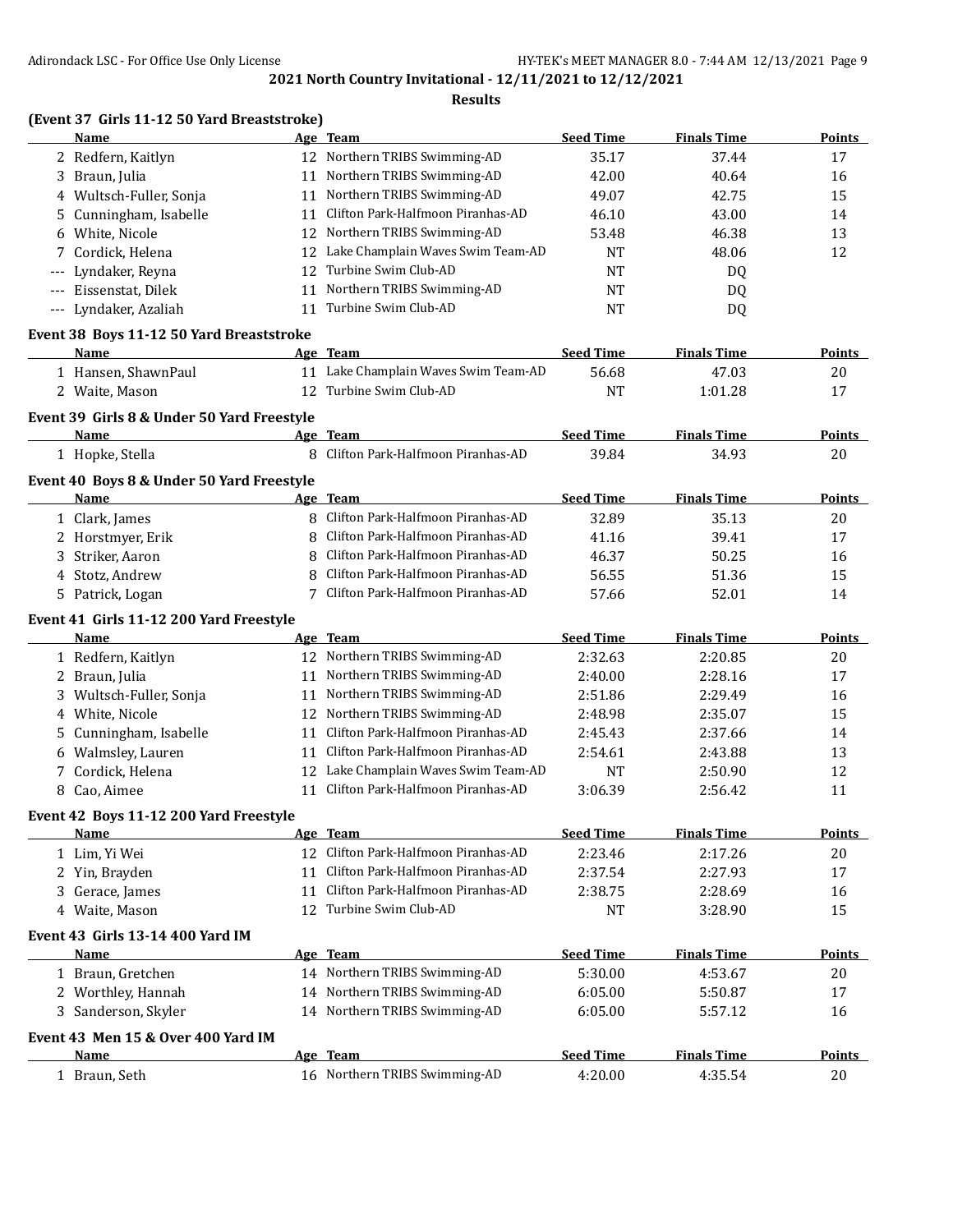**Results**

## **Event 45 Girls 11-12 200 Yard IM**

|     | Name                                          |     | Age Team                             | <b>Seed Time</b> | <b>Finals Time</b> | <b>Points</b> |
|-----|-----------------------------------------------|-----|--------------------------------------|------------------|--------------------|---------------|
|     | 1 Shao, Emma                                  | 11  | Clifton Park-Halfmoon Piranhas-AD    | 2:33.03          | 2:29.98            | 20            |
|     | 2 Wultsch-Fuller, Sonja                       | 11  | Northern TRIBS Swimming-AD           | 3:07.73          | 2:42.91            | 17            |
|     | 3 Braun, Julia                                | 11  | Northern TRIBS Swimming-AD           | 3:09.00          | 2:52.27            | 16            |
|     | 4 White, Nicole                               | 12  | Northern TRIBS Swimming-AD           | 3:44.40          | 2:58.86            | 15            |
| 5.  | Walmsley, Lauren                              | 11  | Clifton Park-Halfmoon Piranhas-AD    | 3:09.86          | 3:01.21            | 14            |
| 6   | Cunningham, Isabelle                          | 11  | Clifton Park-Halfmoon Piranhas-AD    | 3:09.82          | 3:01.72            | 13            |
|     | Cordick, Helena                               | 12  | Lake Champlain Waves Swim Team-AD    | <b>NT</b>        | 3:12.91            | 12            |
|     | 8 Cao, Aimee                                  | 11  | Clifton Park-Halfmoon Piranhas-AD    | 3:15.00          | 3:13.73            | 11            |
|     | Event 45 Girls 13-14 200 Yard IM              |     |                                      |                  |                    |               |
|     | Name                                          |     | Age Team                             | <b>Seed Time</b> | <b>Finals Time</b> | <b>Points</b> |
|     | 1 Braun, Gretchen                             |     | 14 Northern TRIBS Swimming-AD        | 2:10.00          | 2:16.27            | 20            |
|     | 2 Manion, Annie                               |     | 13 Lake Champlain Waves Swim Team-AD | 2:42.42          | 2:36.63            | 17            |
|     | 3 coupal, Allie                               |     | 14 Lake Champlain Waves Swim Team-AD | 2:38.64          | 2:38.65            | 16            |
|     | 4 Worthley, Hannah                            | 14  | Northern TRIBS Swimming-AD           | 2:48.98          | 2:42.21            | 15            |
| 5   | Sanderson, Skyler                             | 14  | Northern TRIBS Swimming-AD           | 2:41.79          | 2:42.31            | 14            |
| 6   | Turck, Jayden                                 | 13  | Turbine Swim Club-AD                 | 3:18.93          | 2:52.32            | 13            |
| 7   | Kabeli, Sophie                                |     | 14 unattached-NE                     | <b>NT</b>        | 2:53.93            | 12            |
| 8   | Haney, Cori                                   | 13  | Turbine Swim Club-AD                 | 3:05.93          | 2:54.04            | 11            |
| 9   | Mero, Maddi                                   | 13  | Lake Champlain Waves Swim Team-AD    | <b>NT</b>        | 3:22.51            | 9             |
| --- | Watkins, Marilla                              | 13  | Turbine Swim Club-AD                 | <b>NT</b>        | DQ                 |               |
|     | Event 45 Girls 15 & Over 200 Yard IM          |     |                                      |                  |                    |               |
|     | Name                                          |     | Age Team                             | <b>Seed Time</b> | <b>Finals Time</b> | <b>Points</b> |
|     | 1 Hathaway, Alexis                            |     | 16 Lake Champlain Waves Swim Team-AD | 2:24.86          | 2:32.31            | 20            |
|     | 2 Bellinger, Ella                             | 15  | Northern TRIBS Swimming-AD           | 2:37.86          | 2:39.38            | 17            |
|     | 3 Haney, Linnea                               | 18  | Turbine Swim Club-AD                 | 2:41.59          | 2:55.81            | 16            |
|     | 4 Thompson, Hailey                            |     | 15 Northern TRIBS Swimming-AD        | 2:50.44          | 3:07.45            | 15            |
|     | Event 46 Boys 11-12 200 Yard IM               |     |                                      |                  |                    |               |
|     | Name                                          |     | Age Team                             | <b>Seed Time</b> | <b>Finals Time</b> | Points        |
|     | 1 Yin, Brayden                                |     | 11 Clifton Park-Halfmoon Piranhas-AD | 2:59.68          | 2:54.26            | 20            |
|     | --- Lim, Yi Wei                               |     | 12 Clifton Park-Halfmoon Piranhas-AD | 2:42.37          | DQ                 |               |
|     | Event 46 Boys 13-14 200 Yard IM<br>Name       |     | Age Team                             | <b>Seed Time</b> | <b>Finals Time</b> | Points        |
|     | 1 Hagadorn, Patrick                           |     | 14 Lake Champlain Waves Swim Team-AD | 2:37.27          | 2:28.51            | 20            |
|     | 2 Armendariz-Huang, Daniel                    |     | 14 Northern TRIBS Swimming-AD        | 2:43.53          | 2:43.52            | 17            |
|     | 3 Sabatini, Adam                              |     | 13 Northern TRIBS Swimming-AD        | 2:30.00          | 2:44.86            |               |
|     |                                               |     | 13 Turbine Swim Club-AD              | <b>NT</b>        |                    | 16            |
|     | --- Blauvelt, Ira                             |     |                                      |                  | DQ                 |               |
|     | Event 46 Boys 15 & Over 200 Yard IM           |     | Age Team                             | <b>Seed Time</b> | <b>Finals Time</b> | <b>Points</b> |
|     | Name                                          |     | 16 Northern TRIBS Swimming-AD        |                  |                    |               |
|     | 1 Braun, Seth                                 |     |                                      | 2:03.65          | 2:05.52            | 20            |
|     | Event 47 Girls 10 & Under 100 Yard Backstroke |     |                                      |                  |                    |               |
|     | <b>Name</b>                                   |     | Age Team                             | <b>Seed Time</b> | <b>Finals Time</b> | <b>Points</b> |
|     | 1 Hopke, Lillian                              |     | 9 Clifton Park-Halfmoon Piranhas-AD  | 1:25.77          | 1:21.85            | 20            |
|     | 2 Harpootlian, Leah                           | 10. | Clifton Park-Halfmoon Piranhas-AD    | 1:34.45          | 1:27.86            | 17            |
| 3.  | Sekelj, Ella                                  |     | 10 Northern TRIBS Swimming-AD        | 1:42.37          | 1:31.09            | 16            |
|     | Ryan, Quinlan                                 |     | 9 Clifton Park-Halfmoon Piranhas-AD  | 1:44.41          | 1:38.79            | 15            |
|     | Brown, Abby                                   |     | 10 Lake Champlain Waves Swim Team-AD | NT               | DQ                 |               |
| --- | Cusworth, Tori                                |     | 10 Northern TRIBS Swimming-AD        | 1:31.00          | DQ                 |               |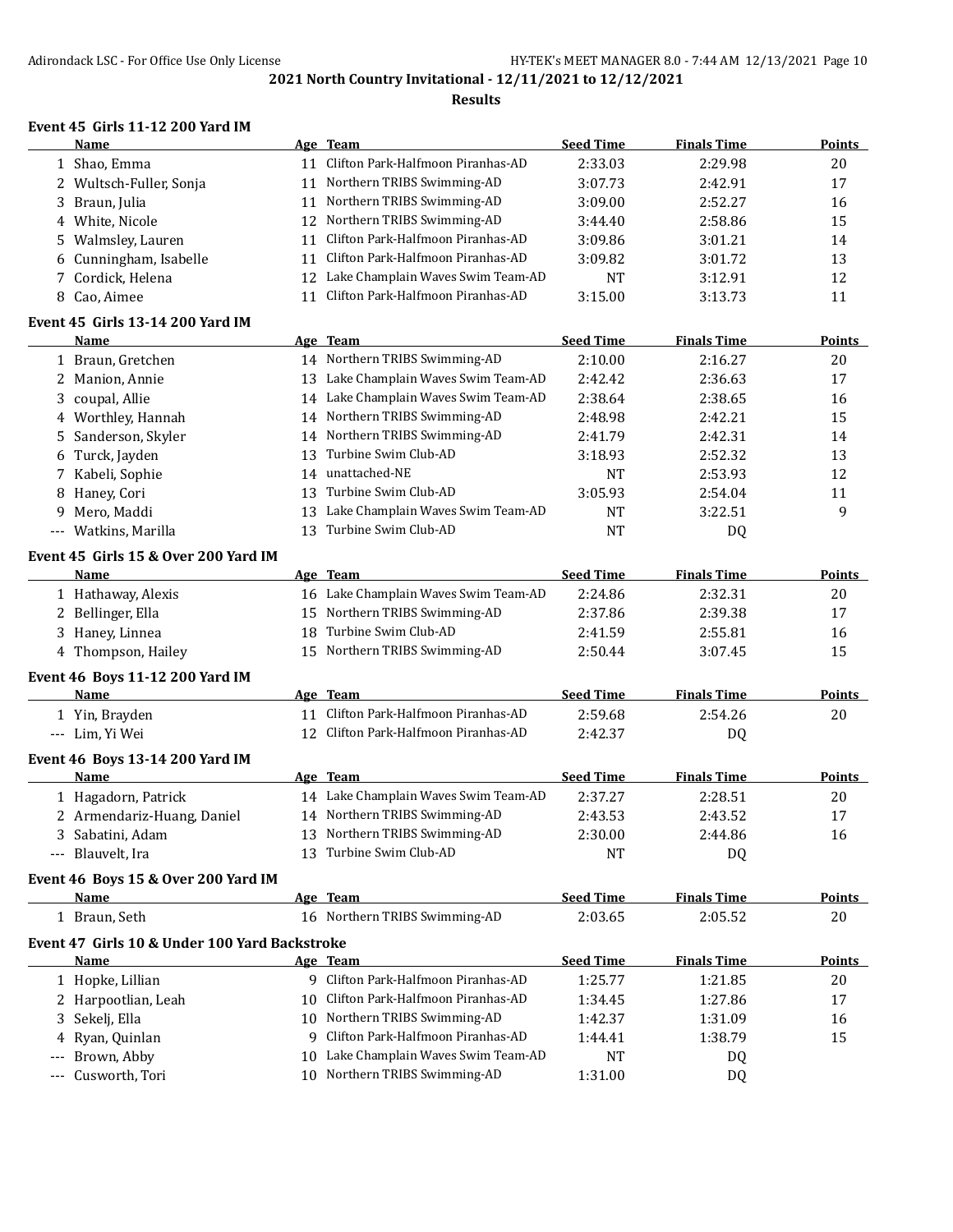|    | (Event 47 Girls 10 & Under 100 Yard Backstroke)<br>Name |          | Age Team                                                        | <b>Seed Time</b>   | <b>Finals Time</b> | <b>Points</b> |
|----|---------------------------------------------------------|----------|-----------------------------------------------------------------|--------------------|--------------------|---------------|
|    | --- Sprague, Abby                                       |          | 9 Clifton Park-Halfmoon Piranhas-AD                             | <b>NT</b>          | DQ                 |               |
|    | --- Waite, Gracie                                       |          | 10 Turbine Swim Club-AD                                         | <b>NT</b>          | <b>DQ</b>          |               |
|    | Event 48 Boys 10 & Under 100 Yard Backstroke            |          |                                                                 |                    |                    |               |
|    | <b>Name</b>                                             |          | Age Team                                                        | <b>Seed Time</b>   | <b>Finals Time</b> | Points        |
|    | 1 Braun, Caleb                                          |          | 9 Northern TRIBS Swimming-AD                                    | 1:25.00            | 1:20.19            | 20            |
|    | 2 Dureaghin, Dimitriy                                   | 10       | Clifton Park-Halfmoon Piranhas-AD                               | <b>NT</b>          | 1:32.72            | 17            |
|    | 3 Stotz, Adam                                           | 10       | Clifton Park-Halfmoon Piranhas-AD                               | 1:51.51            | 1:46.61            | 16            |
|    | 4 Coville, Eli                                          | 9        | Clifton Park-Halfmoon Piranhas-AD                               | <b>NT</b>          | 1:51.04            | 15            |
|    | 5 Kannan, Vidhur                                        | 10       | Clifton Park-Halfmoon Piranhas-AD                               | 2:15.28            | 1:57.73            | 14            |
|    | --- Brown, Lucas                                        |          | 10 Clifton Park-Halfmoon Piranhas-AD                            | <b>NT</b>          | DQ                 |               |
|    |                                                         |          |                                                                 |                    |                    |               |
|    | Event 49 Girls 8 & Under 50 Yard Breaststroke<br>Name   |          | Age Team                                                        | <b>Seed Time</b>   | <b>Finals Time</b> | Points        |
|    |                                                         |          | 8 Clifton Park-Halfmoon Piranhas-AD                             |                    |                    |               |
|    | 1 Hopke, Stella                                         |          |                                                                 | 1:00.20            | 55.26              | 20            |
|    | Event 50 Boys 8 & Under 50 Yard Breaststroke            |          |                                                                 |                    |                    |               |
|    | Name                                                    |          | Age Team                                                        | <b>Seed Time</b>   | <b>Finals Time</b> | <b>Points</b> |
|    | 1 Clark, James                                          | 8        | Clifton Park-Halfmoon Piranhas-AD                               | 46.48              | 46.18              | 20            |
|    | 2 Striker, Aaron                                        | 8        | Clifton Park-Halfmoon Piranhas-AD                               | 1:18.22            | 1:01.79            | 17            |
|    | 3 Stotz, Andrew                                         | 8        | Clifton Park-Halfmoon Piranhas-AD                               | <b>NT</b>          | 1:10.78            | 16            |
|    | 4 Patrick, Logan                                        |          | Clifton Park-Halfmoon Piranhas-AD                               | <b>NT</b>          | 1:16.42            | 15            |
|    | --- Horstmyer, Erik                                     | 8        | Clifton Park-Halfmoon Piranhas-AD                               | 1:31.20            | DQ                 |               |
|    | Event 51 Girls 11-12 50 Yard Butterfly                  |          |                                                                 |                    |                    |               |
|    | Name                                                    |          | Age Team                                                        | <b>Seed Time</b>   | <b>Finals Time</b> | <b>Points</b> |
|    | 1 Braun, Julia                                          |          | 11 Northern TRIBS Swimming-AD                                   | 41.00              | 34.42              | 20            |
|    | 2 Wultsch-Fuller, Sonja                                 | 11       | Northern TRIBS Swimming-AD                                      | 43.81              | 37.07              | 17            |
|    | 3 Cordick, Helena                                       |          | 12 Lake Champlain Waves Swim Team-AD                            | 57.28              | 37.44              | 16            |
|    | 4 White, Nicole                                         | 12       | Northern TRIBS Swimming-AD                                      | 47.73              | 40.73              | 15            |
|    | --- Heins, Kate                                         |          | 11 Turbine Swim Club-AD                                         | <b>NT</b>          | DQ                 |               |
|    | Event 52 Boys 11-12 50 Yard Butterfly                   |          |                                                                 |                    |                    |               |
|    | Name                                                    |          | Age Team                                                        | <b>Seed Time</b>   | <b>Finals Time</b> | Points        |
|    | 1 Lim, Yi Wei                                           |          | 12 Clifton Park-Halfmoon Piranhas-AD                            | 31.91              | 32.31              | 20            |
|    | 2 Gerace, James                                         | 11       | Clifton Park-Halfmoon Piranhas-AD                               | 37.63              | 33.38              | 17            |
|    | 3 Hansen, ShawnPaul                                     |          | 11 Lake Champlain Waves Swim Team-AD                            | <b>NT</b>          | 43.08              | 16            |
|    |                                                         |          |                                                                 |                    |                    |               |
|    | Event 53 Girls 9-10 50 Yard Freestyle                   |          |                                                                 |                    |                    |               |
|    | <b>Name</b><br>1 Cusworth, Tori                         |          | Age Team<br>10 Northern TRIBS Swimming-AD                       | <b>Seed Time</b>   | <b>Finals Time</b> | <b>Points</b> |
|    |                                                         | 9        | Clifton Park-Halfmoon Piranhas-AD                               | 35.21<br>36.30     | 34.88<br>35.32     | $20\,$<br>17  |
|    | 2 Harpootlian, Emma                                     |          | Clifton Park-Halfmoon Piranhas-AD                               |                    |                    |               |
|    | 3 Lim, Yi Wern<br>Coupal, Mia                           | 10       | Lake Champlain Waves Swim Team-AD                               | 36.46              | 35.90              | 16            |
| 4  |                                                         | 10<br>10 | Northern TRIBS Swimming-AD                                      | <b>NT</b>          | 36.07<br>37.32     | 15            |
| 5. | Sekelj, Ella                                            |          | Lake Champlain Waves Swim Team-AD                               | 38.02<br>$\rm{NT}$ |                    | 14            |
| 6  | Johnson, Calli                                          | 10       | Clifton Park-Halfmoon Piranhas-AD                               |                    | 37.59              | 13            |
| 7  | Yin, Celina                                             | 9        |                                                                 | 44.23              | 41.24              | 12            |
| 8  | Wells, Austyn                                           | 11       | Northern TRIBS Swimming-AD<br>Lake Champlain Waves Swim Team-AD | <b>NT</b>          | 43.28              | 11            |
| 9  | Brown, Abby                                             | 10       |                                                                 | <b>NT</b>          | 47.10              | 9             |
| 10 | Sprague, Abby                                           | 9        | Clifton Park-Halfmoon Piranhas-AD                               | 56.97              | 50.36              | 7             |
| 11 | Wang, Ellie                                             | 10       | Clifton Park-Halfmoon Piranhas-AD                               | 46.39              | 51.66              | 6             |
| 12 | Caruso, Olivia                                          | 9        | Northern TRIBS Swimming-AD                                      | 1:05.00            | 55.15              | 5             |
|    | 13 Casalinuovo, Brynn                                   | 9.       | Clifton Park-Halfmoon Piranhas-AD                               | 56.46              | 57.19              | 4             |
|    |                                                         |          |                                                                 |                    |                    |               |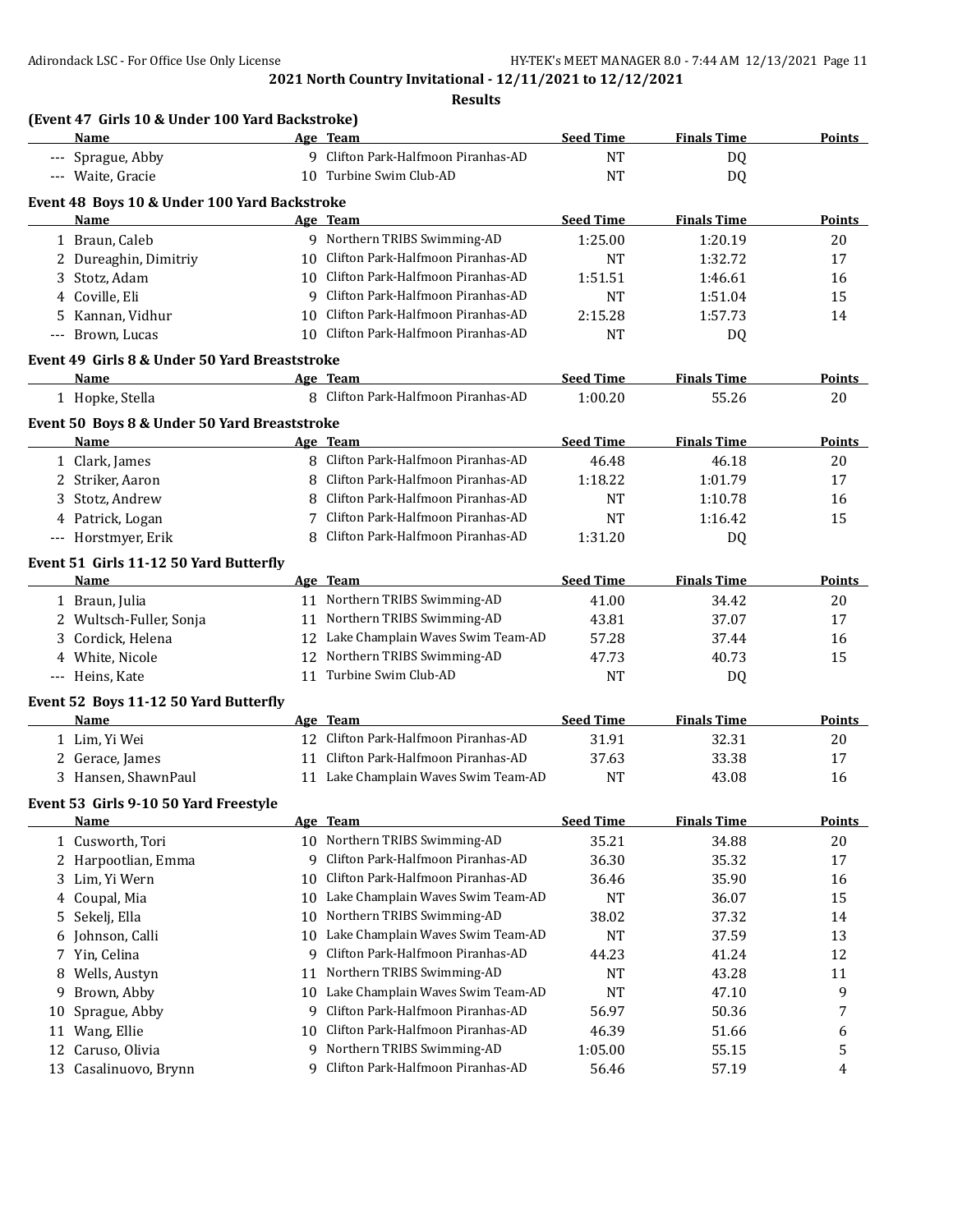**Results**

## **(Event 53 Girls 9-10 50 Yard Freestyle)**

|       | <b>Name</b>                                 |    | Age Team                             | <b>Seed Time</b> | <b>Finals Time</b> | <b>Points</b> |
|-------|---------------------------------------------|----|--------------------------------------|------------------|--------------------|---------------|
|       | 14 Armendariz-Huang, Penelope               |    | 9 Northern TRIBS Swimming-AD         | 1:00.00          | 57.97              | 3             |
|       | Event 54 Boys 9-10 50 Yard Freestyle        |    |                                      |                  |                    |               |
|       | Name                                        |    | Age Team                             | <b>Seed Time</b> | <b>Finals Time</b> | <b>Points</b> |
|       | 1 Hao, Daniel                               |    | 10 Clifton Park-Halfmoon Piranhas-AD | 30.69            | 31.29              | 20            |
|       | 2 Braun, Caleb                              |    | 9 Northern TRIBS Swimming-AD         | 34.80            | 33.94              | 17            |
|       | 3 Dureaghin, Dimitriy                       |    | 10 Clifton Park-Halfmoon Piranhas-AD | 34.52            | 34.46              | 16            |
|       | 4 Shao, Mark                                |    | 10 Clifton Park-Halfmoon Piranhas-AD | 38.78            | 35.30              | 15            |
| 5     | Simmons, Max                                |    | 9 Clifton Park-Halfmoon Piranhas-AD  | 38.81            | 35.56              | 14            |
| 6     | Stotz, Adam                                 |    | 10 Clifton Park-Halfmoon Piranhas-AD | 42.85            | 39.60              | 13            |
|       | 7 Healey, Spencer                           |    | 10 Clifton Park-Halfmoon Piranhas-AD | 46.19            | 41.62              | 12            |
|       | 8 MacDougal, Liam                           |    | 9 Clifton Park-Halfmoon Piranhas-AD  | 48.81            | 45.19              | 11            |
| 9     | Ponomarov, Max                              |    | 10 Clifton Park-Halfmoon Piranhas-AD | 52.96            | 50.07              | 9             |
| 10    | Gerace, Tyler                               | 9  | Clifton Park-Halfmoon Piranhas-AD    | 50.75            | 51.94              | 7             |
| 11    | Caruso, Rowan                               |    | 10 Northern TRIBS Swimming-AD        | 54.00            | 54.31              | 6             |
| 12    | Joyal, Anthony                              | q  | Clifton Park-Halfmoon Piranhas-AD    | 1:18.66          | 58.25              | 5             |
|       | --- Lamberton, Blake                        |    | 9 Northern TRIBS Swimming-AD         | <b>NT</b>        | DQ                 |               |
|       | Event 55 Girls 13-14 100 Yard Butterfly     |    |                                      |                  |                    |               |
|       | Name                                        |    | Age Team                             | <b>Seed Time</b> | <b>Finals Time</b> | Points        |
|       | 1 Braun, Gretchen                           |    | 14 Northern TRIBS Swimming-AD        | 1:03.00          | 1:04.11            | 20            |
|       | 2 Manion, Annie                             |    | 13 Lake Champlain Waves Swim Team-AD | 1:09.73          | 1:12.97            | 17            |
| 3     | Worthley, Hannah                            | 14 | Northern TRIBS Swimming-AD           | 1:22.64          | 1:22.98            | 16            |
|       | 4 Kabeli, Sophie                            | 14 | unattached-NE                        | <b>NT</b>        | 1:25.14            | 15            |
|       | 5 Sanderson, Skyler                         | 14 | Northern TRIBS Swimming-AD           | 1:22.28          | 1:25.68            | 14            |
|       | 6 Turck, Jayden                             |    | 13 Turbine Swim Club-AD              | 1:32.99          | 1:28.94            | 13            |
|       |                                             |    |                                      |                  |                    |               |
|       | Event 55 Girls 15 & Over 100 Yard Butterfly |    |                                      |                  |                    |               |
|       | Name                                        |    | Age Team                             | <b>Seed Time</b> | <b>Finals Time</b> | <b>Points</b> |
|       | 1 Hathaway, Alexis                          |    | 16 Lake Champlain Waves Swim Team-AD | 1:07.12          | 1:07.40            | 20            |
| 2     | Bellinger, Ella                             |    | 15 Northern TRIBS Swimming-AD        | 1:18.82          | 1:19.44            | 17            |
|       | 3 Haney, Linnea                             |    | 18 Turbine Swim Club-AD              | 1:25.41          | 1:34.99            | 16            |
|       | 4 Thompson, Hailey                          |    | 15 Northern TRIBS Swimming-AD        | 1:30.03          | 1:40.66            | 15            |
|       | Event 56 Boys 13-14 100 Yard Butterfly      |    |                                      |                  |                    |               |
|       | Name                                        |    | Age Team                             | <b>Seed Time</b> | <b>Finals Time</b> | <b>Points</b> |
|       | 1 Perras, Alix                              |    | 14 Lake Champlain Waves Swim Team-AD | 1:10.07          | 1:05.79            | 20            |
|       | 2 Sabatini, Adam                            |    | 13 Northern TRIBS Swimming-AD        | 1:05.00          | 1:21.04            | 17            |
|       | 3 Murray, Logan                             |    | 13 Lake Champlain Waves Swim Team-AD | <b>NT</b>        | 1:51.63            | 16            |
|       | --- Blauvelt, Ira                           |    | 13 Turbine Swim Club-AD              | 2:27.41          | DQ                 | 15            |
|       | Event 56 Boys 15 & Over 100 Yard Butterfly  |    |                                      |                  |                    |               |
|       | <b>Name</b>                                 |    | Age Team                             | <b>Seed Time</b> | <b>Finals Time</b> | <b>Points</b> |
|       | 1 Braun, Seth                               |    | 16 Northern TRIBS Swimming-AD        | 56.00            | 55.39              | 20            |
|       | 2 Insley, Ben                               |    | 17 Lake Champlain Waves Swim Team-AD | 1:00.87          | 56.90              | 17            |
|       | Event 57 Girls 9-10 25 Yard Butterfly       |    |                                      |                  |                    |               |
|       | <b>Name</b>                                 |    | Age Team                             | <b>Seed Time</b> | <b>Finals Time</b> | <b>Points</b> |
|       | 1 Coupal, Mia                               |    | 10 Lake Champlain Waves Swim Team-AD | NT               | 18.85              | 20            |
|       | 2 Waite, Gracie                             |    | 10 Turbine Swim Club-AD              | NT               | 36.79              | 17            |
|       | Sprague, Abby                               |    | 9 Clifton Park-Halfmoon Piranhas-AD  | NT               | DQ                 |               |
|       | Casalinuovo, Brynn                          | 9  | Clifton Park-Halfmoon Piranhas-AD    | NT               | DQ                 |               |
| $---$ | Wang, Ellie                                 |    | 10 Clifton Park-Halfmoon Piranhas-AD | NT               | DQ                 |               |
|       |                                             |    |                                      |                  |                    |               |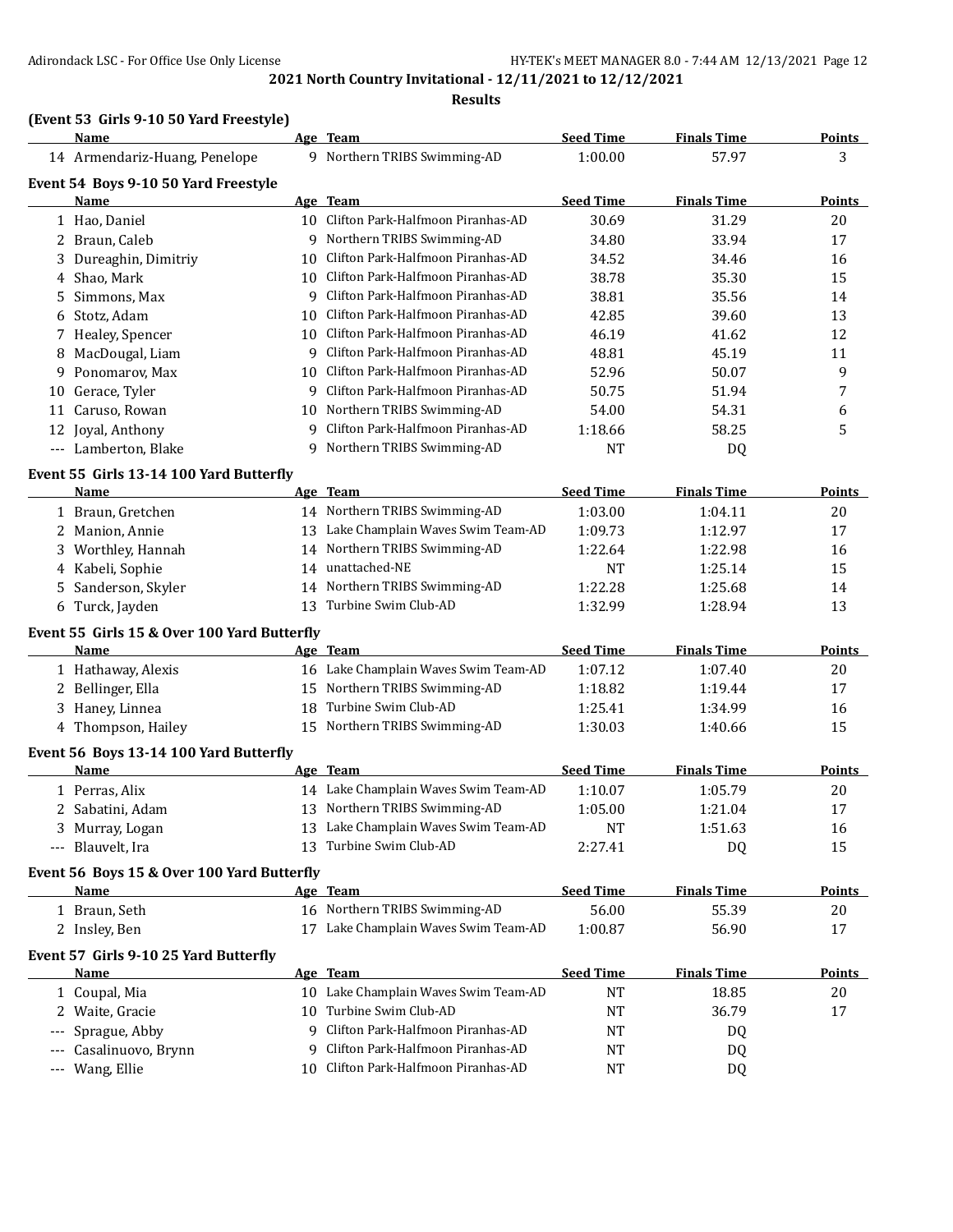### **Results**

### **Event 58 Boys 9-10 25 Yard Butterfly**

| Name               | Age Team                             | <b>Seed Time</b> | <b>Finals Time</b> | <b>Points</b> |
|--------------------|--------------------------------------|------------------|--------------------|---------------|
| 1 Healey, Spencer  | 10 Clifton Park-Halfmoon Piranhas-AD | NT               | 24.73              | 20            |
| 2 Ponomarov, Max   | 10 Clifton Park-Halfmoon Piranhas-AD | NT               | 36.83              | 17            |
| --- Joval, Anthony | 9 Clifton Park-Halfmoon Piranhas-AD  | NT               | DO.                |               |
| --- Gerace, Tyler  | 9 Clifton Park-Halfmoon Piranhas-AD  | <b>NT</b>        | DO.                |               |
| --- Brown, Lucas   | 10 Clifton Park-Halfmoon Piranhas-AD | NT.              | DO.                |               |

## **Event 59 Girls 11-12 100 Yard Freestyle**

|    | Name                   |    | Age Team                             | <b>Seed Time</b> | <b>Finals Time</b> | Points |
|----|------------------------|----|--------------------------------------|------------------|--------------------|--------|
|    | 1 Redfern, Kaitlyn     |    | 12 Northern TRIBS Swimming-AD        | 1:01.65          | 1:04.03            | 20     |
|    | 2 Braun, Julia         |    | 11 Northern TRIBS Swimming-AD        | 1:06.50          | 1:08.92            | 17     |
|    | 3 White, Nicole        |    | 12 Northern TRIBS Swimming-AD        | 1:16.45          | 1:12.36            | 16     |
|    | 4 Walmsley, Lauren     |    | Clifton Park-Halfmoon Piranhas-AD    | 1:18.32          | 1:14.64            | 15     |
|    | 5 Cunningham, Isabelle | 11 | Clifton Park-Halfmoon Piranhas-AD    | 1:19.70          | 1:15.75            | 14     |
|    | 6 Cao, Aimee           |    | Clifton Park-Halfmoon Piranhas-AD    | 1:17.15          | 1:17.54            | 13     |
|    | 7 Cordick, Helena      |    | 12 Lake Champlain Waves Swim Team-AD | 1:29.40          | 1:19.80            | 12     |
|    | 8 Heins, Kate          | 11 | Turbine Swim Club-AD                 | NT               | 1:33.80            | 11     |
|    | 9 Wells, Austyn        | 11 | Northern TRIBS Swimming-AD           | <b>NT</b>        | 1:41.49            | 9      |
| 10 | Eissenstat, Dilek      |    | Northern TRIBS Swimming-AD           | NT               | 1:42.72            | 7      |
|    | 11 Moshier, Kinsley    |    | Turbine Swim Club-AD                 | NT               | 1:54.77            | 6      |

## **Event 59 Girls 13-14 100 Yard Freestyle**

|    | Name                |     | Age Team                          | <b>Seed Time</b> | <b>Finals Time</b> | <b>Points</b> |
|----|---------------------|-----|-----------------------------------|------------------|--------------------|---------------|
|    | 1 Braun, Gretchen   |     | 14 Northern TRIBS Swimming-AD     | 53.92            | 55.41              | 20            |
|    | 2 Manion, Annie     | 13. | Lake Champlain Waves Swim Team-AD | 1:05.67          | 1:03.55            | 17            |
|    | 3 Sanderson, Skyler |     | 14 Northern TRIBS Swimming-AD     | 1:05.97          | 1:05.03            | 16            |
|    | 4 Worthley, Hannah  |     | 14 Northern TRIBS Swimming-AD     | 1:05.95          | 1:06.69            | 15            |
|    | 5 Kabeli, Sophie    | 14  | unattached-NE                     | 1:11.07          | 1:07.34            | 14            |
|    | 6 Haney, Cori       | 13. | Turbine Swim Club-AD              | 1:15.35          | 1:07.79            | 13            |
|    | 7 coupal, Allie     | 14  | Lake Champlain Waves Swim Team-AD | 1:05.84          | 1:07.88            | 12            |
|    | 8 coupal, Gracie    | 14  | Lake Champlain Waves Swim Team-AD | 1:09.78          | 1:09.52            | 11            |
|    | 9 Mero, Maddi       | 13  | Lake Champlain Waves Swim Team-AD | 1:21.97          | 1:15.34            | 9             |
| 10 | Watkins, Marilla    |     | Turbine Swim Club-AD              | <b>NT</b>        | 1:17.95            |               |

## **Event 59 Girls 15 & Over 100 Yard Freestyle**

| Name               | Team<br>Age                   | <b>Seed Time</b> | <b>Finals Time</b> | Points |
|--------------------|-------------------------------|------------------|--------------------|--------|
| 1 Lufkin, Sina     | 17 Northern TRIBS Swimming-AD | 58.43            | 1:01.62            | 20     |
| 2 Bellinger, Ella  | 15 Northern TRIBS Swimming-AD | 1:05.63          | 1:03.79            | 17     |
| 3 Haney, Linnea    | 18 Turbine Swim Club-AD       | 1:09.29          | 1:11.85            | 16     |
| 4 Thompson, Hailey | 15 Northern TRIBS Swimming-AD | 1:09.55          | 1:21.10            | 15     |

## **Event 60 Boys 11-12 100 Yard Freestyle**

| Name              | Team<br>Age                          | Seed Time | <b>Finals Time</b> | Points |
|-------------------|--------------------------------------|-----------|--------------------|--------|
| Hansen. ShawnPaul | 11 Lake Champlain Waves Swim Team-AD | 1:33.37   | !:14.13            | 20     |
| Waite. Mason      | 12 Turbine Swim Club-AD              | NT        | l:31.00            |        |

### **Event 60 Boys 13-14 100 Yard Freestyle**

| Name                       | Age Team                             | <b>Seed Time</b> | <b>Finals Time</b> | <b>Points</b> |
|----------------------------|--------------------------------------|------------------|--------------------|---------------|
| Perras, Alix               | 14 Lake Champlain Waves Swim Team-AD | 56.44            | 56.39              | 20            |
| 2 Hagadorn, Patrick        | 14 Lake Champlain Waves Swim Team-AD | 1:02.23          | 58.34              | 17            |
| 3 Armendariz-Huang, Daniel | 14 Northern TRIBS Swimming-AD        | 1:05.58          | 1:02.79            | 16            |
| 4 Sabatini, Adam           | 13 Northern TRIBS Swimming-AD        | 58.00            | 1:03.82            | 15            |
| Murray, Logan              | Lake Champlain Waves Swim Team-AD    | NT               | 1:27.86            | 14            |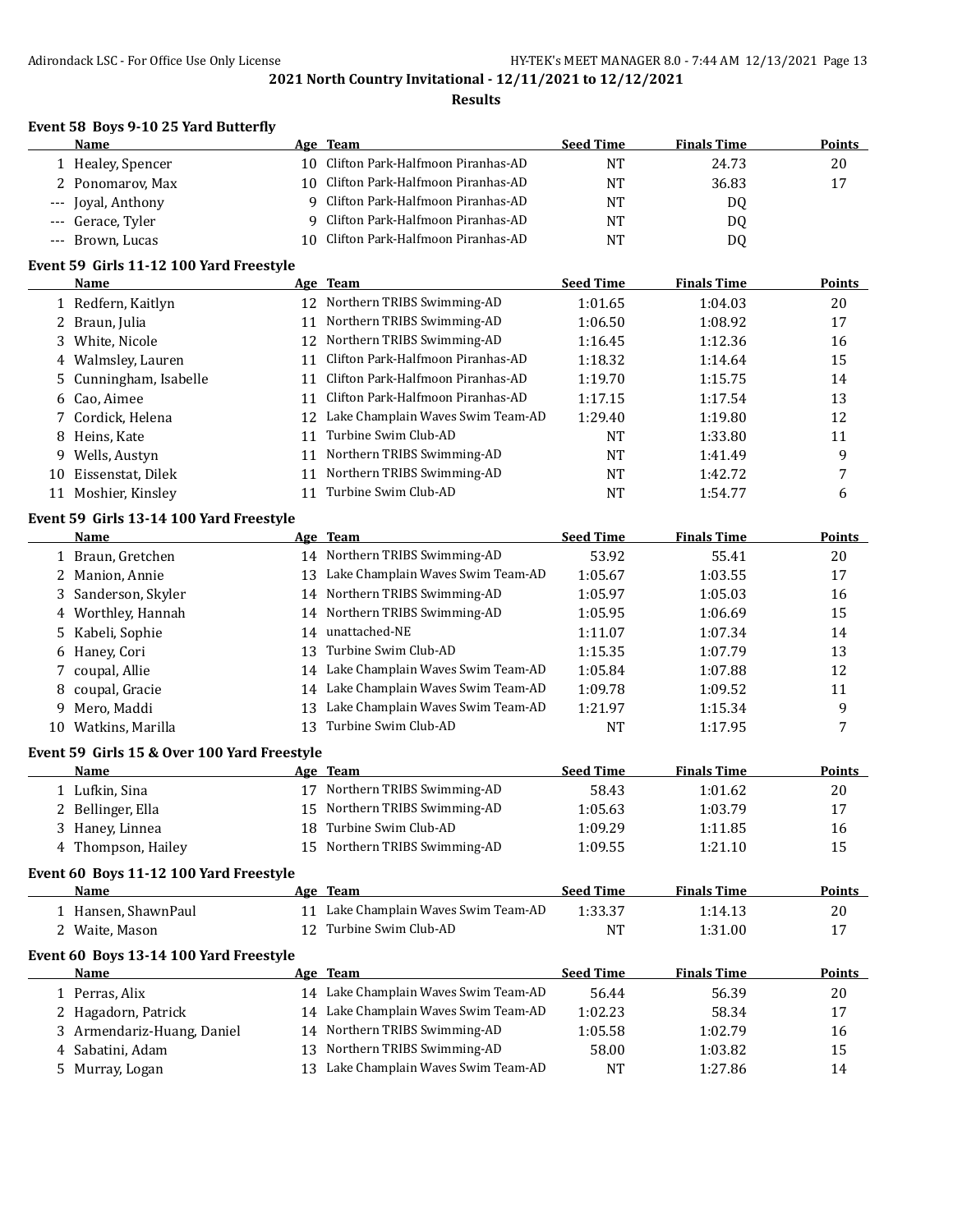|         | (Event 60 Boys 13-14 100 Yard Freestyle)<br>Name          |    | Age Team                                                           | <b>Seed Time</b>   | <b>Finals Time</b> | <b>Points</b>             |
|---------|-----------------------------------------------------------|----|--------------------------------------------------------------------|--------------------|--------------------|---------------------------|
|         | 6 Blauvelt, Ira                                           |    | 13 Turbine Swim Club-AD                                            | 1:43.29            | 1:31.92            | 13                        |
|         |                                                           |    |                                                                    |                    |                    |                           |
|         | Event 60 Boys 15 & Over 100 Yard Freestyle<br><b>Name</b> |    | Age Team                                                           | <b>Seed Time</b>   | <b>Finals Time</b> | Points                    |
|         | 1 Braun, Seth                                             |    | 16 Northern TRIBS Swimming-AD                                      | 48.90              | 53.08              | 20                        |
|         | 2 Insley, Ben                                             |    | 17 Lake Champlain Waves Swim Team-AD                               | 54.43              | 54.26              | 17                        |
|         |                                                           |    |                                                                    |                    |                    |                           |
|         | Event 61 Girls 9-10 50 Yard Butterfly<br>Name             |    | Age Team                                                           | <b>Seed Time</b>   | <b>Finals Time</b> |                           |
|         |                                                           |    | 10 Clifton Park-Halfmoon Piranhas-AD                               | 42.49              |                    | <b>Points</b>             |
|         | 1 Harpootlian, Leah                                       |    |                                                                    |                    | 39.27              | 20                        |
|         | 2 Johnson, Calli                                          |    | 10 Lake Champlain Waves Swim Team-AD<br>Northern TRIBS Swimming-AD | <b>NT</b>          | 43.87              | 17                        |
| 3       | Cusworth, Tori                                            | 10 | Clifton Park-Halfmoon Piranhas-AD                                  | 42.00              | 47.41              | 16                        |
|         | 4 Lim, Yi Wern                                            | 10 |                                                                    | 48.33              | 47.87              | 15                        |
| 5       | Sekelj, Ella                                              | q  | 10 Northern TRIBS Swimming-AD                                      | 53.87              | 48.35              | 14                        |
|         | 6 Ryan, Quinlan                                           |    | Clifton Park-Halfmoon Piranhas-AD                                  | 53.43              | 50.22              | 13                        |
|         | Event 62 Boys 9-10 50 Yard Butterfly                      |    |                                                                    |                    |                    |                           |
|         | Name                                                      |    | Age Team                                                           | <b>Seed Time</b>   | <b>Finals Time</b> | <b>Points</b>             |
|         | 1 Hao, Daniel                                             |    | 10 Clifton Park-Halfmoon Piranhas-AD                               | 38.27              | 35.61              | 20                        |
|         | 2 Braun, Caleb                                            |    | 9 Northern TRIBS Swimming-AD                                       | 48.00              | 46.75              | 17                        |
| 3       | Simmons, Max                                              | 9  | Clifton Park-Halfmoon Piranhas-AD                                  | 45.60              | 47.12              | 16                        |
| 4       | Stotz, Adam                                               | 10 | Clifton Park-Halfmoon Piranhas-AD                                  | 1:08.07            | 55.66              | 15                        |
| 5       | Kannan, Vidhur                                            | 10 | Clifton Park-Halfmoon Piranhas-AD                                  | 1:32.05            | 1:09.85            | 14                        |
|         | --- Coville, Eli                                          | 9  | Clifton Park-Halfmoon Piranhas-AD                                  | <b>NT</b>          | DQ                 |                           |
|         | --- MacDougal, Liam                                       | 9  | Clifton Park-Halfmoon Piranhas-AD                                  | <b>NT</b>          | DQ                 |                           |
|         | Event 63 Girls 8 & Under 50 Yard Backstroke               |    |                                                                    |                    |                    |                           |
|         | Name                                                      |    | Age Team                                                           | <b>Seed Time</b>   | <b>Finals Time</b> | <b>Points</b>             |
|         | 1 Hopke, Stella                                           |    | 8 Clifton Park-Halfmoon Piranhas-AD                                | 49.34              | 44.80              | 20                        |
|         | 2 Hook, Elise                                             | 8  | Clifton Park-Halfmoon Piranhas-AD                                  | 1:02.23            | 48.59              | 17                        |
|         | --- Lowry, Emersyn                                        |    | 8 Northern TRIBS Swimming-AD                                       | <b>NT</b>          | DQ                 |                           |
|         | Event 64 Boys 8 & Under 50 Yard Backstroke                |    |                                                                    |                    |                    |                           |
|         | Name                                                      |    | Age Team                                                           | <b>Seed Time</b>   | <b>Finals Time</b> | <b>Points</b>             |
|         | 1 Clark, James                                            |    |                                                                    |                    |                    |                           |
|         |                                                           |    |                                                                    |                    |                    |                           |
|         |                                                           |    | 8 Clifton Park-Halfmoon Piranhas-AD                                | 43.96              | 38.84              | 20                        |
|         | 2 Horstmyer, Erik                                         | 8  | Clifton Park-Halfmoon Piranhas-AD                                  | 52.38              | 43.82              | 17                        |
| 3       | Patrick, Logan                                            | 7  | Clifton Park-Halfmoon Piranhas-AD                                  | 1:03.65            | 51.61              | 16                        |
|         | 4 Striker, Aaron                                          | 8  | Clifton Park-Halfmoon Piranhas-AD                                  | 52.59              | 51.62              | 15                        |
|         | 5 Stotz, Andrew                                           | 8  | Clifton Park-Halfmoon Piranhas-AD                                  | 1:04.20            | 59.25              | 14                        |
|         | Event 65 Girls 11-12 200 Yard Backstroke                  |    |                                                                    |                    |                    |                           |
|         | Name                                                      |    | Age Team                                                           | <b>Seed Time</b>   | <b>Finals Time</b> | <b>Points</b>             |
|         | 1 Shao, Emma                                              |    | 11 Clifton Park-Halfmoon Piranhas-AD                               | 2:33.96            | 2:26.75            | 20                        |
|         | 2 Wultsch-Fuller, Sonja                                   | 11 | Northern TRIBS Swimming-AD                                         | NT                 | 2:41.34            | 17                        |
|         | 3 White, Nicole                                           | 12 | Northern TRIBS Swimming-AD                                         | NT                 | 2:44.00            | 16                        |
|         | 4 Braun, Julia                                            | 11 | Northern TRIBS Swimming-AD                                         | 2:55.00            | 2:49.60            | 15                        |
|         | Event 65 Girls 13-14 200 Yard Backstroke                  |    |                                                                    |                    |                    |                           |
|         | Name                                                      |    | Age Team                                                           | <b>Seed Time</b>   | <b>Finals Time</b> |                           |
|         | 1 Braun, Gretchen                                         |    | 14 Northern TRIBS Swimming-AD                                      | 2:08.00            | 2:17.53            | 20                        |
|         | 2 Stuntz, Alexis                                          |    | 14 Northern TRIBS Swimming-AD                                      | 2:34.29            | 2:26.43            | 17                        |
| 3       | coupal, Gracie                                            |    | 14 Lake Champlain Waves Swim Team-AD                               | NT                 | 2:41.40            | 16                        |
| 4<br>5. | Worthley, Hannah<br>Sanderson, Skyler                     |    | 14 Northern TRIBS Swimming-AD<br>14 Northern TRIBS Swimming-AD     | 2:53.25<br>2:47.01 | 2:45.57<br>2:50.90 | <b>Points</b><br>15<br>14 |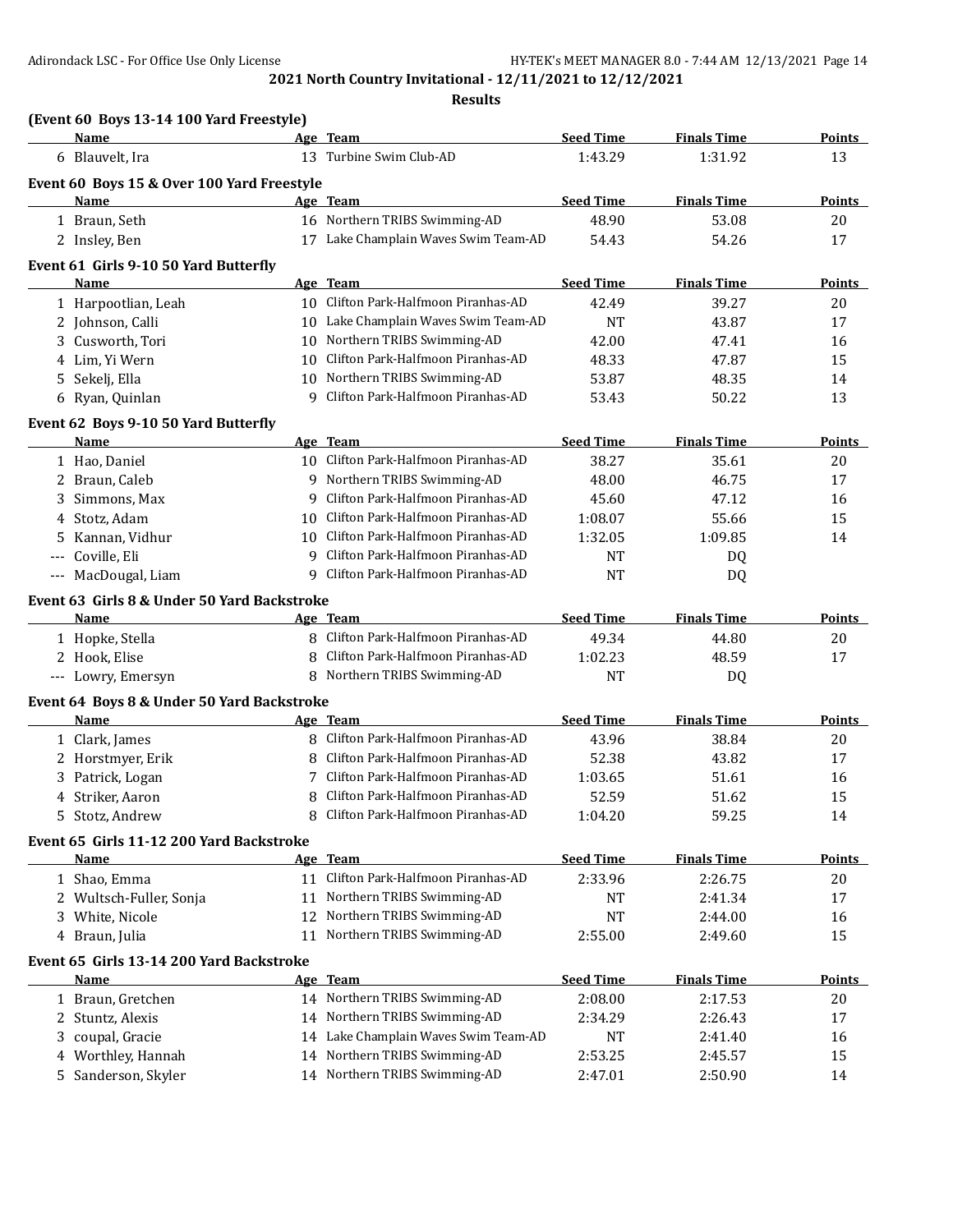|    | Name<br>6 Mero, Maddi<br>Event 65 Girls 15 & Over 200 Yard Backstroke<br>Name |    | Age Team<br>13 Lake Champlain Waves Swim Team-AD                     | <b>Seed Time</b><br><b>NT</b> | <b>Finals Time</b>            | <b>Points</b>          |
|----|-------------------------------------------------------------------------------|----|----------------------------------------------------------------------|-------------------------------|-------------------------------|------------------------|
|    |                                                                               |    |                                                                      |                               |                               | 13                     |
|    |                                                                               |    |                                                                      |                               | 3:07.72                       |                        |
|    |                                                                               |    |                                                                      |                               |                               |                        |
|    |                                                                               |    | Age Team<br>16 Lake Champlain Waves Swim Team-AD                     | <b>Seed Time</b><br>2:28.69   | <b>Finals Time</b><br>2:34.43 | <b>Points</b><br>20    |
|    | 1 Hathaway, Alexis<br>2 Thompson, Hailey                                      |    | 15 Northern TRIBS Swimming-AD                                        | 2:54.53                       | 3:07.80                       | 17                     |
|    |                                                                               |    |                                                                      |                               |                               |                        |
|    | Event 66 Boys 11-12 200 Yard Backstroke                                       |    |                                                                      |                               |                               |                        |
|    | <b>Name</b><br>1 Gerace, James                                                |    | Age Team<br>11 Clifton Park-Halfmoon Piranhas-AD                     | <b>Seed Time</b><br><b>NT</b> | <b>Finals Time</b><br>2:58.92 | <u>Points - </u><br>20 |
|    |                                                                               |    |                                                                      |                               |                               |                        |
|    | Event 66 Boys 13-14 200 Yard Backstroke                                       |    |                                                                      |                               |                               |                        |
|    | Name                                                                          |    | Age Team<br>14 Northern TRIBS Swimming-AD                            | <b>Seed Time</b>              | <b>Finals Time</b>            | Points                 |
|    | 1 Armendariz-Huang, Daniel<br>2 Blauvelt, Ira                                 |    | 13 Turbine Swim Club-AD                                              | 3:04.75<br><b>NT</b>          | 2:53.35<br>3:31.90            | 20<br>17               |
|    |                                                                               |    |                                                                      |                               |                               |                        |
|    | Event 66 Boys 15 & Over 200 Yard Backstroke<br><b>Name</b>                    |    | Age Team                                                             |                               |                               |                        |
|    | 1 Braun, Seth                                                                 |    | 16 Northern TRIBS Swimming-AD                                        | <b>Seed Time</b><br>2:06.00   | <b>Finals Time</b><br>2:16.24 | <b>Points</b><br>20    |
|    |                                                                               |    |                                                                      |                               |                               |                        |
|    | Event 67 Girls 10 & Under 100 Yard Breaststroke                               |    |                                                                      |                               |                               |                        |
|    | Name                                                                          |    | Age Team<br>9 Clifton Park-Halfmoon Piranhas-AD                      | <b>Seed Time</b><br>1:36.02   | <b>Finals Time</b>            | <b>Points</b>          |
|    | 1 Hopke, Lillian                                                              |    | 10 Clifton Park-Halfmoon Piranhas-AD                                 |                               | 1:31.31                       | 20                     |
|    | 2 Lim, Yi Wern                                                                |    |                                                                      | 1:51.61                       | 1:42.96                       | 17                     |
|    | 3 Sekelj, Ella                                                                |    | 10 Northern TRIBS Swimming-AD<br>9 Clifton Park-Halfmoon Piranhas-AD | 2:01.49                       | 1:43.49                       | 16                     |
|    | 4 Harpootlian, Emma                                                           |    | 9 Clifton Park-Halfmoon Piranhas-AD                                  | <b>NT</b>                     | 1:56.81                       | 15                     |
|    | --- Yin, Celina                                                               |    | 10 Northern TRIBS Swimming-AD                                        | <b>NT</b>                     | DQ                            |                        |
|    | --- Cusworth, Tori<br>--- Waite, Gracie                                       |    | 10 Turbine Swim Club-AD                                              | 1:48.00<br><b>NT</b>          | DQ<br>DQ                      |                        |
|    |                                                                               |    |                                                                      |                               |                               |                        |
|    | Event 68 Boys 10 & Under 100 Yard Breaststroke                                |    |                                                                      |                               |                               |                        |
|    | Name                                                                          |    | Age Team<br>10 Clifton Park-Halfmoon Piranhas-AD                     | <b>Seed Time</b>              | <b>Finals Time</b>            | Points                 |
|    | 1 Hao, Daniel                                                                 |    | 9 Northern TRIBS Swimming-AD                                         | 1:38.10                       | 1:33.88                       | 20                     |
|    | 2 Braun, Caleb<br>Shao, Mark                                                  |    | 10 Clifton Park-Halfmoon Piranhas-AD                                 | 1:45.00                       | 1:43.16                       | 17                     |
| 3  |                                                                               |    | 9 Clifton Park-Halfmoon Piranhas-AD                                  | 1:52.23<br><b>NT</b>          | 1:44.85                       | 16                     |
|    | 4 Simmons, Max                                                                |    |                                                                      |                               | 1:52.00                       | 15                     |
|    | Event 69 Girls 8 & Under 100 Yard Freestyle                                   |    |                                                                      |                               |                               |                        |
|    | <b>Name</b>                                                                   |    | Age Team                                                             | <b>Seed Time</b>              | <b>Finals Time</b>            | <u>Points </u>         |
|    | 1 Hopke, Stella                                                               | 8  | Clifton Park-Halfmoon Piranhas-AD                                    | 1:45.53                       | 1:33.62                       | $20\,$                 |
|    | 2 Hook, Elise                                                                 | 8  | Clifton Park-Halfmoon Piranhas-AD                                    | 1:49.45                       | 1:39.47                       | 17                     |
|    | Event 70 Boys 8 & Under 100 Yard Freestyle                                    |    |                                                                      |                               |                               |                        |
|    | Name                                                                          |    | Age Team                                                             | <b>Seed Time</b>              | <b>Finals Time</b>            | <b>Points</b>          |
|    | 1 Clark, James                                                                |    | 8 Clifton Park-Halfmoon Piranhas-AD                                  | 1:35.70                       | 1:14.98                       | 20                     |
|    | 2 Horstmyer, Erik                                                             |    | Clifton Park-Halfmoon Piranhas-AD                                    | 1:37.26                       | 1:27.81                       | 17                     |
| 3. | Striker, Aaron                                                                |    | Clifton Park-Halfmoon Piranhas-AD                                    | 1:49.35                       | 1:40.10                       | 16                     |
|    | 4 Stotz, Andrew                                                               |    | Clifton Park-Halfmoon Piranhas-AD                                    | <b>NT</b>                     | 1:45.66                       | 15                     |
|    | 5 Patrick, Logan                                                              |    | 7 Clifton Park-Halfmoon Piranhas-AD                                  | <b>NT</b>                     | 1:47.25                       | 14                     |
|    | Event 71 Girls 11-12 100 Yard Breaststroke                                    |    |                                                                      |                               |                               |                        |
|    | Name                                                                          |    | Age Team                                                             | <b>Seed Time</b>              | <b>Finals Time</b>            | <b>Points</b>          |
|    | 1 Shao, Emma                                                                  | 11 | Clifton Park-Halfmoon Piranhas-AD                                    | 1:16.77                       | 1:13.86                       | 20                     |
|    | 2 Redfern, Kaitlyn                                                            | 12 | Northern TRIBS Swimming-AD                                           | 1:18.12                       | 1:19.04                       | 17                     |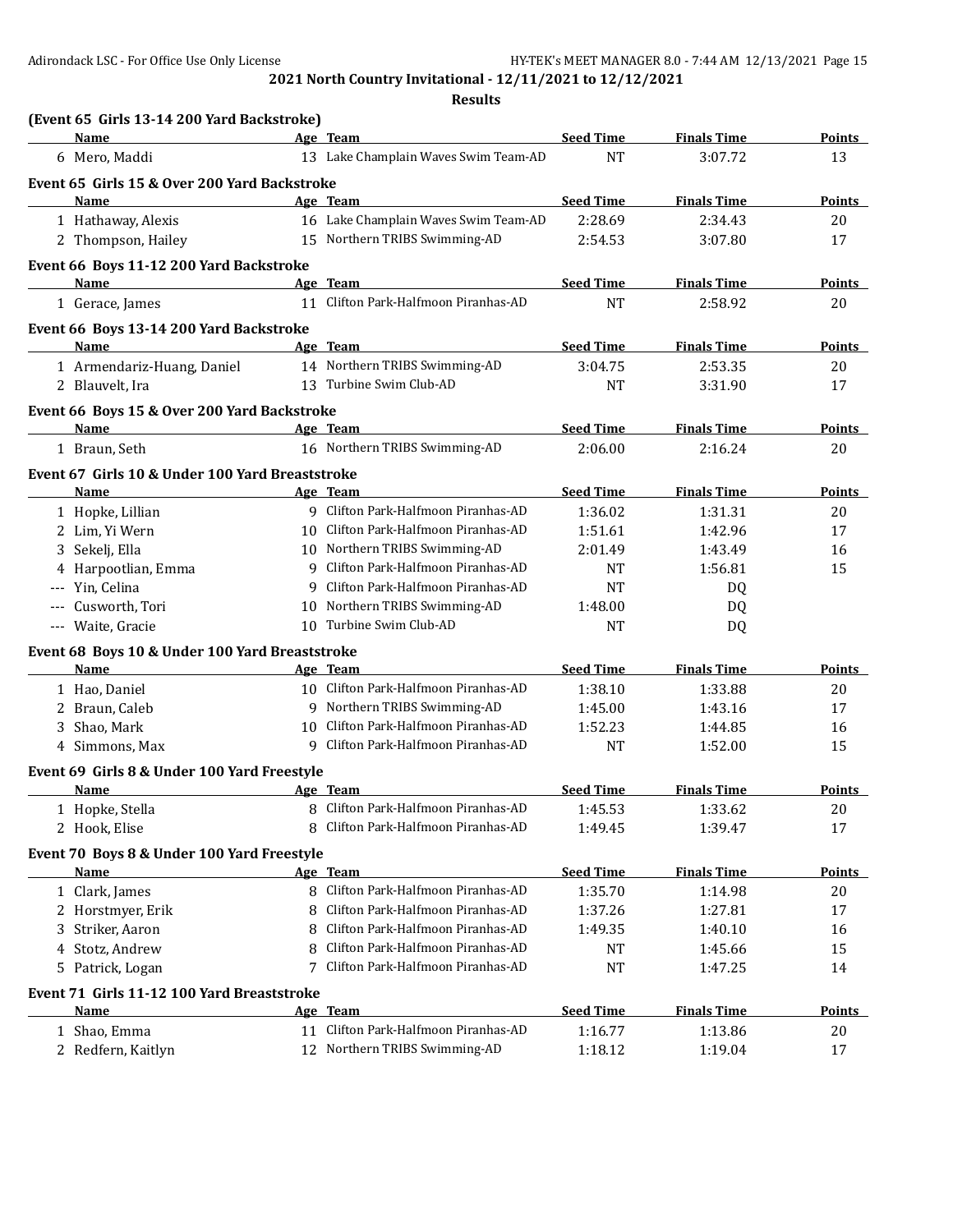|             | (Event 71 Girls 11-12 100 Yard Breaststroke)<br>Name |    | Age Team                             | <b>Seed Time</b> | <b>Finals Time</b> | <b>Points</b>       |
|-------------|------------------------------------------------------|----|--------------------------------------|------------------|--------------------|---------------------|
|             | 3 Wultsch-Fuller, Sonja                              |    | 11 Northern TRIBS Swimming-AD        | 1:44.50          | 1:30.72            | 16                  |
| 4           | Cunningham, Isabelle                                 |    | 11 Clifton Park-Halfmoon Piranhas-AD | 1:41.15          | 1:32.72            | 15                  |
| 5.          | Cao, Aimee                                           |    | 11 Clifton Park-Halfmoon Piranhas-AD | 1:39.23          | 1:35.87            | 14                  |
| 6           | White, Nicole                                        |    | 12 Northern TRIBS Swimming-AD        | 2:06.39          | 1:36.27            | 13                  |
|             | 7 Heins, Kate                                        | 11 | Turbine Swim Club-AD                 | <b>NT</b>        | 2:02.70            | 12                  |
| $-\, -\, -$ | Walmsley, Lauren                                     |    | 11 Clifton Park-Halfmoon Piranhas-AD | 1:36.86          | DQ                 |                     |
| $\cdots$    | Eissenstat, Dilek                                    |    | 11 Northern TRIBS Swimming-AD        | <b>NT</b>        | DQ                 |                     |
|             | --- Moshier, Kinsley                                 |    | 11 Turbine Swim Club-AD              | <b>NT</b>        | DQ                 |                     |
|             | Event 71 Girls 13-14 100 Yard Breaststroke           |    |                                      |                  |                    |                     |
|             | Name                                                 |    | Age Team                             | <b>Seed Time</b> | <b>Finals Time</b> | Points              |
|             | 1 Braun, Gretchen                                    |    | 14 Northern TRIBS Swimming-AD        | 1:11.55          | 1:12.45            | 20                  |
|             | 2 coupal, Allie                                      |    | 14 Lake Champlain Waves Swim Team-AD | 1:19.79          | 1:20.95            | 17                  |
| 3           | Manion, Annie                                        | 13 | Lake Champlain Waves Swim Team-AD    | 1:31.93          | 1:22.86            | 16                  |
| 4           | Stuntz, Alexis                                       | 14 | Northern TRIBS Swimming-AD           | 1:22.39          | 1:24.93            | 15                  |
| 5           | Sanderson, Skyler                                    | 14 | Northern TRIBS Swimming-AD           | 1:27.80          | 1:29.22            | 14                  |
| 6           | Haney, Cori                                          | 13 | Turbine Swim Club-AD                 | 1:33.57          | 1:32.13            | 13                  |
| 7           | Worthley, Hannah                                     | 14 | Northern TRIBS Swimming-AD           | 1:30.99          | 1:33.20            | 12                  |
| 8           | Kabeli, Sophie                                       | 14 | unattached-NE                        | 1:35.38          | 1:34.21            | 11                  |
| 9           | Turck, Jayden                                        | 13 | Turbine Swim Club-AD                 | 1:39.19          | 1:37.64            | 9                   |
| 10          | coupal, Gracie                                       | 14 | Lake Champlain Waves Swim Team-AD    | 1:35.87          | 1:40.39            | 7                   |
|             | --- Watkins, Marilla                                 | 13 | Turbine Swim Club-AD                 | <b>NT</b>        | DQ                 |                     |
|             | Event 71 Girls 15 & Over 100 Yard Breaststroke       |    |                                      |                  |                    |                     |
|             | Name                                                 |    | Age Team                             | <b>Seed Time</b> | <b>Finals Time</b> | Points              |
|             | 1 Hathaway, Alexis                                   |    | 16 Lake Champlain Waves Swim Team-AD | 1:16.99          | 1:17.59            | 20                  |
|             | 2 Bellinger, Ella                                    | 15 | Northern TRIBS Swimming-AD           | 1:21.58          | 1:20.71            | 17                  |
| 3           | Haney, Linnea                                        | 18 | Turbine Swim Club-AD                 | 1:18.18          | 1:24.76            | 16                  |
|             | 4 Thompson, Hailey                                   |    | 15 Northern TRIBS Swimming-AD        | 1:26.55          | 1:34.11            | 15                  |
|             | Event 72 Boys 11-12 100 Yard Breaststroke            |    |                                      |                  |                    |                     |
|             | Name                                                 |    | Age Team                             | <b>Seed Time</b> | <b>Finals Time</b> | Points              |
|             | 1 Lim, Yi Wei                                        |    | 12 Clifton Park-Halfmoon Piranhas-AD | 1:31.96          | 1:20.78            | 20                  |
|             | 2 Gerace, James                                      |    | 11 Clifton Park-Halfmoon Piranhas-AD | 1:43.14          | 1:38.05            | 17                  |
| 3           | Hansen, ShawnPaul                                    |    | 11 Lake Champlain Waves Swim Team-AD | 2:03.59          | 1:40.84            | 16                  |
|             | 4 Yin, Brayden                                       |    | 11 Clifton Park-Halfmoon Piranhas-AD | 1:43.06          | 1:45.60            | 15                  |
|             | 5 Waite, Mason                                       |    | 12 Turbine Swim Club-AD              | <b>NT</b>        | 2:09.61            | 14                  |
|             | Event 72 Boys 13-14 100 Yard Breaststroke            |    |                                      |                  |                    |                     |
|             | <u>Name</u>                                          |    | Age Team                             | <b>Seed Time</b> | <b>Finals Time</b> | <b>Points</b>       |
|             | 1 Perras, Alix                                       |    | 14 Lake Champlain Waves Swim Team-AD | 1:10.57          | 1:10.70            | 20                  |
|             | 2 Hagadorn, Patrick                                  |    | 14 Lake Champlain Waves Swim Team-AD | 1:25.92          | 1:20.55            | 17                  |
|             | 3 Armendariz-Huang, Daniel                           |    | 14 Northern TRIBS Swimming-AD        | 1:21.09          | 1:21.85            | 16                  |
| 4           | Sabatini, Adam                                       |    | 13 Northern TRIBS Swimming-AD        | 1:15.00          | 1:24.67            | 15                  |
| 5           | Murray, Logan                                        | 13 | Lake Champlain Waves Swim Team-AD    | NT               | 1:40.61            | 14                  |
| 6           | Blauvelt, Ira                                        | 13 | Turbine Swim Club-AD                 | 1:57.98          | 1:48.69            | 13                  |
|             |                                                      |    |                                      |                  |                    |                     |
|             | Event 72 Boys 15 & Over 100 Yard Breaststroke        |    |                                      |                  |                    |                     |
|             | Name                                                 |    | Age Team                             | <b>Seed Time</b> | <b>Finals Time</b> |                     |
|             | 1 Braun, Seth                                        |    | 16 Northern TRIBS Swimming-AD        | 1:00.90          | 1:06.00            | <b>Points</b><br>20 |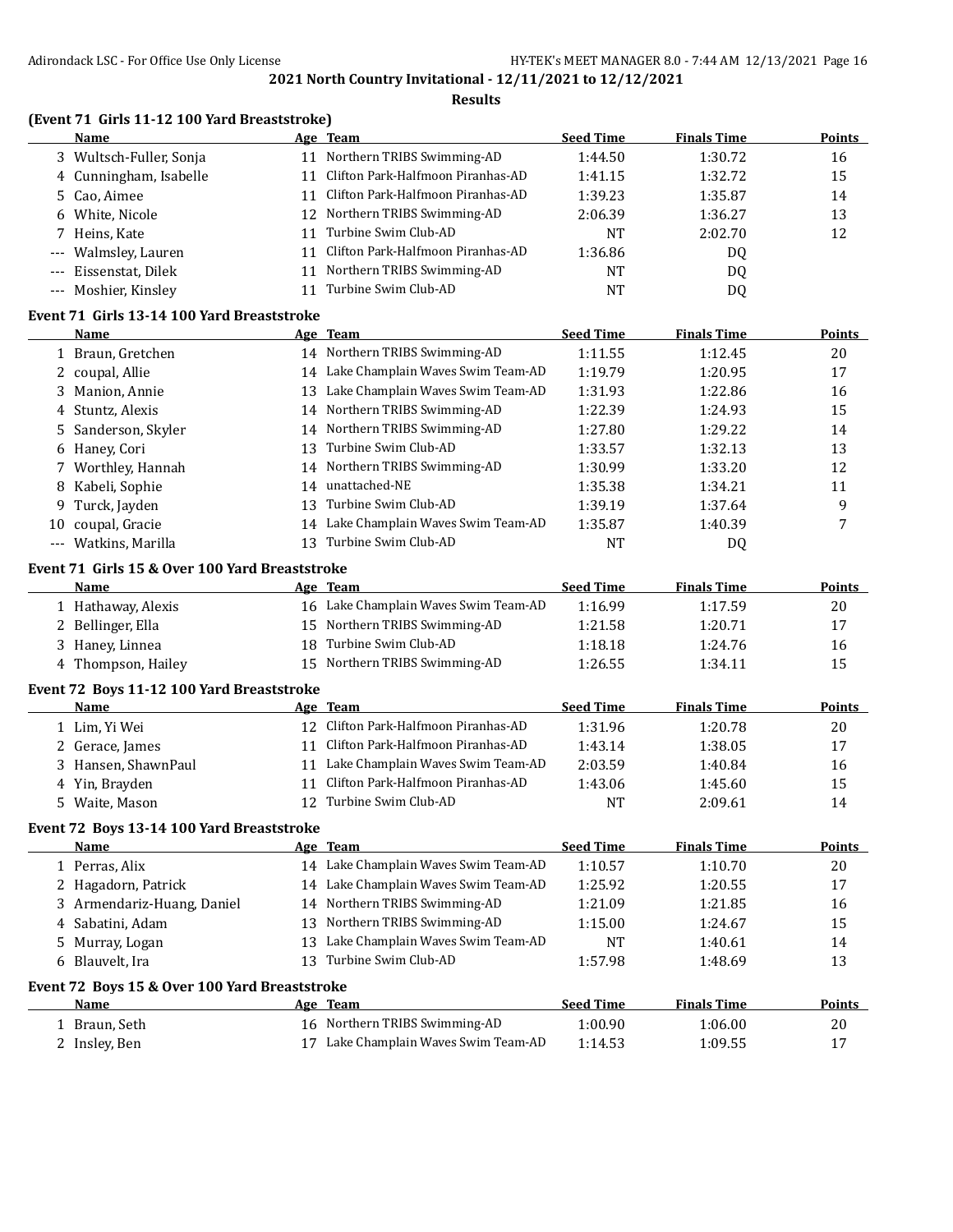### **Results**

## **Event 73 Girls 9-10 100 Yard IM**

|    | Name                                       |    | Age Team                             | <b>Seed Time</b> | <b>Finals Time</b> | <b>Points</b> |
|----|--------------------------------------------|----|--------------------------------------|------------------|--------------------|---------------|
|    | 1 Hopke, Lillian                           |    | 9 Clifton Park-Halfmoon Piranhas-AD  | 1:24.63          | 1:21.53            | 20            |
|    | 2 Harpootlian, Leah                        | 10 | Clifton Park-Halfmoon Piranhas-AD    | 1:29.42          | 1:25.19            | 17            |
| 3  | Cusworth, Tori                             |    | 10 Northern TRIBS Swimming-AD        | 1:40.52          | 1:33.40            | 16            |
| 4  | Sekelj, Ella                               | 10 | Northern TRIBS Swimming-AD           | 1:45.77          | 1:35.02            | 15            |
| 5. | Coupal, Mia                                |    | 10 Lake Champlain Waves Swim Team-AD | <b>NT</b>        | 1:35.63            | 14            |
| 6  | Johnson, Calli                             | 10 | Lake Champlain Waves Swim Team-AD    | <b>NT</b>        | 1:40.22            | 13            |
| 7  | Ryan, Quinlan                              |    | 9 Clifton Park-Halfmoon Piranhas-AD  | 1:43.61          | 1:42.61            | 12            |
| 8  | Harpootlian, Emma                          | 9  | Clifton Park-Halfmoon Piranhas-AD    | 1:44.59          | 1:43.27            | 11            |
| 9  | Yin, Celina                                | 9  | Clifton Park-Halfmoon Piranhas-AD    | 1:53.70          | 1:47.85            | 9             |
|    | --- Wang, Ellie                            | 10 | Clifton Park-Halfmoon Piranhas-AD    | <b>NT</b>        | DQ                 |               |
|    | Event 74 Boys 9-10 100 Yard IM             |    |                                      |                  |                    |               |
|    | Name                                       |    | Age Team                             | <b>Seed Time</b> | <b>Finals Time</b> | <b>Points</b> |
|    | 1 Braun, Caleb                             |    | 9 Northern TRIBS Swimming-AD         | 1:45.00          | 1:28.22            | 20            |
|    | 2 Shao, Mark                               | 10 | Clifton Park-Halfmoon Piranhas-AD    | 1:43.79          | 1:34.99            | 17            |
| 3  | Simmons, Max                               |    | 9 Clifton Park-Halfmoon Piranhas-AD  | 1:40.40          | 1:35.30            | 16            |
|    | 4 Healey, Spencer                          | 10 | Clifton Park-Halfmoon Piranhas-AD    | <b>NT</b>        | 1:43.12            | 15            |
| 5. | Coville, Eli                               |    | 9 Clifton Park-Halfmoon Piranhas-AD  | NT               | 2:07.34            | 14            |
| 6  | MacDougal, Liam                            | 9  | Clifton Park-Halfmoon Piranhas-AD    | <b>NT</b>        | 2:12.60            | 13            |
| 7  | Kannan, Vidhur                             | 10 | Clifton Park-Halfmoon Piranhas-AD    | 2:23.59          | 2:16.57            | 12            |
| 8  | Gerace, Tyler                              | 9  | Clifton Park-Halfmoon Piranhas-AD    | <b>NT</b>        | 2:16.78            | 11            |
|    | Ponomarov, Max                             | 10 | Clifton Park-Halfmoon Piranhas-AD    | <b>NT</b>        | DQ                 |               |
|    | --- Dureaghin, Dimitriy                    |    | 10 Clifton Park-Halfmoon Piranhas-AD | <b>NT</b>        | DQ                 |               |
|    |                                            |    |                                      |                  |                    |               |
|    | Event 75 Girls 8 & Under 25 Yard Freestyle |    |                                      | <b>Seed Time</b> |                    |               |
|    | Name                                       |    | Age Team                             |                  | <b>Finals Time</b> | Points        |
|    | 1 Hook, Elise                              |    | 8 Clifton Park-Halfmoon Piranhas-AD  | 32.04            | 19.98              | 20            |
|    | 2 Lowry, Emersyn                           |    | 8 Northern TRIBS Swimming-AD         | <b>NT</b>        | 24.07              | 17            |
|    | Event 75 Girls 9-10 25 Yard Freestyle      |    |                                      |                  |                    |               |
|    | <u>Name</u>                                |    | Age Team                             | <b>Seed Time</b> | <b>Finals Time</b> | <b>Points</b> |
|    | 1 Coupal, Mia                              |    | 10 Lake Champlain Waves Swim Team-AD | <b>NT</b>        | 17.79              | 20            |
|    | 2 Wells, Austyn                            |    | 11 Northern TRIBS Swimming-AD        | <b>NT</b>        | 19.96              | 17            |
| 3  | Brown, Abby                                |    | 10 Lake Champlain Waves Swim Team-AD | <b>NT</b>        | 20.79              | 16            |
|    | 4 Waite, Gracie                            |    | 10 Turbine Swim Club-AD              | 29.16            | 23.36              | 15            |
|    | 5 Caruso, Olivia                           |    | 9 Northern TRIBS Swimming-AD         | 25.00            | 24.85              | 14            |
|    | 6 Armendariz-Huang, Penelope               |    | 9 Northern TRIBS Swimming-AD         | 25.00            | 25.21              | 13            |
|    | Event 76 Boys 9-10 25 Yard Freestyle       |    |                                      |                  |                    |               |
|    | Name                                       |    | Age Team                             | <b>Seed Time</b> | <b>Finals Time</b> | <b>Points</b> |
|    | 1 Caruso, Rowan                            | 10 | Northern TRIBS Swimming-AD           | 22.00            | 22.84              | 20            |
|    | 2 Joyal, Anthony                           |    | 9 Clifton Park-Halfmoon Piranhas-AD  | 33.21            | 30.12              | 17            |
|    | 3 Lamberton, Blake                         |    | 9 Northern TRIBS Swimming-AD         | NT               | 30.13              | 16            |
|    | Event 77 Girls 11-12 50 Yard Backstroke    |    |                                      |                  |                    |               |
|    | <b>Name</b>                                |    | Age Team                             | <b>Seed Time</b> | <b>Finals Time</b> | <b>Points</b> |
|    | 1 Redfern, Kaitlyn                         | 12 | Northern TRIBS Swimming-AD           | 36.28            | 32.68              | 20            |
| 2  | Wultsch-Fuller, Sonja                      | 11 | Northern TRIBS Swimming-AD           | 40.80            | 36.43              | 17            |
|    |                                            | 11 | Northern TRIBS Swimming-AD           | 38.00            | 36.51              | 16            |
| 3  | Braun, Julia<br>White, Nicole              |    | Northern TRIBS Swimming-AD           |                  |                    | 15            |
| 4  |                                            | 12 | Clifton Park-Halfmoon Piranhas-AD    | 40.94            | 36.76              |               |
| 5. | Walmsley, Lauren                           | 11 |                                      | 44.81            | 41.98              | 14            |
|    | 6 Cordick, Helena                          |    | 12 Lake Champlain Waves Swim Team-AD | 47.64            | 42.33              | 13            |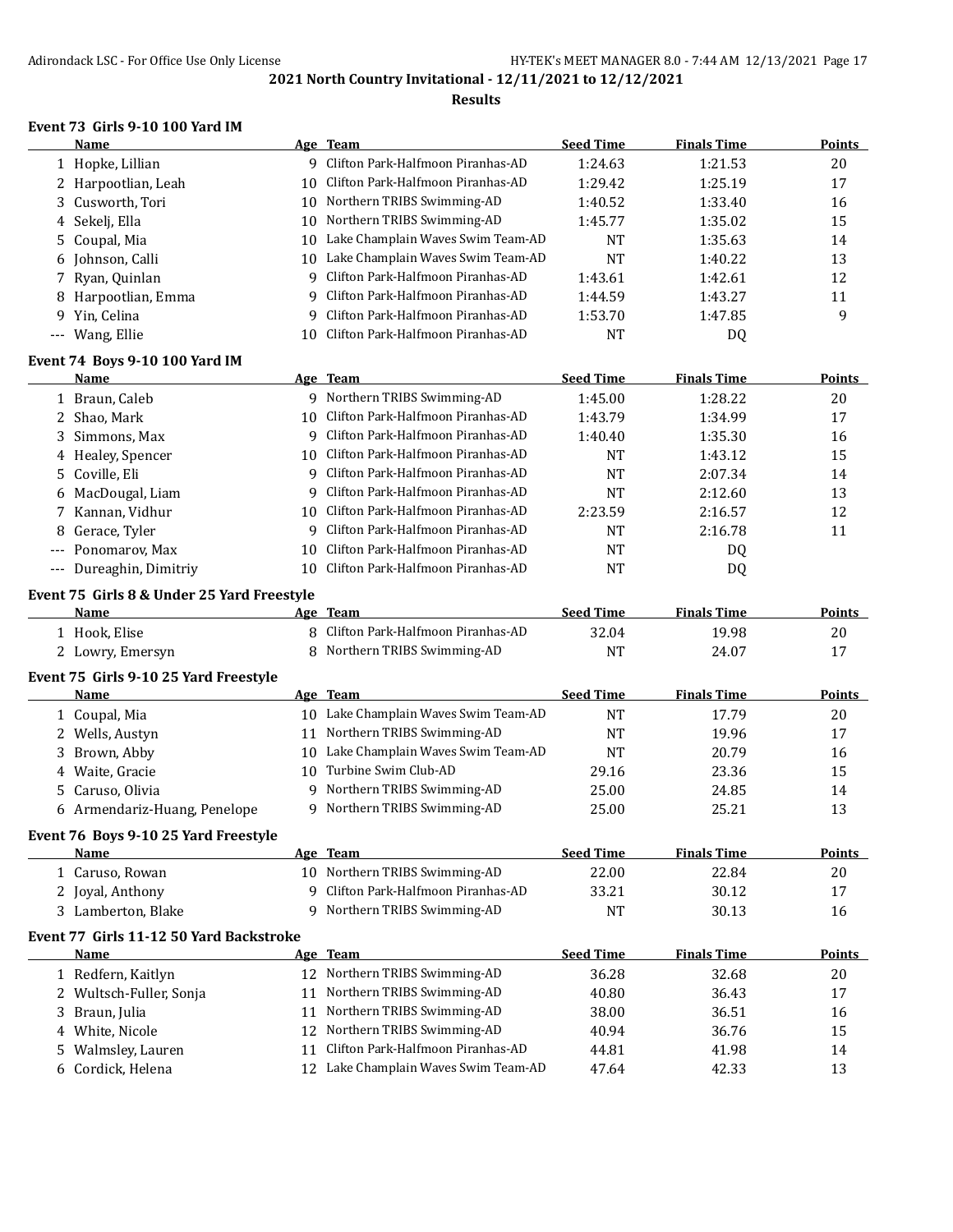|    |                                              |          | <b>Results</b>                                   |                           |                    |                     |
|----|----------------------------------------------|----------|--------------------------------------------------|---------------------------|--------------------|---------------------|
|    | (Event 77 Girls 11-12 50 Yard Backstroke)    |          | Age Team                                         |                           |                    |                     |
|    | <b>Name</b>                                  |          | Clifton Park-Halfmoon Piranhas-AD                | <b>Seed Time</b>          | <b>Finals Time</b> | Points              |
|    | 7 Cao, Aimee                                 | 11       | Turbine Swim Club-AD                             | 41.63                     | 43.34              | 12                  |
|    | 8 Heins, Kate                                | 11       | Northern TRIBS Swimming-AD                       | <b>NT</b>                 | 48.60              | 11                  |
| 9  | Wells, Austyn                                | 11       |                                                  | <b>NT</b>                 | 50.75              | 9                   |
|    | 10 Eissenstat, Dilek                         | 11       | Northern TRIBS Swimming-AD                       | <b>NT</b>                 | 51.65              | 7                   |
|    | --- Moshier, Kinsley                         | 11       | Turbine Swim Club-AD                             | 1:12.13                   | DQ                 |                     |
|    | Event 78 Boys 11-12 50 Yard Backstroke       |          |                                                  |                           |                    |                     |
|    | Name<br>1 Yin, Brayden                       |          | Age Team<br>11 Clifton Park-Halfmoon Piranhas-AD | <b>Seed Time</b><br>38.27 | <b>Finals Time</b> | <b>Points</b><br>20 |
|    |                                              |          | Lake Champlain Waves Swim Team-AD                |                           | 37.58              |                     |
|    | 2 Hansen, ShawnPaul                          | 11<br>12 | Turbine Swim Club-AD                             | 46.59                     | 41.15              | 17                  |
|    | 3 Waite, Mason                               |          |                                                  | NT                        | 1:01.45            | 16                  |
|    | Event 79 Girls 10 & Under 200 Yard Freestyle |          |                                                  |                           |                    |                     |
|    | Name                                         |          | Age Team                                         | <b>Seed Time</b>          | <b>Finals Time</b> | Points              |
|    | 1 Hopke, Lillian                             |          | 9 Clifton Park-Halfmoon Piranhas-AD              | 2:31.10                   | 2:36.53            | 20                  |
|    | 2 Cusworth, Tori                             |          | 10 Northern TRIBS Swimming-AD                    | 2:50.00                   | 2:57.09            | 17                  |
| 3  | Sekelj, Ella                                 |          | 10 Northern TRIBS Swimming-AD                    | 3:22.22                   | 3:00.83            | 16                  |
|    | 4 Harpootlian, Emma                          | 9        | Clifton Park-Halfmoon Piranhas-AD                | 3:13.81                   | 3:05.98            | 15                  |
|    | 5 Yin, Celina                                | 9        | Clifton Park-Halfmoon Piranhas-AD                | 3:42.63                   | 3:22.98            | 14                  |
| 6  | Hopke, Stella                                | 8        | Clifton Park-Halfmoon Piranhas-AD                | <b>NT</b>                 | 3:27.20            | 13                  |
|    | 7 Wang, Ellie                                | 10       | Clifton Park-Halfmoon Piranhas-AD                | <b>NT</b>                 | 3:28.48            | 12                  |
| 8  | Sprague, Abby                                | q        | Clifton Park-Halfmoon Piranhas-AD                | <b>NT</b>                 | 3:51.56            | 11                  |
| 9  | Casalinuovo, Brynn                           |          | 9 Clifton Park-Halfmoon Piranhas-AD              | <b>NT</b>                 | 4:52.55            | 9                   |
|    | Event 80 Boys 10 & Under 200 Yard Freestyle  |          |                                                  |                           |                    |                     |
|    | Name                                         |          | Age Team                                         | <b>Seed Time</b>          | <b>Finals Time</b> | Points              |
|    | 1 Braun, Caleb                               |          | 9 Northern TRIBS Swimming-AD                     | 2:50.00                   | 2:42.96            | 20                  |
|    | 2 Dureaghin, Dimitriy                        | 10       | Clifton Park-Halfmoon Piranhas-AD                | <b>NT</b>                 | 3:03.10            | 17                  |
|    | 3 Horstmyer, Erik                            | 8        | Clifton Park-Halfmoon Piranhas-AD                | 3:41.47                   | 3:09.31            | 16                  |
|    | 4 Stotz, Adam                                | 10       | Clifton Park-Halfmoon Piranhas-AD                | 3:37.17                   | 3:24.77            | 15                  |
|    | 5 Healey, Spencer                            | 10       | Clifton Park-Halfmoon Piranhas-AD                | <b>NT</b>                 | 3:37.72            | 14                  |
| 6  | Striker, Aaron                               | 8        | Clifton Park-Halfmoon Piranhas-AD                | 3:49.75                   | 3:38.84            | 13                  |
|    | 7 Coville, Eli                               | 9        | Clifton Park-Halfmoon Piranhas-AD                | <b>NT</b>                 | 3:49.28            | 12                  |
| 8  | MacDougal, Liam                              | 9        | Clifton Park-Halfmoon Piranhas-AD                | <b>NT</b>                 | 3:56.08            | 11                  |
| 9. | Kannan, Vidhur                               | 10       | Clifton Park-Halfmoon Piranhas-AD                | 4:05.84                   | 3:57.19            | 9                   |
|    |                                              |          | Clifton Park-Halfmoon Piranhas-AD                |                           |                    | 7                   |
|    | 10 Patrick, Logan                            |          | Clifton Park-Halfmoon Piranhas-AD                | NT                        | 4:01.18            |                     |
|    | 11 Stotz, Andrew                             |          |                                                  | <b>NT</b>                 | 4:04.16            | 6                   |
|    | 12 Ponomarov, Max                            | 10       | Clifton Park-Halfmoon Piranhas-AD                | NT                        | 4:14.32            | 5                   |
|    | 13 Brown, Lucas                              | 10       | Clifton Park-Halfmoon Piranhas-AD                | NT                        | 4:22.34            | 4                   |
|    | 14 Gerace, Tyler                             | 9        | Clifton Park-Halfmoon Piranhas-AD                | 4:34.54                   | 4:22.94            | 3                   |
|    | 15 Joyal, Anthony                            |          | 9 Clifton Park-Halfmoon Piranhas-AD              | NT                        | 4:31.44            | 2                   |
|    | Event 83 Girls 10 & Under 500 Yard Freestyle |          |                                                  |                           |                    |                     |
|    | Name                                         |          | Age Team                                         | <b>Seed Time</b>          | <b>Finals Time</b> | <b>Points</b>       |
|    | 1 Harpootlian, Leah                          |          | 10 Clifton Park-Halfmoon Piranhas-AD             | 8:15.84                   | 7:12.65            | 20                  |
|    | 2 Lim, Yi Wern                               | 10.      | Clifton Park-Halfmoon Piranhas-AD                | 8:23.82                   | 8:07.66            | 17                  |
|    | 3 Ryan, Quinlan                              | 9        | Clifton Park-Halfmoon Piranhas-AD                | 8:13.70                   | 8:13.64            | 16                  |
|    | Event 83 Girls 11-12 500 Yard Freestyle      |          |                                                  |                           |                    |                     |
|    | Name                                         |          | Age Team                                         | <b>Seed Time</b>          | <b>Finals Time</b> | <b>Points</b>       |
|    | 1 Shao, Emma                                 |          | 11 Clifton Park-Halfmoon Piranhas-AD             | 6:49.06                   | 6:07.00            | 20                  |
|    | 2 Redfern, Kaitlyn                           | 12       | Northern TRIBS Swimming-AD                       | 6:00.00                   | 6:17.44            | 17                  |
|    | 3 Wultsch-Fuller, Sonja                      | 11       | Northern TRIBS Swimming-AD                       | 7:09.00                   | 6:32.90            | 16                  |
|    |                                              |          |                                                  |                           |                    |                     |